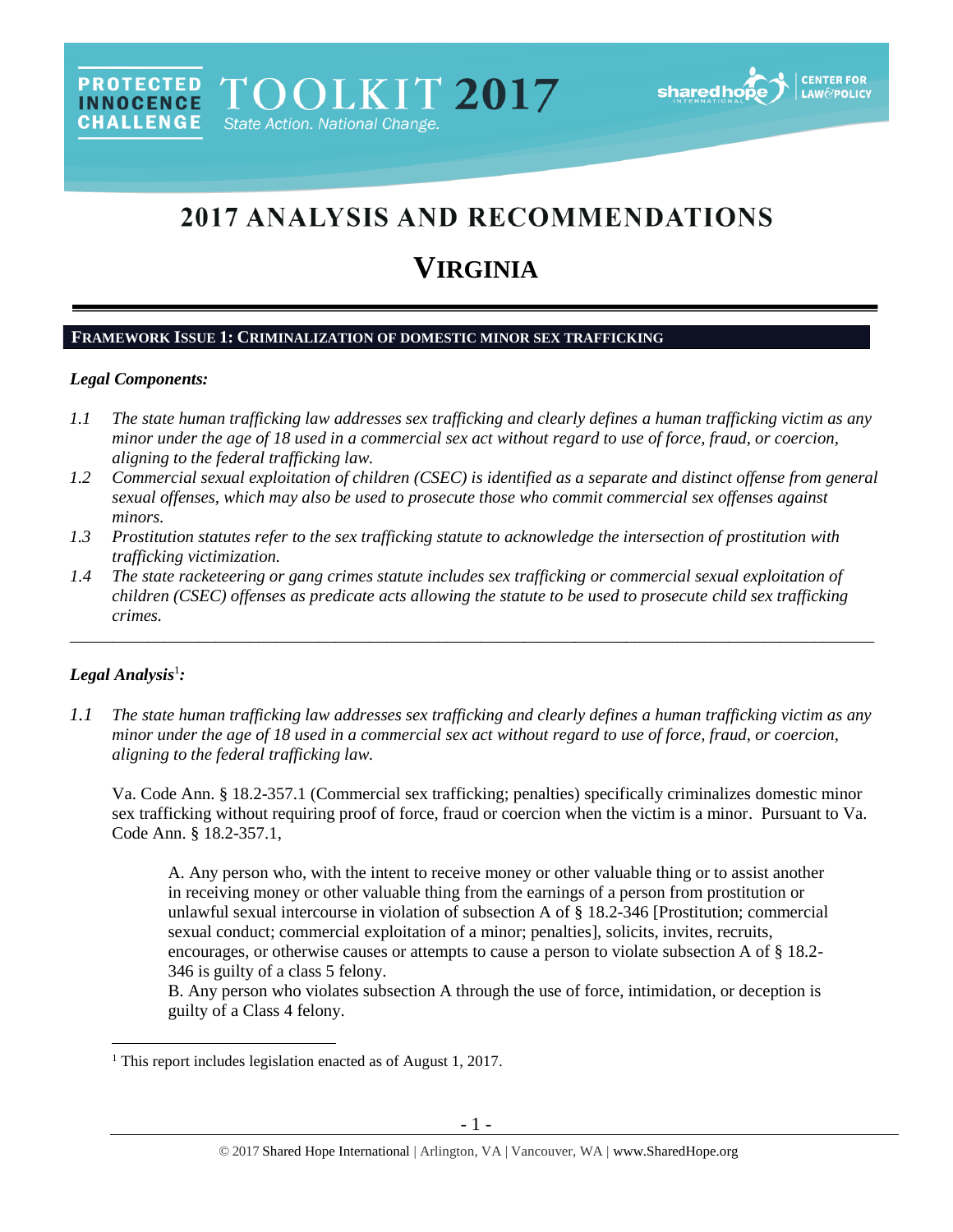<span id="page-1-0"></span>C. Any adult who violates subsection A with a person under the age of 18 is guilty of a Class 3 felony.

A Class 3 felony is punishable by imprisonment for 5–20 years and a possible fine of up to \$100,000 may be assessed. Va. Code Ann. § 18.2-10(c).<sup>2</sup> A Class 4 felony is punishable by imprisonment for 2–10 years and a possible fine of up to \$100,000 may be assessed. Va. Code Ann. § 18.2-10(d). A Class 5 felony is punishable by a term of imprisonment of  $1-10$  years, "or in the discretion of the jury or the court trying the case without a jury, confinement in jail for not more than 12 months," a fine of up to \$2,500, or both. Va. Code Ann. § 18.2- 10(e).

*1.2 Commercial sexual exploitation of children (CSEC) is identified as a separate and distinct offense from general sexual offenses, which may also be used to prosecute those who commit commercial sex offenses against minors.*

The following laws make CSEC a distinct crime in Virginia:

 $\overline{a}$ 

1. Va. Code Ann. § 18.2-48 (Abduction with intent to extort money or for immoral purpose) criminalizes:

[a]bduction (i) of any person with the intent to extort money or pecuniary benefit, (ii) of any person with intent to defile such person, (iii) of any child under sixteen years of age for the purpose of concubinage or prostitution, (iv) of any person for the purpose of prostitution, or (v) of any minor for the purpose of manufacturing child pornography.

Va. Code Ann. § 18.2-48. Under Va. Code Ann. § 18.2-47 (Abduction and kidnapping defined; punishment),

A. Any person who, by force, intimidation or deception, and without legal justification or excuse, seizes, takes, transports, detains or secretes another person with the intent to deprive such other person of his personal liberty or to withhold or conceal him from any person, authority or institution lawfully entitled to his charge, shall be deemed guilty of "abduction."

B. Any person who, by force, intimidation or deception, and without legal justification or excuse, seizes, takes, transports, detains or secretes another person with the intent to subject him to forced labor or services shall be deemed guilty of "abduction." For purposes of this subsection, the term "intimidation" shall include destroying, concealing, confiscating, withholding, or threatening to withhold a passport, immigration document, or other governmental identification or threatening to report another as being illegally present in the United States.

Va. Code Ann. § 18.2-48 (Abduction with intent to extort money or for immoral purpose) is punishable as a Class 2 felony, which carries a minimum sentence of 20 years to life and a possible fine of up to \$100,000. Va. Code Ann. § 18.2-10 (b), (g). Va. Code Ann. § 18.2-48 also specially directs:

If the sentence imposed for a violation of  $(ii)$ ,  $(iii)$ ,  $(iv)$ , or  $(v)$  includes a term of confinement less than life imprisonment, the judge shall impose, in addition to any active sentence, a suspended sentence of no less than 40 years. This suspended sentence shall be suspended for the remainder of the defendant's life subject to revocation by the court.

<sup>&</sup>lt;sup>2</sup> Va. Code Ann. § 18.2-10(g) provides that "[e]xcept as specifically authorized in subdivision (e) [Class 5 felonies] or (f) [Class 6 felonies], or in Class 1 felonies for which a sentence of death is imposed, the court shall impose either a sentence of imprisonment together with a fine, or imprisonment only. However, if the defendant is not a natural person, the court shall impose only a fine."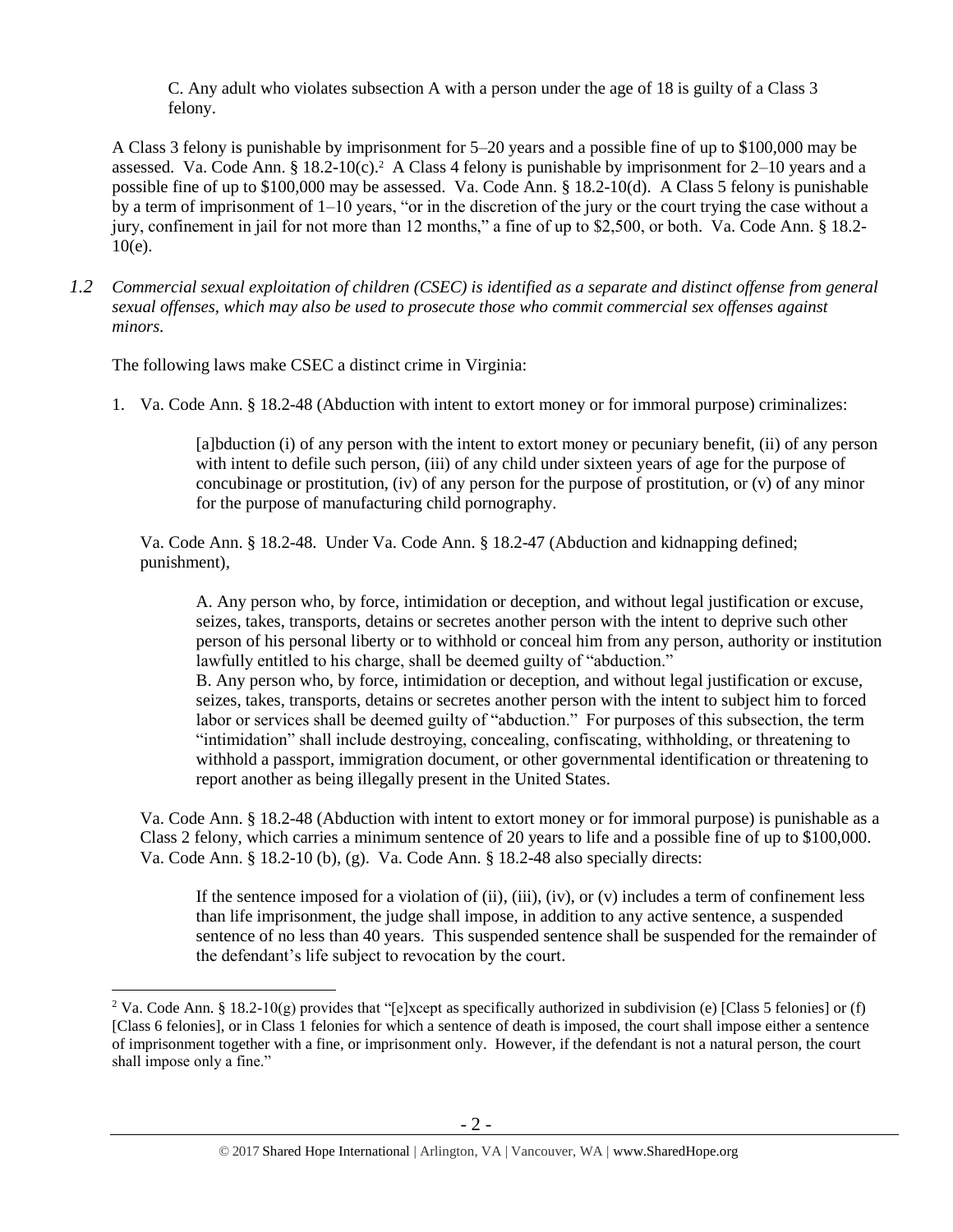- 2. Va. Code Ann. § 18.2-346 (Prostitution; commercial sexual conduct; commercial exploitation of a minor; penalties) criminalizes soliciting sex with minors, stating that "any person who solicits prostitution from a minor (i) 16 years of age or older is guilty of a Class 6 felony or (ii) younger than 16 years of age is guilty of a Class 5 felony*.*" Va. Code Ann. § 18.2-346(B). A Class 6 felony is punishable by "imprisonment of not less than one year nor more than five years, or in the discretion of the jury or the court trying the case without a jury, confinement in jail for not more than 12 months and a fine of not more than \$ 2,500, either or both." Va. Code Ann.  $\S$  18.2-10(f). A Class 5 felony is punishable by a term of imprisonment of  $1-10$ years, "or in the discretion of the jury or the court trying the case without a jury, confinement in jail for not more than 12 months," a fine of up to \$2,500, or both. Va. Code Ann. § 18.2-10(e).
- 3. Va. Code Ann. § 18.2-355(4) (Taking, detaining, etc., person for prostitution, etc., or consenting thereto; human trafficking) provides that any person who "for purposes of prostitution, takes any minor into, or persuades, encourages, or causes any minor to enter, a bawdy place, or takes or causes such person to be taken to any place for such purposes; is guilty of pandering . . . . A violation of subdivision (4) is punishable as a Class 3 felony." A Class 3 felony is punishable by imprisonment for 5–20 years and a possible fine of up to \$100,000 may be assessed. Va. Code Ann. § 18.2-10(c).
- 4. Va. Code Ann. § 18.2-370(B) (Taking indecent liberties with children) states,

Any person 18 years of age or over who, with lascivious intent, knowingly and intentionally receives money, property, or any other remuneration for allowing, encouraging, or enticing any person under the age of 18 years to perform in or be a subject of sexually explicit visual material as defined in § 18.2-374.1<sup>3</sup> or who knowingly encourages such person to perform in or be a subject of sexually explicit material; is guilty of a Class 5 felony.

A Class 5 felony is punishable by a term of imprisonment of 1–10 years, "or in the discretion of the jury or the court trying the case without a jury, confinement in jail for not more than 12 months," a fine of up to \$2,500, or both. Va. Code Ann. § 18.2-10(e). This penalty is enhanced to a Class 4 felony for second or subsequent convictions, "provided that (i) the offenses were not part of a common act, transaction or scheme; (ii) the accused was at liberty as defined in  $\S$  53.1-151 between each conviction; and (iii) it is admitted, or found by the jury or judge before whom the person is tried, that the accused was previously convicted of a violation of this section." Va. Code Ann. § 18.2-370(C). A Class 4 felony is punishable by imprisonment for 2–10 years and a possible fine of up to  $$100,000$  may be assessed.<sup>4</sup> Va. Code Ann. §  $18.2 - 10(d)$ .

5. Va. Code Ann. § 18.2-356 (Receiving money for procuring person) states,

Any person who receives any money or other valuable thing for or on account of (i) procuring for or placing in a house of prostitution or elsewhere any person for the purpose of causing such person to engage in unlawful sexual intercourse, anal intercourse, cunnilingus, fellatio, or anilingus or any act in violation of § 18.2-361 or (ii) causing any person to engage in forced labor or services,

<sup>3</sup> Va. Code Ann. § 18.2-374.1(A) defines "sexually explicit visual material" as "a picture, photograph, drawing, sculpture, motion picture film, digital image, including such material stored in a computer's temporary Internet cache when three or more images or streaming videos are present, or similar visual representation which depicts sexual bestiality, a lewd exhibition of nudity, as nudity is defined in § 18.2-390, or sexual excitement, sexual conduct or sadomasochistic abuse, as also defined in § 18.2-390, or a book, magazine or pamphlet which contains such a visual representation. An undeveloped photograph or similar visual material may be sexually explicit material notwithstanding that processing or other acts may be required to make its sexually explicit content apparent."

<sup>4</sup> *See supra* note [2.](#page-1-0)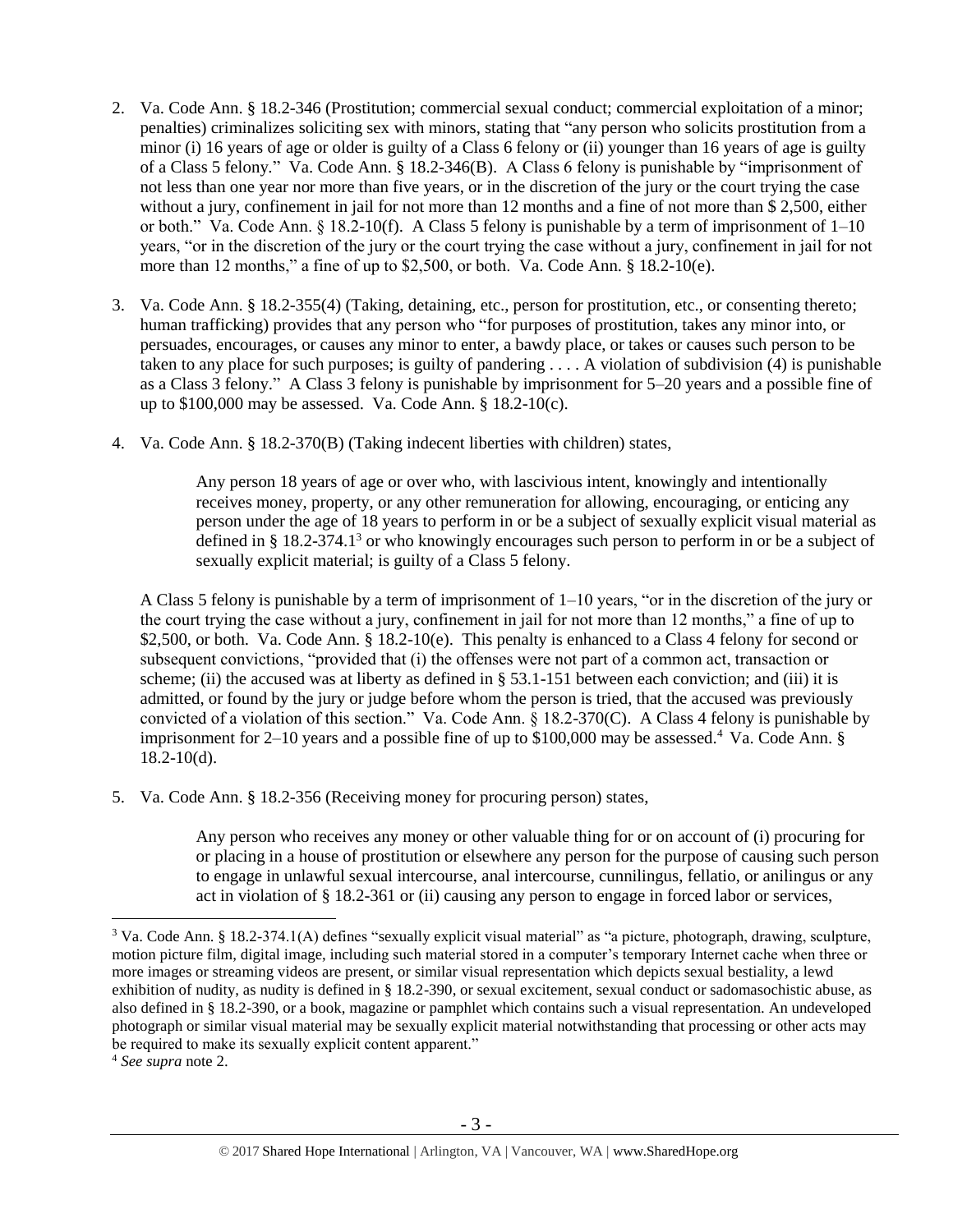concubinage, prostitution, or the manufacture of any obscene material or child pornography is guilty of a Class 4 felony. Any person who violates clause (i) or (ii) with a person under the age of 18 is guilty of a Class 3 felony.

A Class 4 felony is punishable by imprisonment for 2–10 years and a possible fine of up to \$100,000 may be assessed. Va. Code Ann. § 18.2-10(d). A Class 3 felony is punishable by imprisonment for 5–20 years and a possible fine of up to \$100,000 may be assessed. Va. Code Ann. § 18.2-10(c).

6. Va. Code Ann. § 18.2-357 (Receiving money from earnings of male or female prostitute; penalties) states,

Any person who shall knowingly receive any money or other valuable thing from the earnings of any male or female engaged in prostitution, except for a consideration deemed good and valuable in law, shall be guilty of pandering, punishable as a Class 4 felony. Any person who violates this section by receiving money or other valuable thing from a person under the age of 18 is guilty of a Class 3 felony. A Class 3 felony is punishable by imprisonment for 5–20 years and a possible fine of up to \$100,000 may be assessed. Va. Code Ann. § 18.2-10(c).

Also, though not specific to commercial sex offenses, the following offenses may also apply to commercial sexual exploitation of children cases:

1. Va. Code Ann. § 18.2-370(A) (Taking indecent liberties with children; penalties) makes the following a Class 5 felony:

> Any person 18 years of age or over, who, with lascivious intent, knowingly and intentionally commits any of the following acts with any child under the age of 15 years . . . :

(1) Expose his or her sexual or genital parts to any child to whom such person is not legally married or propose that any such child expose his or her sexual or genital parts to such person; or

(2) [Repealed.]

(3) Propose that any such child feel or fondle his own sexual or genital parts or the sexual or genital parts of such person or propose that such person feel or fondle the sexual or genital parts of any such child; or

(4) Propose to such child the performance of an act of sexual intercourse, anal intercourse, cunnilingus, fellatio, or anilingus or any act constituting an offense under § 18.2-361 [Crimes against nature; penalty]; or

(5) Entice, allure, persuade, or invite any such child to enter any vehicle, room, house, or other place, for any of the purposes set forth in the preceding subdivisions of this section.

A Class 5 felony is punishable by a term of imprisonment of 1–10 years, "or in the discretion of the jury or the court trying the case without a jury, confinement in jail for not more than 12 months," a fine of up to \$2,500, or both imprisonment and a fine. Va. Code Ann. § 18.2-10(e).

2. Va. Code Ann. § 18.2-371 (Causing or encouraging acts rendering children delinquent, abused, etc.) makes it a Class 1 misdemeanor for "[a]ny person 18 years of age or older, including the parent of any child" to "willfully contribute[] to, encourage[], or cause[] any act, omission, or condition that renders a child delinquent, in need of services, in need of supervision, or abused or neglected as defined in § 16.1-228" or to "engage[] in consensual sexual intercourse or anal intercourse with or performs cunnilingus, fellatio, or anilingus upon or by a child 15 or older not his spouse, child, or grandchild." Va. Code Ann. § 18.2-371. A Class 1 misdemeanor is punishable by imprisonment up to 12 months, a fine up to \$2,500, or both. Va. Code Ann. § 18.2-11(a).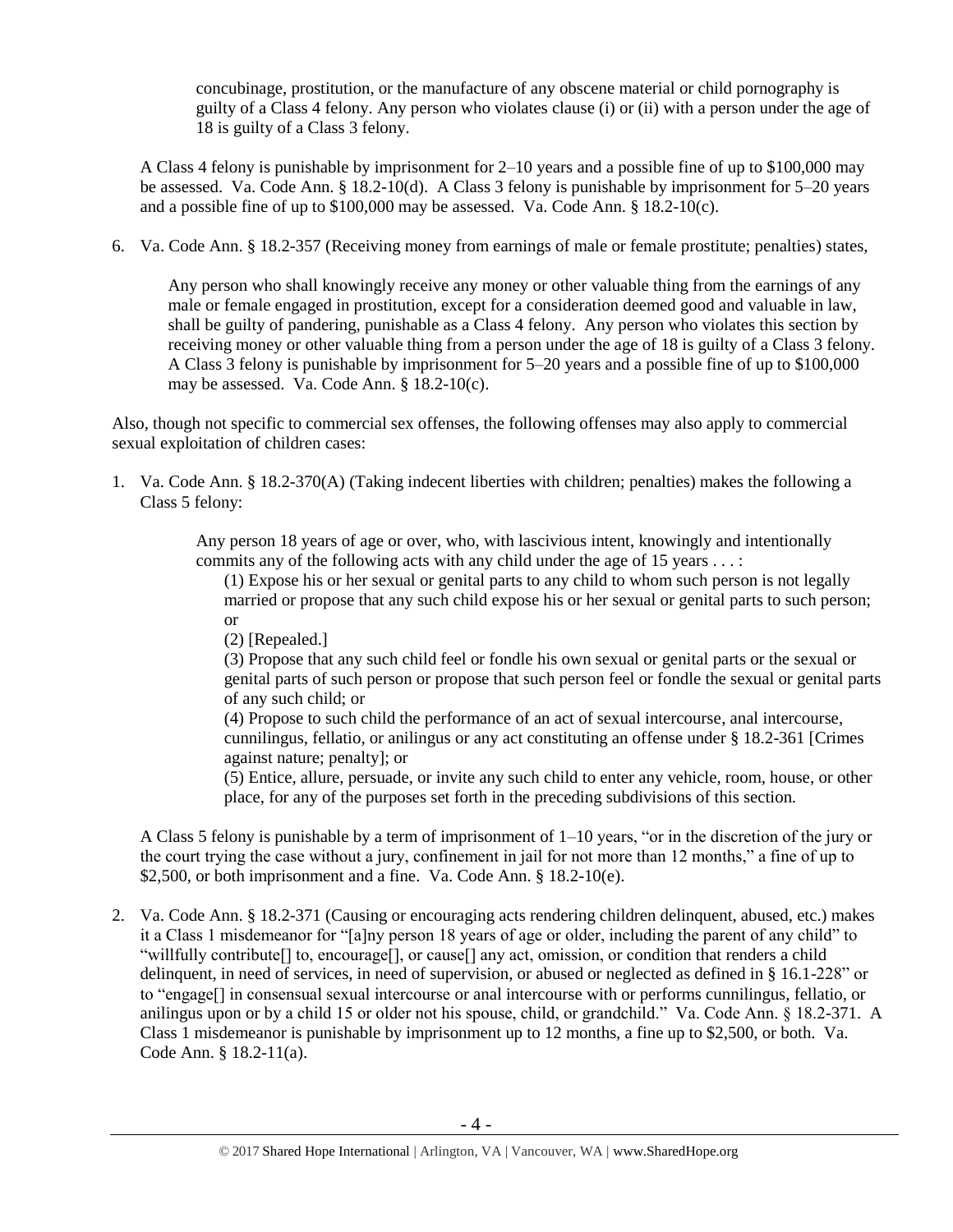- 3. Va. Code Ann. § 18.2-61 (Rape), among other things, classifies sex with a child under 13 as rape. Va. Code Ann. § 18.2-61(A)(iii). A mandatory minimum sentence of 25 years is required for rape of a child under 13 where the offender is "more than three years older than the victim" and "if done in the commission of, or as part of the same course of conduct as, or as part of a common scheme or plan as a violation of (i) subsection A of § 18.2-47 [Abduction and kidnapping defined; punishment] or § 18.2-48 [Abduction with intent to extort money or for immoral purpose], (ii) § 18.2-89 [Burglary; how punished], 18.2-90 [Entering dwelling house, etc., with intent to commit murder, rape, robbery or arson; penalty], or 18.2-91 [Entering dwelling house, etc., with intent to commit larceny, assault and battery or other felony], or (iii) § 18.2-51.2 [Aggravated malicious wounding; penalty]." Where it is alleged that the offender was 18 or older at the time of the offense, "the punishment shall include a mandatory minimum term of confinement for life." Va. Code Ann. § 18.2-61(B). "If the term of confinement imposed for any violation of clause (iii) of subsection A, where the offender is more than three years older than the victim, is for a term less than life imprisonment, the judge shall impose, in addition to any active sentence, a suspended sentence of no less than 40 years. This suspended sentence shall be suspended for the remainder of the defendant's life, subject to revocation by the court." Va. Code Ann. § 18.2-61(B).
- 4. Va. Code Ann. § 18.2-63(A) (Carnal knowledge of child between thirteen and fifteen years of age) makes it a Class 4 felony punishable by imprisonment for 2–10 years and a possible fine of up to \$100,000 for a person to "carnally know[], without the use of force, a child thirteen years of age or older but under fifteen years of age."<sup>5</sup> Va. Code Ann. § 18.2-10(d), (g).<sup>6</sup> Va. Code Ann. § 18.2-63(B) also makes it a Class 6 felony for a person to "carnally know[], without the use of force, a child thirteen years of age or older but under fifteen years of age who consents to sexual intercourse and the accused is a minor and such consenting child is three years or more the accused's junior." A Class 6 felony is punishable by imprisonment for 1–5 years "or in the discretion of the jury or the court trying the case without a jury, confinement in jail for not more than 12 months," a fine up to \$2,500, or both imprisonment and a fine. Va. Code Ann. § 18.2-10(f). This crime is reduced to a Class 4 misdemeanor when the "consenting child is less than three years the accused's junior" punishable by a fine up to \$250. Va. Code Ann. §§ 18.2-63(B), 18.2- 11(d). The provision notes that "a child under the age of thirteen years shall not be considered a consenting child." Va. Code Ann. § 18.2-63(C).
- 5. Va. Code Ann. § 18.2-67.4:2 (Sexual abuse of a child under 15 years of age; penalty) states, "Any adult who, with lascivious intent, commits an act of sexual abuse, as defined in § 18.2-67.10, with any child 13 years of age or older but under 15 years of age is guilty of a Class 1 misdemeanor."<sup>7</sup> A Class 1

 $5$  Va. Code Ann. § 18.2-63(C)(ii) defines "carnal knowledge" as including "acts of sexual intercourse, cunnilingus, fellatio, anilingus, anal intercourse, and animate and inanimate object sexual penetration."

<sup>6</sup> *See supra* note [2.](#page-1-0)

<sup>7</sup> Va. Code Ann. § 18.2-67.10(6) states,

<sup>&</sup>quot;Sexual abuse" means an act committed with the intent to sexually molest, arouse, or gratify any person, where: a. The accused intentionally touches the complaining witness's intimate parts or material directly covering such intimate parts;

<span id="page-4-0"></span>b. The accused forces the complaining witness to touch the accused's, the witness's own, or another person's intimate parts or material directly covering such intimate parts;

c. If the complaining witness is under the age of 13, the accused causes or assists the complaining witness to touch the accused's, the witness's own, or another person's intimate parts or material directly covering such intimate parts; or

d. The accused forces another person to touch the complaining witness's intimate parts or material directly covering such intimate parts.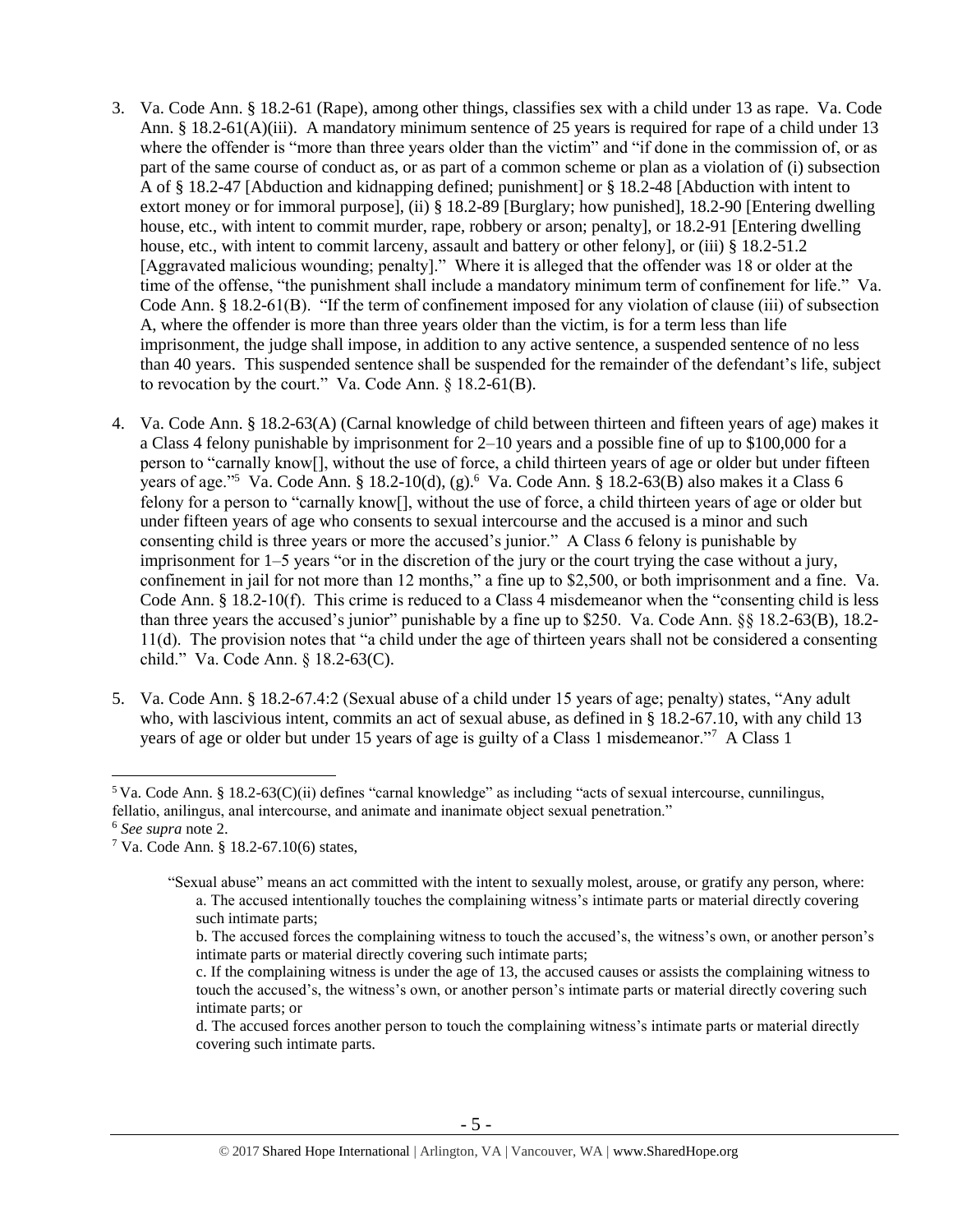misdemeanor is punishable by imprisonment up to 12 months, a fine up to \$2,500, or both. Va. Code Ann.  $§$  18.2-11(a).

- 6. Va. Code Ann. § 18.2-379 (Employing or permitting minor to assist in offense under article) states, "It shall be unlawful for any person knowingly to hire, employ, use or permit any minor to do or assist in doing any act or thing constituting an offense under this article [Article 5—Obscenity and related offenses]." A first conviction is a Class 1 misdemeanor punishable by imprisonment up to 12 months, a fine up to \$2,500, or both. Va. Code Ann. §§ 18.2-380, 18.2-11(a). Subsequent convictions are punishable as Class 6 felonies by imprisonment for 1–5 years "or in the discretion of the jury or the court trying the case without a jury, confinement in jail for not more than 12 months," a fine up to \$2,500, or both imprisonment and a fine. Va. Code Ann. § 18.2-10(f). "However, if the person, firm, association or corporation convicted of such subsequent offense is the owner of the business establishment where each of the offenses occurred, a fine of not more than \$10,000 shall be imposed in addition to the penalties otherwise prescribed by this section." Va. Code Ann. § 18.2-381.
- 7. Va. Code Ann. § 18.2-374.4 (Display of child pornography or grooming video or materials to a child unlawful) states,

Any person 18 years of age or older who displays child pornography or a grooming video or materials to a child under 13 years of age with the intent to entice, solicit, or encourage the child to engage in the fondling of the sexual or genital parts of another or the fondling of his sexual or genital parts by another, sexual intercourse, cunnilingus, fellatio, anilingus, anal intercourse, or object sexual penetration is guilty of a Class 6 felony.

A Class 6 felony is punishable by "a term of imprisonment of not less than one year nor more than five years, or in the discretion of the jury or the court trying the case without a jury, confinement in jail for not more than 12 months and a fine of not more than \$ 2,500, either or both." Va. Code Ann. § 18.2-10(f). Va. Code Ann. § 18.2-374.4(B) defines "Grooming video or materials" as "a cartoon, animation, image, or series of images depicting a child engaged in the fondling of the sexual or genital parts of another or the fondling of his sexual or genital parts by another, masturbation, sexual intercourse, cunnilingus, fellatio, anilingus, anal intercourse, or object sexual penetration."

*1.3 Prostitution statutes refer to the sex trafficking statute to acknowledge the intersection of prostitution with trafficking victimization.* 

Virginia's prostitution statute, Va. Code Ann. § 18.2-346 (Prostitution; commercial sexual conduct; commercial exploitation of a minor; penalties), does not refer to the sex trafficking statute, Va. Code Ann. § 18.2-357.1 (Commercial sex trafficking; penalties) to identify a commercially sexually exploited minor as a victim of trafficking.

- 1.3.1 Recommendation: Amend Va. Code Ann. § 18.2-346 (Prostitution; commercial sexual conduct; commercial exploitation of a minor; penalties) to refer to Va. Code Ann. § 18.2-357.1 (Commercial sex trafficking; penalties) to clarify that prostituted/trafficked minors should be identified as victims of sex trafficking.
- *1.4 The state racketeering or gang crimes statute includes sex trafficking or commercial sexual exploitation of children (CSEC) offenses as predicate acts allowing the statute to be used to prosecute child sex trafficking crimes.*

Va. Code Ann. § 18.2-514 (Racketeering offenses) states,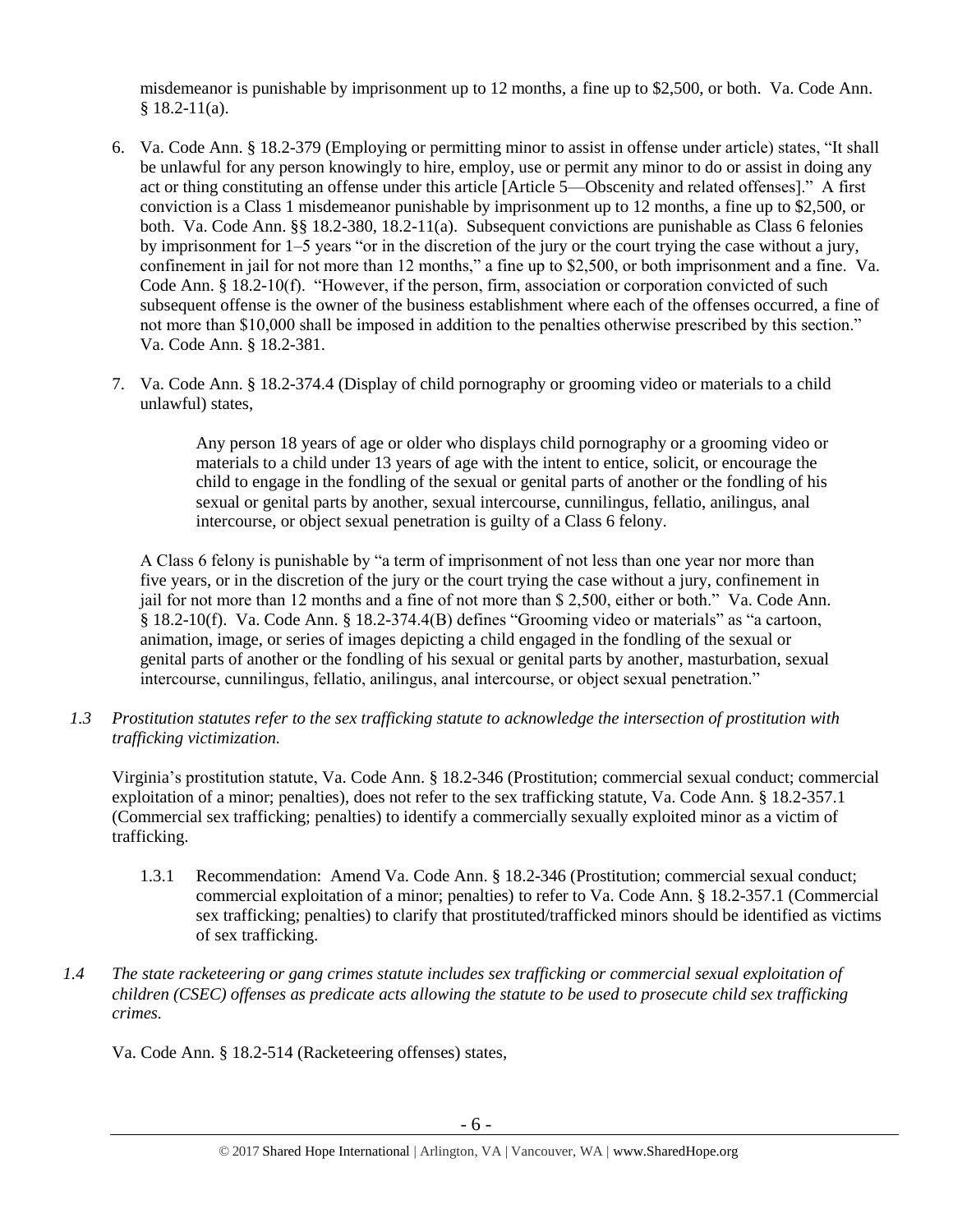A. It shall be unlawful for an enterprise, $8$  or for any person who occupies a position of organizer, supervisor, or manager of an enterprise, to receive any proceeds known to have been derived directly from racketeering activity and to use or invest an aggregate of \$10,000 or more of such proceeds in the acquisition of any title to, or any right, interest, or equity in, real property, or in the establishment or operation of any enterprise.

B. It shall be unlawful for any enterprise, or for any person who occupies a position of organizer, supervisor, or manager of an enterprise, to directly acquire or maintain any interest in or control of any enterprise or real property through racketeering activity.

C. It shall be unlawful for any person employed by, or associated with, any enterprise to conduct or participate, directly or indirectly, in such enterprise through racketeering activity.

D. It shall be unlawful for any person to conspire to violate any of the provisions of subsection A, B, or C.

Va. Code Ann. § 18.2-513 (Definitions) defines "racketeering activity" to mean:

[to] commit, attempt to commit, conspire to commit, or to solicit, coerce, or intimidate another person to commit two or more of the following offenses: 18.2-355 [Taking, detaining, etc., person for prostitution, etc., or consenting thereto; human trafficking], [18.2-356](https://a.next.westlaw.com/Link/Document/FullText?findType=L&pubNum=1000040&cite=VASTS18.2-356&originatingDoc=NE39F68D0341B11DEA7CD81F2617D4421&refType=LQ&originationContext=document&transitionType=DocumentItem&contextData=(sc.Document)) [Receiving money for procuring person], 18.2-357 [Receiving money from earnings of male or female prostitute; penalties], 18.2-357.1 [Commercial sex trafficking; penalties] . . . § 18.2-48 [Abduction with intent to extort money or for immoral purpose] . . . § 18.2-49 [Threatening, attempting or assisting in such abduction] . . . 18.2-374.1 [Possession, reproduction, distribution, solicitation, and facilitation of child pornography; penalty] . . . ; or any substantially similar offenses under the laws of any other state, the District of Columbia, the United States or its territories.

Based on this definition of racketeering, certain acts of commercial sexual exploitation of children constitute predicate crimes to the racketeering law, making it available for combatting criminal enterprises that engage in domestic minor sex trafficking.

Penalties for violation of Va. Code Ann. § 18.2-514 (Racketeering offenses) are described in Va. Code Ann. § 18.2-515 (Criminal penalties; forfeiture)

A. Any person or enterprise convicted of engaging in activity in violation of the provisions of § 18.2-514 is guilty of a felony punishable by imprisonment for not less than five years nor more than 40 years and a fine of not more than \$1 million. A second or subsequent offense shall be punishable as a Class 2 felony and a fine of not more than \$2 million.

The court may order any such person or enterprise to be divested of any interest in any enterprise or real property identified in § 18.2-514; order the dissolution or reorganization of such enterprise; and order the suspension or revocation of any license, permit, or prior approval granted to such enterprise or person by any agency of the Commonwealth or political subdivision thereof.

B. All property, real or personal, including money, together with any interest or profits derived from the investment of such money, used in substantial connection with, intended for use in the course of, or traceable to, conduct in violation of any provision of § 18.2-514 is subject to civil forfeiture to the Commonwealth.

<sup>8</sup> Va. Code Ann. § 18.2-513 (Definitions) defines "enterprise" to mean "any of the following: sole proprietorship, partnership, corporation, business trust, criminal street gang; or other group of three or more individuals associated for the purpose of criminal activity."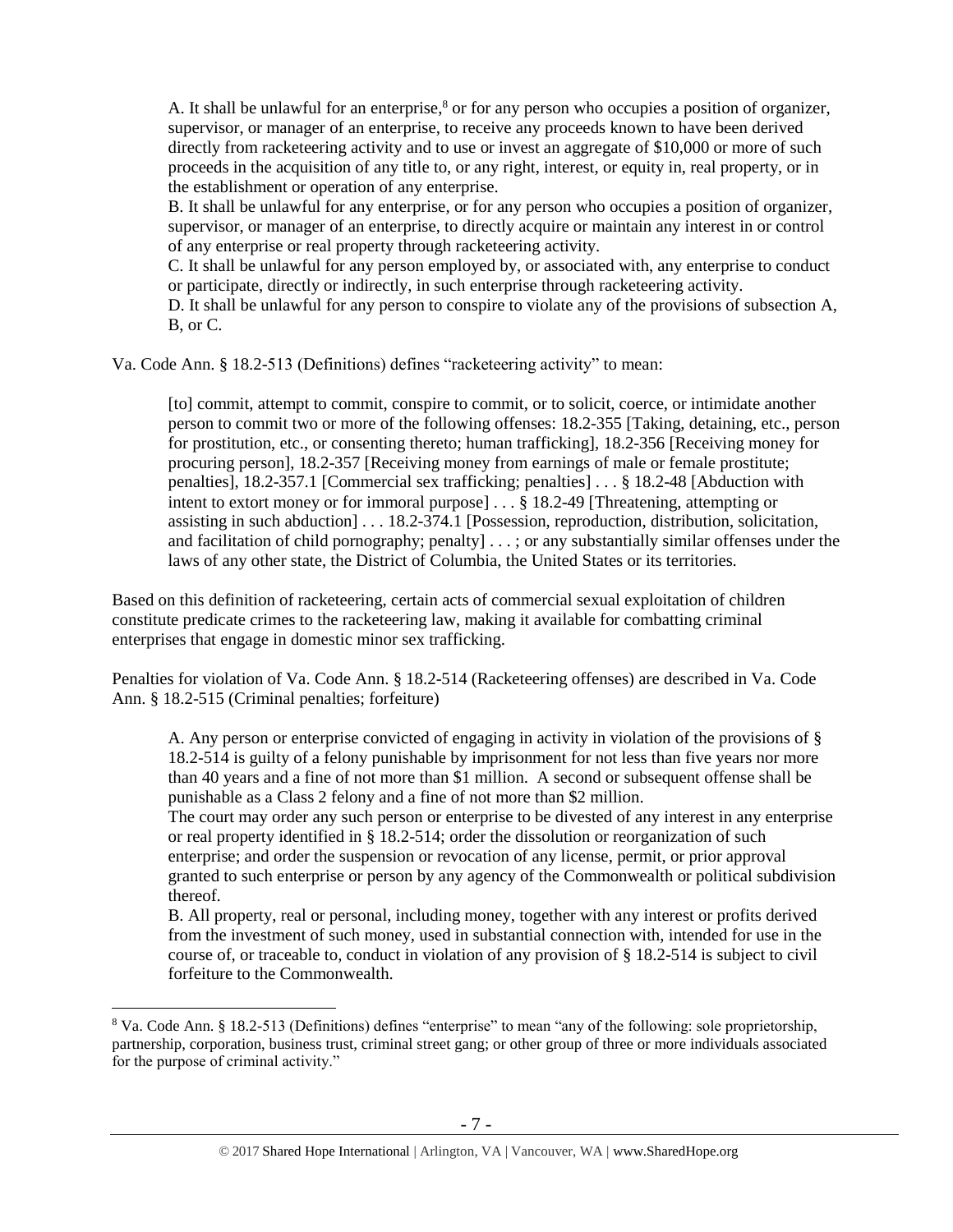Finally, where the alleged enterprise is a criminal street gang, additional charges may apply. Under Va. Code Ann. § 18.2-46.2(A),

Any person who actively participates in or is a member of a criminal street gang and who knowingly and willfully participates in any predicate criminal act<sup>9</sup> committed for the benefit of, at the direction of, or in association with any criminal street gang shall be guilty of a Class 5 felony. However, if such participant in or member of a criminal street gang is age eighteen years or older and knows or has reason to know that such criminal street gang also includes a juvenile member or participant, he shall be guilty of a Class 4 felony.

Va. Code Ann. § 18.2-46.1 defines "criminal street gang" as "any ongoing organization, association, or group of three or more persons, whether formal or informal, (i) which has as one of its primary objectives or activities the commission of one or more criminal activities; (ii) which has an identifiable name or identifying sign or symbol; and (iii) whose members individually or collectively have engaged in the commission of, attempt to commit, conspiracy to commit, or solicitation of two or more predicate criminal acts, at least one of which is an act of violence, provided such acts were not part of a common act or transaction."

Where CSEC and sex trafficking offenses involve gang recruitment or intimidation, gang members may face prosecution under Va. Code Ann. § 18.2-46.3 (Recruitment of persons for criminal street gang; penalty), which states,

A. Any person who solicits, invites, recruits, encourages or otherwise causes or attempts to cause another to actively participate in or become a member of what he knows to be a criminal street gang is guilty of a Class 1 misdemeanor. Any person age 18 years or older who solicits, invites, recruits, encourages or otherwise causes or attempts to cause a juvenile to actively participate in or become a member of what he knows to be a criminal street gang is guilty of a Class 6 felony. B. Any person who, in order to encourage an individual (a) to join a criminal street gang, (b) to remain as a participant in or a member of a criminal street gang, or (c) to submit to a demand made by a criminal street gang to commit a felony violation of this title, (i) uses force against the individual or a member of his family or household or (ii) threatens force against the individual or a member of his family or household, which threat would place any person in reasonable apprehension of death or bodily injury, is guilty of a Class 6 felony. The definition of "family or household member" "set forth in § 16.1-228 applies to this section."

Va. Code Ann. § 18.2-46.3:2 provides for civil forfeiture in the case of criminal street gang activities, stating in part,

<sup>9</sup> Va. Code Ann. § 18.2-46.1 defines "predicate criminal act" as including "(i) an act of violence; (ii) any violation of § 18.2-42, 18.2-46.3 [Recruitment of persons for criminal street gang; penalty], . . .18.2-355 [Taking, detaining, etc., person for prostitution, etc., or consenting thereto; human trafficking], 18.2-356 [Receiving money for procuring person], 18.2-357 [Receiving money from earnings of male or female prostitute], or 18.2-357.1 [Commercial sex trafficking; penalties]; … or (v) any substantially similar offense under the laws of another state or territory of the United States, the District of Columbia, or the United States." "Act of violence" is defined as "those felony offenses described in subsection A of § 19.2-297.1." Va. Code Ann. § 18.2-46.1. Pursuant to Va. Code Ann. § 19.2-297.1(A)(i), the term includes "c. Any kidnapping or abduction felony under Article 3 (§ 18.2-47 et seq.)" and "f. Except as otherwise provided in § 18.2-67.5:2 or § 18.2-67.5:3, criminal sexual assault punishable as a felony under Article 7 (§ 18.2-61 et seq.)." It also includes "(ii) conspiracy to commit any of the violations enumerated in clause (i) of this section; and (iii) violations as a principal in the second degree or accessory before the fact of the provisions enumerated in clause (i) of this section."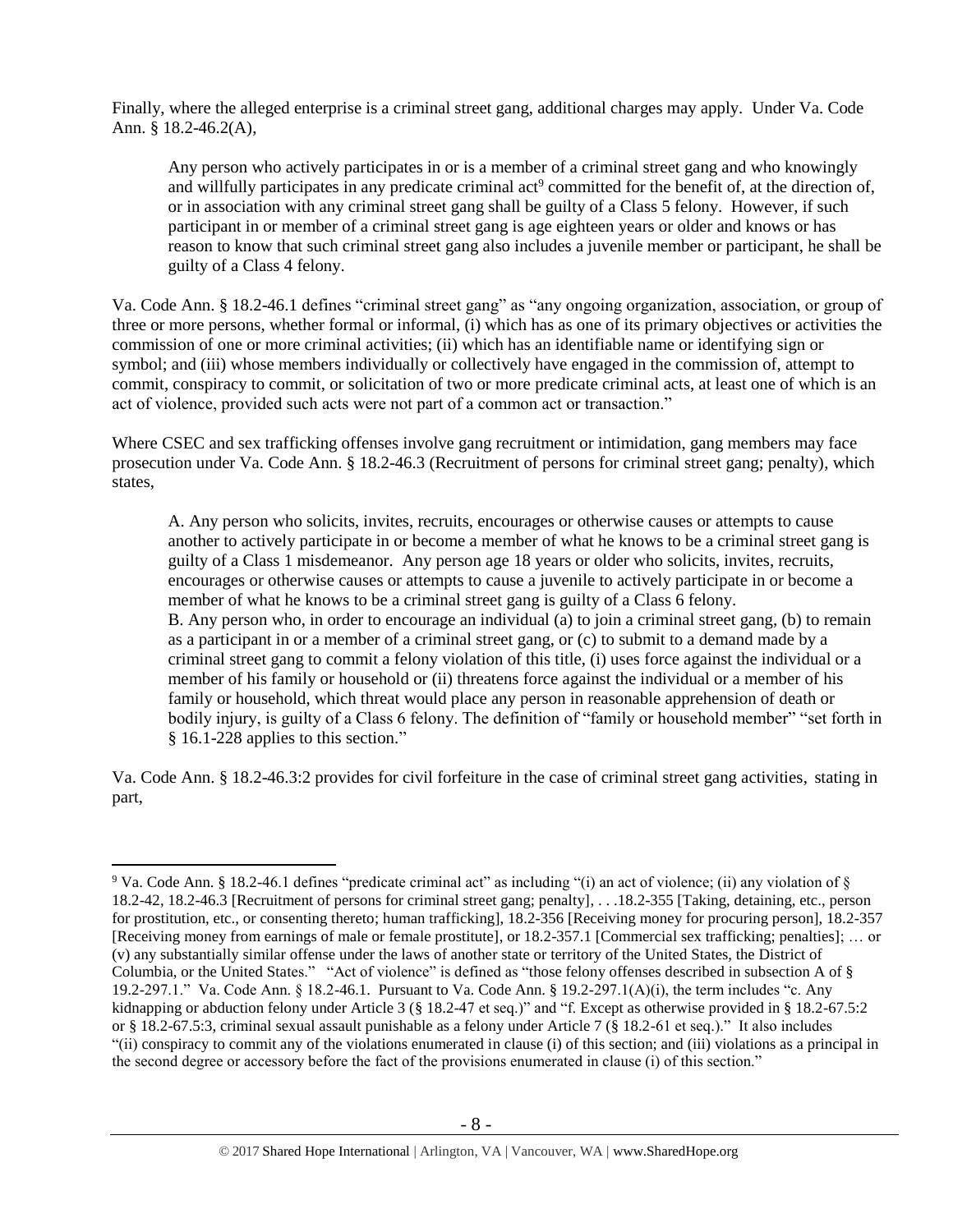All property, both personal and real, of any kind or character used in substantial connection with, intended for use in the course of, derived from, traceable to, or realized through, including any profit or interest derived from, any conduct in violation of any provision of this article<sup>10</sup> is subject to civil forfeiture to the Commonwealth. Further, all property, both personal and real, of any kind or character used or intended to be used in substantial connection with, during the course of, derived from, traceable to, or realized through, including any profit or interest derived from, criminal street gang member recruitment as prohibited under Va. Code § 18.2-46.3 is subject to civil forfeiture to the Commonwealth.

<sup>10</sup> Title 18.2, Chapter 4, Article 2.1 (Crimes by gangs), Va. Code Ann. § 18.2-46.1 *et seq.*, includes offenses under § 18.2-46.2 (Prohibited criminal street gang participation; penalty) and § 18.2-46.3 (Recruitment of persons for criminal street gang; penalty).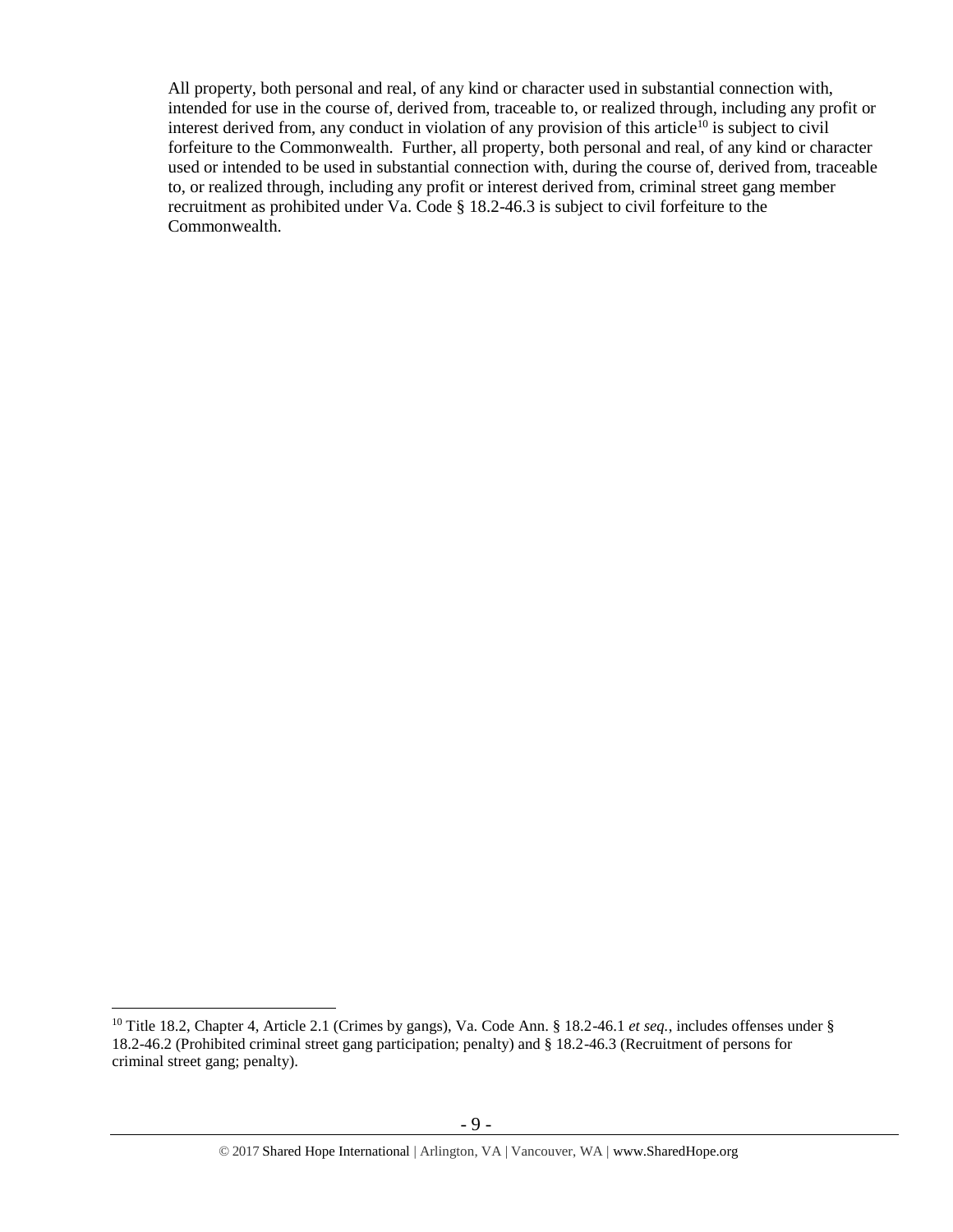#### **FRAMEWORK ISSUE 2: CRIMINAL PROVISIONS ADDRESSING DEMAND**

# *Legal Components:*

- *2.1 The state sex trafficking law can be applied to buyers of commercial sex acts with a minor.*
- *2.2 Buyers of commercial sex acts with a minor can be prosecuted under commercial sexual exploitation of children (CSEC) laws.*
- *2.3 Solicitation of prostitution laws differentiate between buying sex acts with an adult and buying sex acts with a minor under 18.*
- *2.4 Penalties for buyers of commercial sex acts with minors are as high as federal penalties.*
- *2.5 Using the Internet or electronic communications to lure, entice, or purchase, or attempt to lure, entice, or purchase commercial sex acts with a minor is a separate crime or results in an enhanced penalty for buyers.*
- *2.6 No age mistake defense is permitted for a buyer of commercial sex acts with any minor under 18.*
- *2.7 Base penalties for buying sex acts with a minor under 18 are sufficiently high and not reduced for older minors.*
- *2.8 Financial penalties for buyers of commercial sex acts with minors are sufficiently high to make it difficult for buyers to hide the crime.*
- *2.9 Buying and possessing images of child sexual exploitation carries penalties as high as similar federal offenses.*

\_\_\_\_\_\_\_\_\_\_\_\_\_\_\_\_\_\_\_\_\_\_\_\_\_\_\_\_\_\_\_\_\_\_\_\_\_\_\_\_\_\_\_\_\_\_\_\_\_\_\_\_\_\_\_\_\_\_\_\_\_\_\_\_\_\_\_\_\_\_\_\_\_\_\_\_\_\_\_\_\_\_\_\_\_\_\_\_\_\_\_\_\_\_

*2.10 Convicted buyers of commercial sex acts with minors are required to register as sex offenders.*

# *Legal Analysis:*

*2.1 The state sex trafficking law can be applied to buyers of commercial sex acts with a minor.*

Since Va. Code Ann. § 18.2-357.1 (Commercial sex trafficking, penalties) is limited in application to offenders who act "with the intent to receive money or other valuable thing or to assist another in receiving money or other valuable thing from the earnings of a person from prostitution or unlawful sexual intercourse in violation of subsection A of §18.2-346 [Prostitution; commercial sexual conduct; commercial exploitation of a minor; penalties]," the sex trafficking law does not apply to the conduct of buyers of sex acts with a minor.

- 2.1.1 Recommendation: Amend Va. Code Ann. § 18.2-357.1 (Commercial sex trafficking, penalties) to make the statute applicable to the actions of buyers of sex with minors.
- *2.2 Buyers of commercial sex acts with a minor can be prosecuted under commercial sexual exploitation of children (CSEC) laws.*

Va. Code Ann. § 18.2-346 (Prostitution; commercial sexual conduct; commercial exploitation of a minor; penalties) criminalizes soliciting sex from minors, stating that "any person who solicits prostitution from a minor (i) 16 years of age or older is guilty of a Class 6 felony or (ii) younger than 16 years of age is guilty of a Class 5 felony*.*" Va. Code Ann. § 18.2-346(B).

In addition, Va. Code Ann. § 18.2-355(4) (Taking, detaining, etc., person for prostitution, etc., or consenting thereto; human trafficking) may apply to buyers through the term "causes." Pursuant to Va. Code Ann. § 18.2- 355(4), any person who "for purposes of prostitution, takes any minor into, or persuades, encourages, or causes any minor to enter, a bawdy place, or takes or causes such person to be taken to any place for such purposes; is guilty of pandering  $\dots$ . A violation of subdivision (4) is punishable as a Class 3 felony."

While Va. Code Ann. § 18.2-370(A) (Taking indecent liberties with children; penalties) does not criminalize buying sex with a minor, it may have limited application to buyers who "[p]ropose to such child the performance of an act of sexual intercourse or any act constituting an offense under § 18.2-361 [Crimes against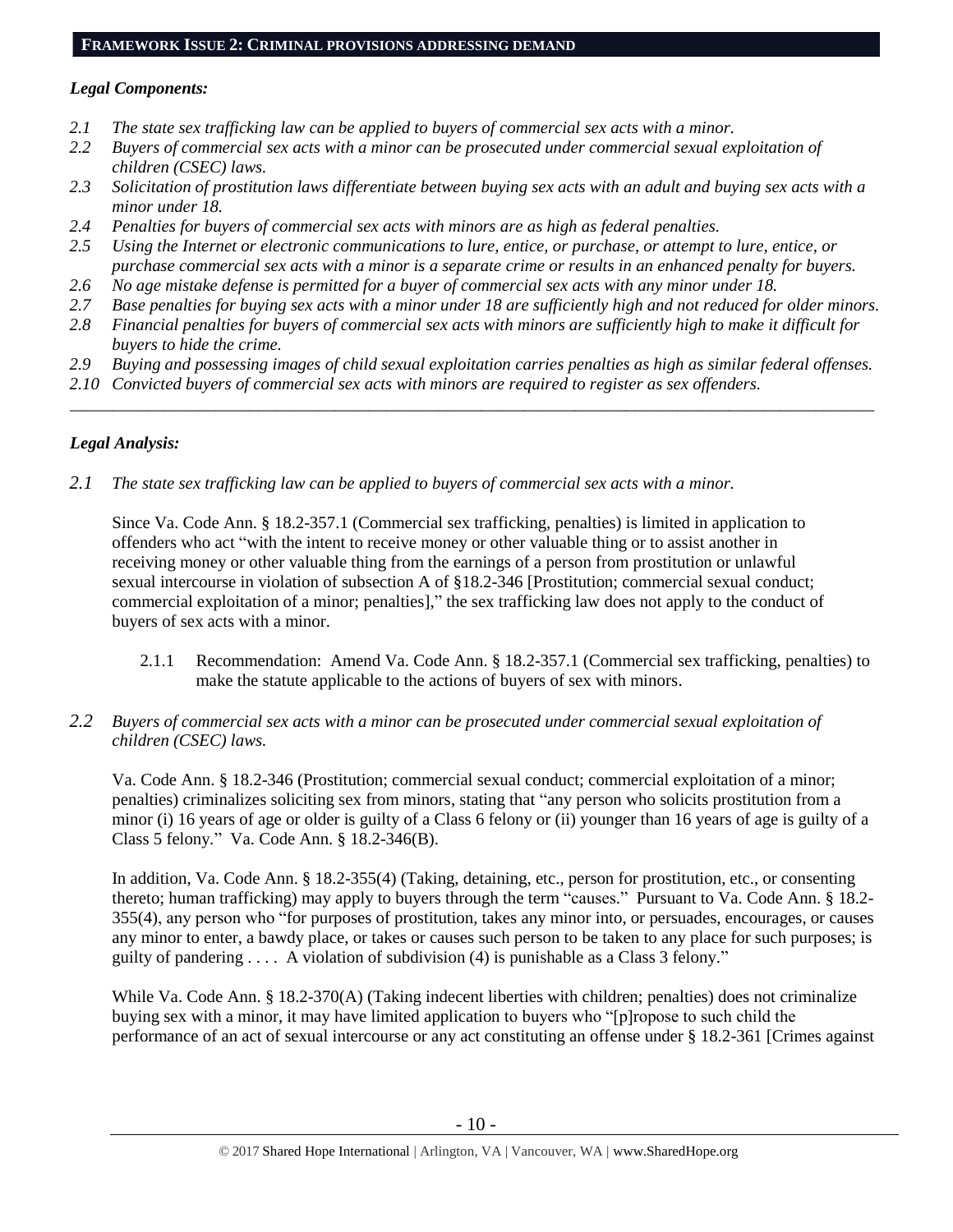nature; penalties]; or . . . [e]ntice, allure, persuade, or invite any such child to enter any vehicle, room, house, or other place, for any of the purposes set forth" in the subsection. Va. Code Ann.  $\S$  18.2-370(A)(4), (5).

*2.3 Solicitation of prostitution laws differentiate between buying sex acts with an adult and buying sex acts with a minor under 18.*

The offense of solicitation of prostitution differentiates between buying sex with an adult and buying sex with a minor. Va. Code Ann. § 18.2-346(B) (Prostitution; commercial sexual conduct; commercial exploitation of a minor; penalties) states,

Any person who offers money or its equivalent to another for the purpose of engaging in sexual acts . . . is guilty of solicitation of prostitution and which is punishable as a Class 1 misdemeanor. However, any person who solicits prostitution from a minor (i) 16 years of age or older is guilty of a Class 6 felony or (ii) younger than 16 years of age is guilty of a Class 5 felony.

# *2.4 Penalties for buyers of commercial sex acts with minors are as high as federal penalties.*

Soliciting sex with a minor of 16 years of age or older is a Class 6 felony. Va. Code Ann. § 18.2-346(B) (Prostitution; commercial sexual conduct; commercial exploitation of a minor). Soliciting sex with a minor younger than 16 years of age is a Class 5 felony. A Class 5 felony is punishable by a term of imprisonment of 1–10 years, "or in the discretion of the jury or the court trying the case without a jury, confinement in jail for not more than 12 months," a fine of up to \$2,500, or both imprisonment and a fine.<sup>11</sup> A Class 6 felony is punishable by a term of imprisonment of 1–5 years "or in the discretion of the jury or the court trying the case without a jury, confinement in jail for not more than 12 months," a fine of up to \$2,500, or both imprisonment and a fine.<sup>12</sup>

Pandering involving a minor is a Class 3 felony. Va. Code Ann. § 18.2-355(4) (Taking, detaining, etc., person for prostitution, etc., or consenting thereto; human trafficking). A Class 3 felony is punishable by imprisonment for 5–20 years and a possible fine of up to \$100,000 may be assessed. Va. Code Ann. §  $18.2 - 10(c)$ .

Finally, a first conviction under Va. Code Ann. § 18.2-370(B) (Taking indecent liberties with children) is a Class 5 felony punishable by a term of imprisonment of 1–10 years, "or in the discretion of the jury or the court trying the case without a jury, confinement in jail for not more than 12 months," a fine of up to \$2,500, or both. Va. Code Ann. §§ 18.2-370(B), 18.2-10(e).

<span id="page-10-0"></span>In comparison, if the victim is under the age of 14, a conviction under the Trafficking Victims Protection Act  $(TVPA)^{13}$  for child sex trafficking is punishable by 15 years to life imprisonment and a fine not to exceed \$250,000. 18 U.S.C. §§ 1591(b)(1), 3559(a)(1), 3571(b)(3). If the victim is between the ages of 14–17 a conviction is punishable by 10 years to life imprisonment and a fine not to exceed \$250,000. 18 U.S.C. §§ 1591(b)(2), 3559(a)(1), 3571(b)(3). A conviction is punishable by mandatory life imprisonment, however, if the buyer has a prior conviction for a federal sex offense<sup>14</sup> against a minor. 18 U.S.C. § 3559(e)(1). To the

<span id="page-10-1"></span><sup>&</sup>lt;sup>11</sup> Va. Code Ann § 18.2-10(e) (General punishment for conviction of felony; penalty).

 $12$  *Id.* § 18.2-10(f).

<sup>&</sup>lt;sup>13</sup> Trafficking Victims Protection Act (TVPA) of 2000, Pub. L. No. 106-386, 114 Stat. 1464, 1466 (codified in scattered sections of 18 and 22 U.S.C.).

<sup>&</sup>lt;sup>14</sup> Pursuant to 18 U.S.C. § 3559(e)(2), "federal sex offense" is defined as an offense under section 1591 [18 USCS § 1591] (relating to sex trafficking of children), 2241 [18 USCS § 2241] (relating to aggravated sexual abuse), 2242 [18 USCS § 2242] (relating to sexual abuse),  $2244(a)(1)$  [18 USCS § 2244(a)(1)] (relating to abusive sexual contact), 2245 [18 USCS §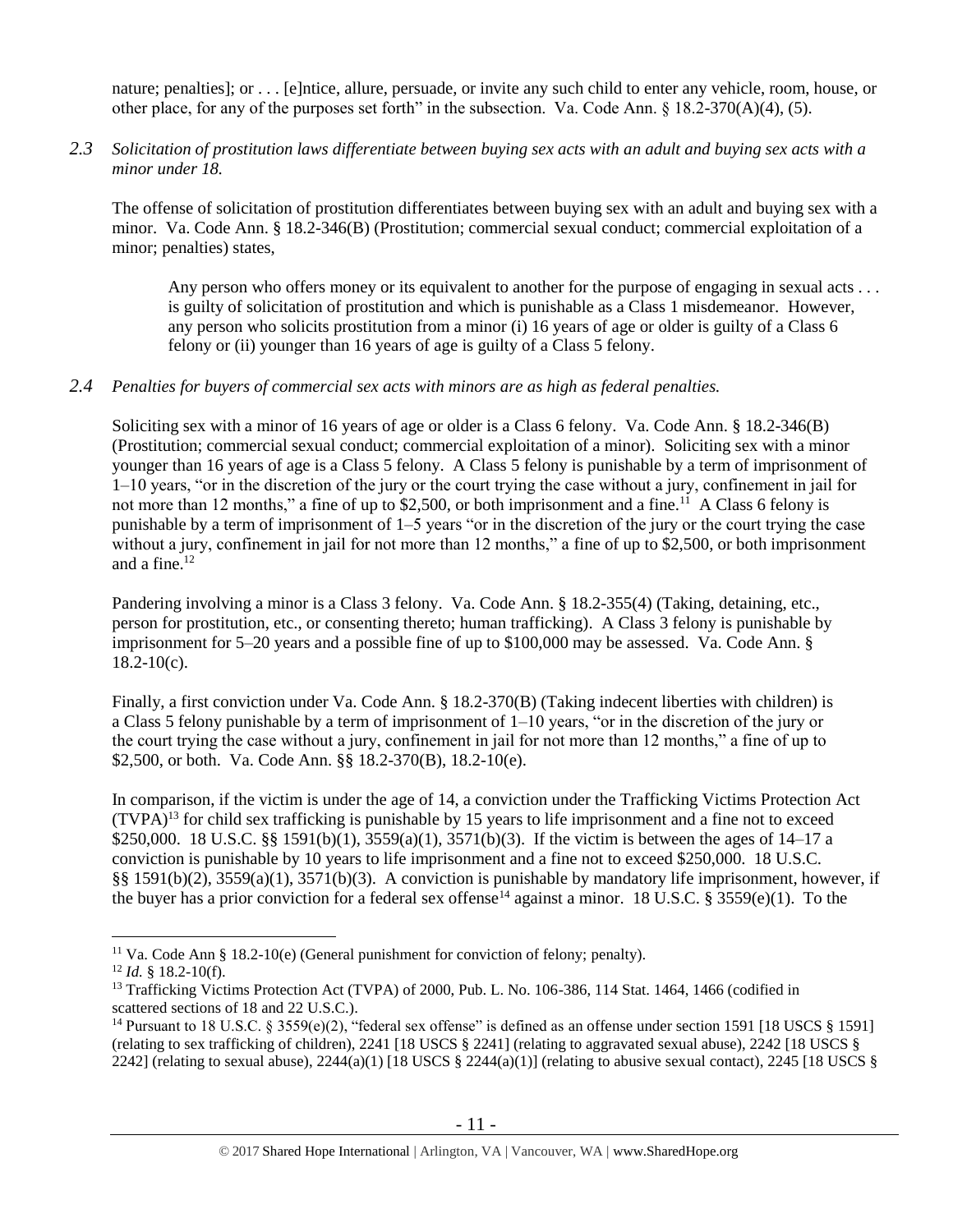extent buyers can be prosecuted under other federal CSEC laws,<sup>15</sup> a conviction is punishable by penalties ranging from a fine not to exceed \$250,000 to life imprisonment and a fine not to exceed \$250,000.<sup>16</sup>

*2.5 Using the Internet or electronic communications to lure, entice, or purchase, or attempt to lure, entice, or purchase commercial sex acts with a minor is a separate crime or results in an enhanced penalty for buyers.*

Va. Code Ann. § 18.2-374.3 (Use of communications systems to facilitate certain offenses involving children) makes it a crime to use the Internet, or other communication systems, to engage in certain types of sexual interactions with a minor. It states in part,

. . . .

 $\overline{a}$ 

<span id="page-11-0"></span>B. It is unlawful for any person to use a communications system,  $17$  including but not limited to computers or computer networks or bulletin boards, or any other electronic means for the purposes of procuring or promoting the use of a minor for any activity in violation of § 18.2-370 [Taking indecent liberties with children; penalties] or 18.2-374.1 [Production, publication, sale, financing, etc., of child pornography; presumption as to age; severability]. A violation of this subsection is a Class 6 felony. C. It is unlawful for any person 18 years of age or older to use a communications system, including but not limited to computers or computer networks or bulletin boards, or any other electronic means, for the purposes of soliciting, with lascivious intent, any person he knows or has reason to believe is a child younger than 15 years of age to knowingly and intentionally:

1. Expose his sexual or genital parts to any child to whom he is not legally married or propose that any such child expose his sexual or genital parts to such person;

2. Propose that any such child feel or fondle his own sexual or genital parts or the sexual or genital parts of such person or propose that such person feel or fondle the sexual or genital parts of any such child;

3. Propose to such child the performance of an act of sexual intercourse, anal intercourse, cunnilingus, fellatio, or anilingus, or any act constituting an offense under § 18.2-361 [Crimes against nature; penalty]; or

4. Entice, allure, persuade, or invite any such child to enter any vehicle, room, house, or other place, for any purposes set forth in the preceding subdivisions.

Any person who violates this subsection is guilty of a Class 5 felony. However, if the person is at least seven years older than the child he knows or has reason to believe is less than 15 years of age, the

<sup>16</sup> 18 U.S.C. §§ 2251A(b) (conviction punishable by imprisonment for 30 years to life and a fine), 2251(e) (conviction punishable by imprisonment for 15–30 years and a fine), 2423(a) (conviction punishable by imprisonment for 10 years to life and a fine),  $2422(a)$  (conviction punishable by a fine, imprisonment up to 20 years, or both),  $2252(b)$  (stating that a conviction under subsection (a)(2) is punishable by imprisonment for 5–20 years and a fine, while a conviction under subsection (a)(4) is punishable by imprisonment up to 10 years, a fine, or both); *see also* 18 U.S.C. §§ 3559(a)(1) (classifying all of the above listed offenses as felonies),  $3571(b)(3)$  (providing a fine up to \$250,000 for any felony conviction).

<sup>17</sup> Va. Code Ann. § 18.2-374.3(A) defines "use a communications system" as "making personal contact or direct contact through any agent or agency, any print medium, the United States mail, any common carrier or communication common carrier, any electronic communications system, the Internet, or any telecommunications, wire, computer network, or radio communications system."

<sup>2245] (</sup>relating to sexual abuse resulting in death), 2251 [18 USCS § 2251] (relating to sexual exploitation of children), 2251A [18 USCS § 2251A] (relating to selling or buying of children), 2422(b) [18 USCS § 2422(b)] (relating to coercion and enticement of a minor into prostitution), or 2423(a) [18 USCS § 2423(a)] (relating to transportation of minors). <sup>15</sup> 18 U.S.C. §§ 2251A(b) (Selling or buying of children), 2251(a) (Sexual exploitation of children), 2423(a)

<sup>(</sup>Transportation of a minor with intent for minor to engage in criminal sexual activity), 2422(a) (Coercion and enticement),  $2252(a)(2)$ , (a)(4) (Certain activities relating to material involving the sexual exploitation of minors).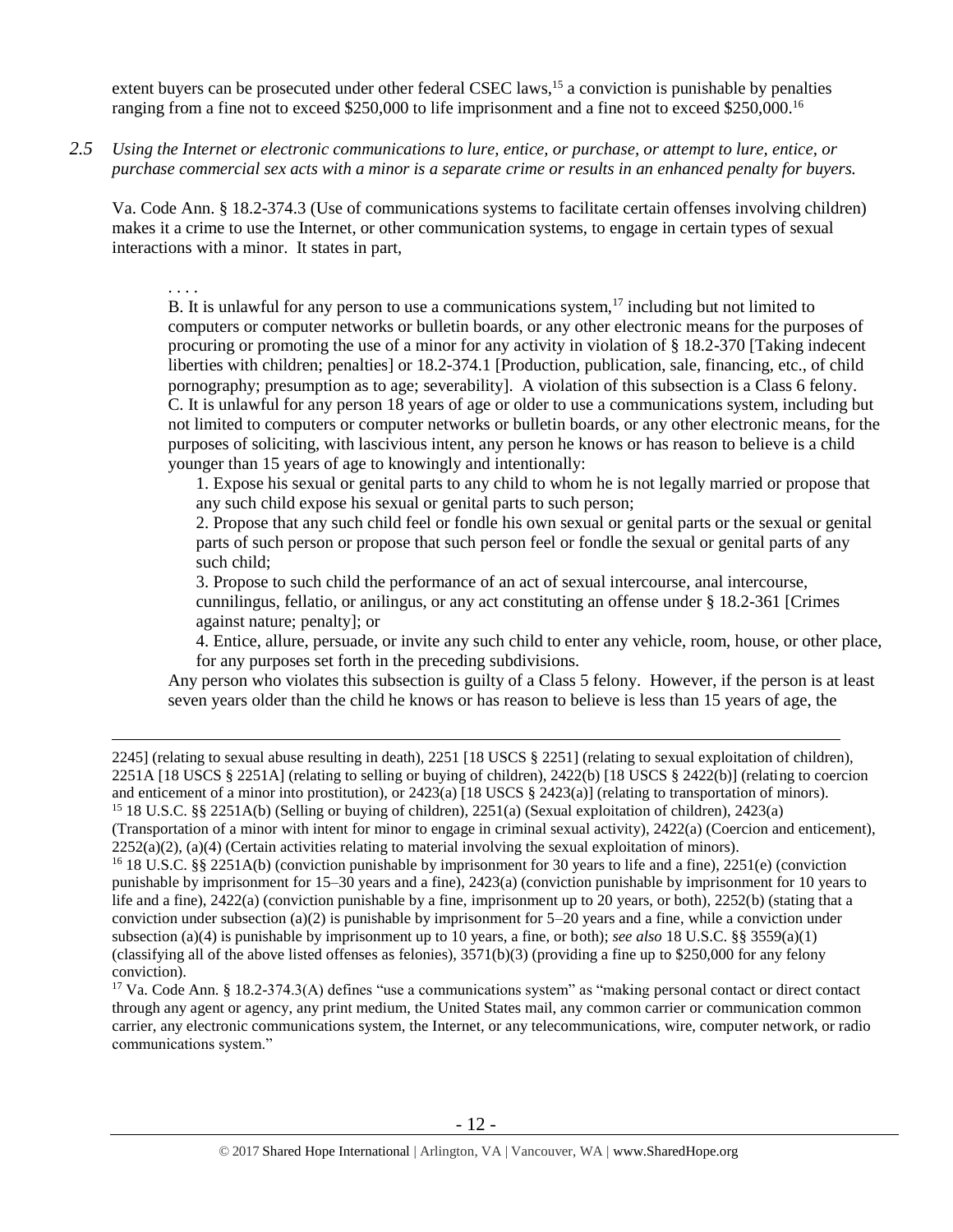person shall be punished by a term of imprisonment of not less than five years nor more than 30 years in a state correctional facility, five years of which shall be mandatory minimum term of imprisonment. Any person who commits a second or subsequent violation of this subsection when the person is at least seven years older than the child he knows or has reason to believe is less than 15 years of age shall be punished by a term of imprisonment of not less than 10 years nor more than 40 years, 10 years of which shall be a mandatory minimum term of imprisonment.

D. Any person who uses a communications system, including but not limited to computers or computer networks or bulletin boards, or any other electronic means, for the purposes of soliciting, with lascivious intent, any child he knows or has reason to believe is at least 15 years of age but younger than 18 years of age to knowingly and intentionally commit any of the activities listed in subsection C if the person is at least seven years older than the child is guilty of a Class 5 felony. Any person who commits a second or subsequent violation of this subsection shall be punished by a term of imprisonment of not less than one nor more than 20 years, one year of which shall be a mandatory minimum term of imprisonment.

E. Any person 18 years of age or older who uses a communications system, including but not limited to computers or computer networks or bulletin boards, or any other electronic means, for the purposes of soliciting any person he knows or has reason to believe is a child younger than 18 years of age for (i) any activity in violation of § 18.2-355 [Taking, detaining, etc., person for prostitution, etc., or consenting thereto; human trafficking] or 18.2-361 [Crimes against nature; penalty], (ii) any activity in violation of § 18.2-374.1 [Production, publication, sale, financing, etc., of child pornography; presumption as to age; severability], or (iii) a violation of § 18.2-374.1:1 [Possession, reproduction, distribution, and facilitation of child pornography; penalty] is guilty of a Class 5 felony.

Va. Code Ann. § 18.2-376.1 (Enhanced penalties for using a computer in certain violations) states, "Any person who uses a computer in connection with a violation of §§ 18.2-374 [Production, publication, sale, possession, etc., of obscene items], 18.2-375 [Obscene exhibitions and performances], or § 18.2-376 [Advertising, etc., obscene items, exhibitions or performances] is guilty of a separate and distinct Class 1 misdemeanor, and for a second or subsequent such offense within 10 years of a prior such offense is guilty of a Class 6 felony, the penalties to be imposed in addition to any other punishment otherwise prescribed for a violation of any of those sections."

*2.6 No age mistake defense is permitted for a buyer of commercial sex acts with any minor under 18.*

Virginia law is silent regarding the availability of a mistake of age defense in prosecutions for buying commercial sex acts with a minor.

- 2.6.1 Recommendation: Amend Va. Code Ann. § 18.2-357.1 (Commercial sex trafficking) and Virginia's CSEC laws to prohibit a mistake of age defense.
- *2.7 Base penalties for buying sex acts with a minor under 18 are sufficiently high and not reduced for older minors.*

Virginia's buyer-applicable CSEC law, Va. Code Ann. § 18.2-346(B) (Prostitution; commercial sexual conduct; commercial exploitation of a minor; penalties), staggers penalties based on a minor's age; penalties are not sufficiently high when the victim is an older minor. A conviction under Va. Code Ann. § 18.2-346(B) is a Class 5 felony when the victim is a minor under 16 years of age or a Class 6 felony when the victim is 16 years of age or older. Va. Code Ann. § 18.2-346(B). A Class 5 felony is punishable by a term of imprisonment of  $1-10$  years, "or in the discretion of the jury or the court trying the case without a jury, confinement in jail for not more than 12 months . . . ." Va. Code Ann. § 18.2- 10(e). A Class 6 felony is punishable by a term of imprisonment 1–5 years "or in the discretion of the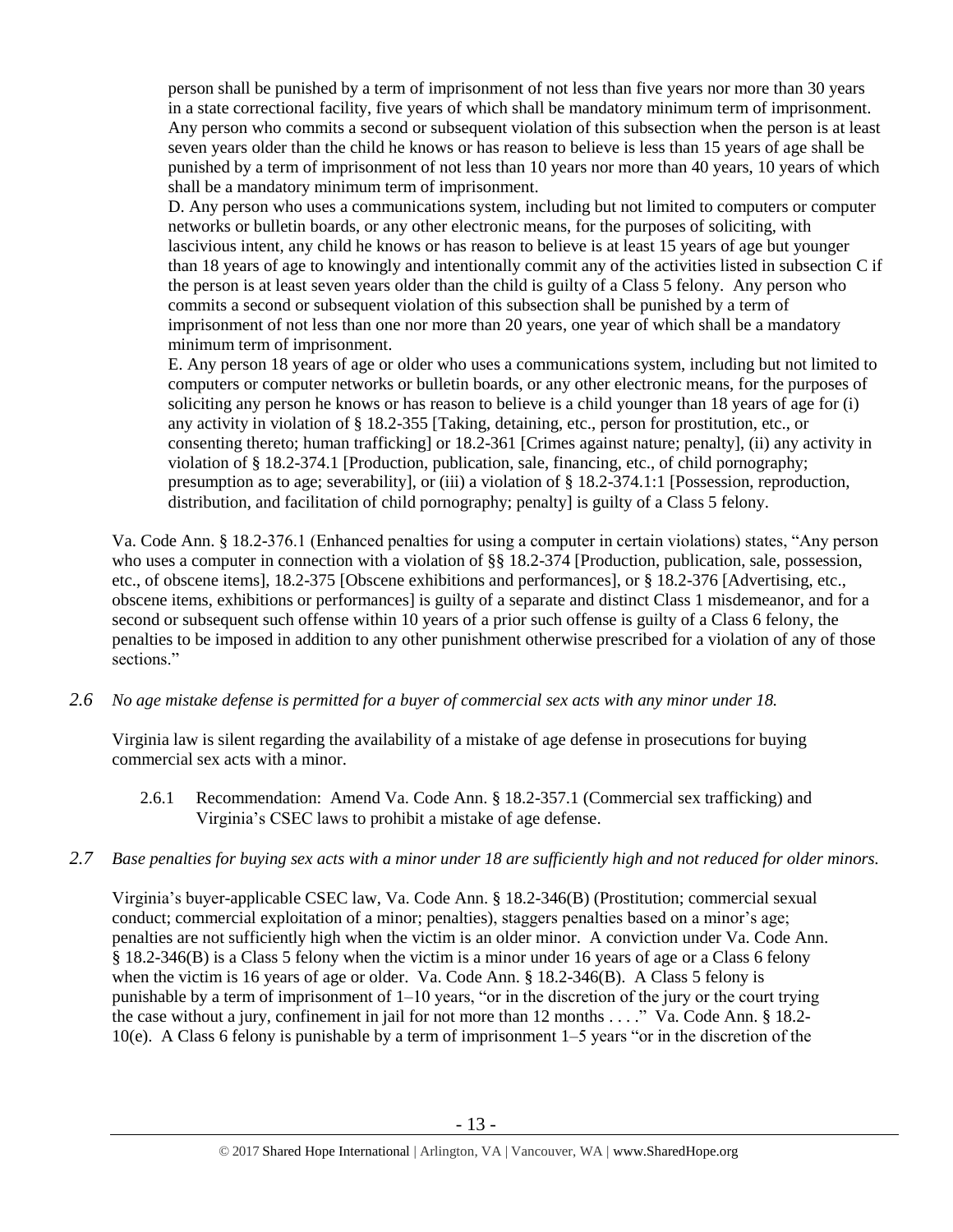jury or the court trying the case without a jury, confinement in jail for not more than 12 months . . . ." Va. Code Ann. § 18.2-10(f).

2.7.1 Recommendation: Amend Va. Code Ann. § 18.2-346 (Prostitution; commercial sexual conduct; commercial exploitation of a minor; penalties) to provide a sufficiently high base penalty for commercial sexual exploitation offenses against any minor under 18.

# *2.8 Financial penalties for buyers of commercial sex acts with minors are sufficiently high to make it difficult for buyers to hide the crime.*

Penalties under Va. Code Ann. § 18.2-346(B) (Prostitution; commercial sexual conduct; commercial exploitation of a minor; penalties) may include a fine not to exceed \$2,500. Also, sexual offenses may be used to prosecute a buyer of sex with a minor, most imposing fines of not more than \$2,500.<sup>18</sup>

A buyer convicted for possessing images of child sexual exploitation (ICSE) may be subject to a fine of not more than \$2,500. Va. Code Ann. §§ 18.2-10(f), 18.2-374.1:1. A person possessing ICSE may also face asset forfeiture pursuant to Va. Code Ann. § 19.2-386.31 (Seizure and forfeiture of property used in connection with the exploitation and solicitation of children), which states in part,

All audio and visual equipment, electronic equipment, devices and other personal property used in connection with the possession, production, distribution, publication, sale, possession with intent to distribute or making of child pornography that constitutes a violation of § 18.2-374.1 [Production, publication, sale, financing, etc., of child pornography; presumption as to age; severability] or 18.2-374.1:1 [Possession, reproduction, distribution, and facilitation of child pornography; penalty], or in connection with the solicitation of a person less than 18 years of age that constitutes a violation of § 18.2-374.3 [Use of communications systems to facilitate certain offenses involving children] shall be subject to lawful seizure by a law-enforcement officer and shall be subject to forfeiture to the Commonwealth pursuant to Chapter 22.1 (Section 19.2-386.1 et seq.). The Commonwealth shall file an information and notice of seizure in accordance with the procedures in Chapter 22.1 (Section 19.2- 386.1 et seq.); however, any forfeiture action shall be stayed until conviction of the person whose property is subject to forfeiture. Upon his conviction, the court may dispose of the issue of forfeiture or may continue the civil case allowing the defendant time to answer, at the court's discretion.

Should a buyer be convicted under Va. Code Ann. § 18.2-374.1:1 (Possession, reproduction, distribution, and facilitation of child pornography; penalty) or § 18.2-374.3 (Use of communications systems to facilitate certain offenses involving children) will also be required to pay mandatory restitution to the victim. Under Va. Code Ann. § 19.2-305.1(E1)

A defendant convicted of an offense under . . . 18.2-374.1:1 [Possession, reproduction, distribution, and facilitation of child pornography; penalty], or 18.2-374.3 [Use of communications systems to facilitate certain offenses involving children] shall be ordered to pay mandatory restitution to the victim of the offense in an amount as determined by the court. For purposes of this subsection, 'victim' means a person who is depicted in a still or videographic image involved in an offense under § 18.2-374.1

<sup>&</sup>lt;sup>18</sup> These may include Va. Code Ann. § 18.2-63(A) (Carnal knowledge of child between thirteen and fifteen years of age) carrying a fine of not more than \$100,000 (Va. Code Ann. §§ 18.2-63(A), 18.2-10(d)), and Va. Code Ann. § 18.2-370(A) (Taking indecent liberties with children; penalties), § 18.2-371 (Causing or encouraging acts rendering children delinquent, abused, etc.; penalty; abandoned infant), and § 18.2-67.4:2 (Sexual abuse of a child under 15 years of age; penalty) carrying fines of not more than \$2,500 (Va. Code Ann. §§ 18.2-10(e), 18.2-11(a), 18.2- 370(A), 18.2-371, 18.2-67.4:2).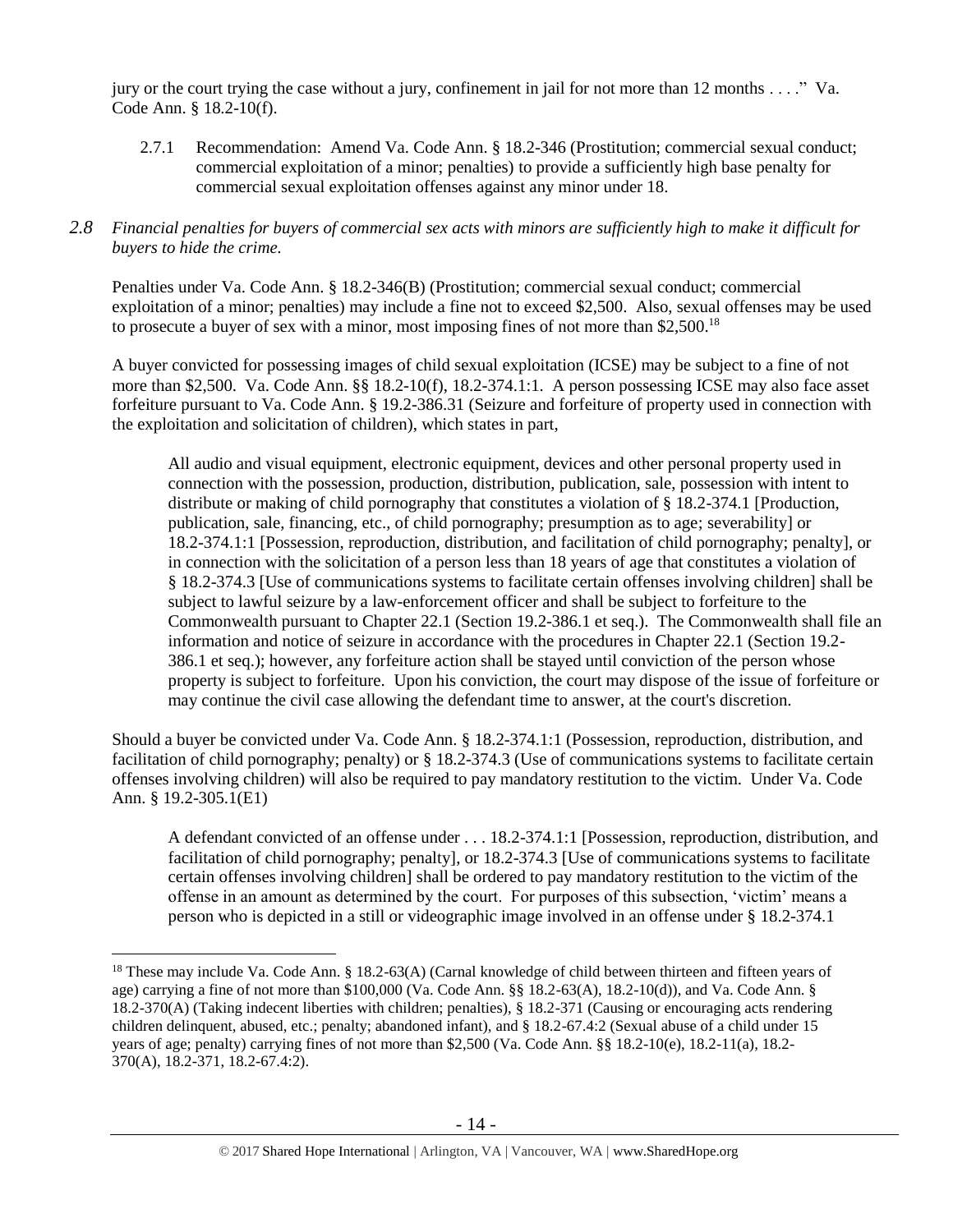[Production, publication, sale, financing, etc., of child pornography; presumption as to age; severability], 18.2-374.1:1 [Possession, reproduction, distribution, and facilitation of child pornography; penalty], or 18.2-374.3 [Use of communications systems to facilitate certain offenses involving children]. The Commonwealth shall make reasonable efforts to notify victims of offenses under § 18.2-374.1, 18.2-374.1:1, or 18.2-374.3.

Also, under Va. Code Ann. § 19.2-386.35 (Seizure of property used in connection with certain offenses), property used in connection with certain offenses is subject to forfeiture. Va. Code Ann. § 19.2-386.35 provides,

All money, equipment, motor vehicles, and other personal and real property of any kind or character together with any interest or profits derived from the investment of such proceeds or other property that (i) was used in connection with the commission of, or in an attempt to commit, a violation of . . . subsection B of § 18.2-346 [Prostitution; commercial sexual conduct; commercial exploitation of a minor; penalties], . . . 18.2-355 [Taking, detaining, etc., person for prostitution, etc., or consenting thereto] . . . ; (ii) is traceable to the proceeds of some form of activity that violates . . . subsection B of § 18.2-346 [Prostitution; commercial sexual conduct; commercial exploitation of a minor; penalties], . . . 18.2-355 [Taking, detaining, etc., person for prostitution, etc., or consenting thereto], 18.2-357 [Receiving money from earnings of male or female prostitute; penalties], 18.2-357.1 [Commercial sex trafficking, penalties] [. . . ;](http://lis.virginia.gov/cgi-bin/legp604.exe?000+cod+40.1-29) or (iii) was used to or intended to be used to promote some form of activity that violates . . . subsection B of § 18.2-346 [Prostitution; commercial sexual conduct; commercial exploitation of a minor; penalties], . . . 18.2-355 [Taking, detaining, etc., person for prostitution, etc., or consenting thereto] . . . is subject to lawful seizure by a law-enforcement officer and subject to forfeiture to the Commonwealth pursuant to Chapter 22.1 (§ 19.2-386.1 et seq.). Any forfeiture action under this section shall be stayed until conviction, and property eligible for forfeiture pursuant to this section shall be forfeited only upon the entry of a final judgment of conviction for an offense listed in this section; if no such judgment is entered, all property seized pursuant to this section shall be released from seizure.

Finally, buyers convicted under Va. Code Ann. § 18.2-374.1:1 (Possession, reproduction, distribution, and facilitation of child pornography; penalty) or § 18.2-374.3 (Use of communications systems to facilitate certain offenses involving children) are subject to mandatory asset forfeiture. Under Va. Code Ann. § 19.2-386.31 (Seizure and forfeiture of property used in connection with the exploitation and solicitation of children),

All audio and visual equipment, electronic equipment, devices and other personal property used in connection with the possession, production, distribution, publication, sale, possession with intent to distribute or making of child pornography that constitutes a violation of § 18.2-374.1 [Production, publication, sale, financing, etc., of child pornography; presumption as to age; severability] or 18.2- 374.1:1 [Possession, reproduction, distribution, solicitation, and facilitation of child pornography; penalty], or in connection with the solicitation of a person less than 18 years of age that constitutes a violation of § 18.2-374.3 [Use of communications systems to facilitate certain offenses involving children] shall be subject to lawful seizure by a law-enforcement officer and shall be subject to forfeiture to the Commonwealth pursuant to Chapter 22.1 (§ 19.2-386.1 et seq.). The Commonwealth shall file an information and notice of seizure in accordance with the procedures in Chapter 22.1 (§ 19.2-386.1 et seq.); however, any forfeiture action shall be stayed until conviction of the person whose property is subject to forfeiture.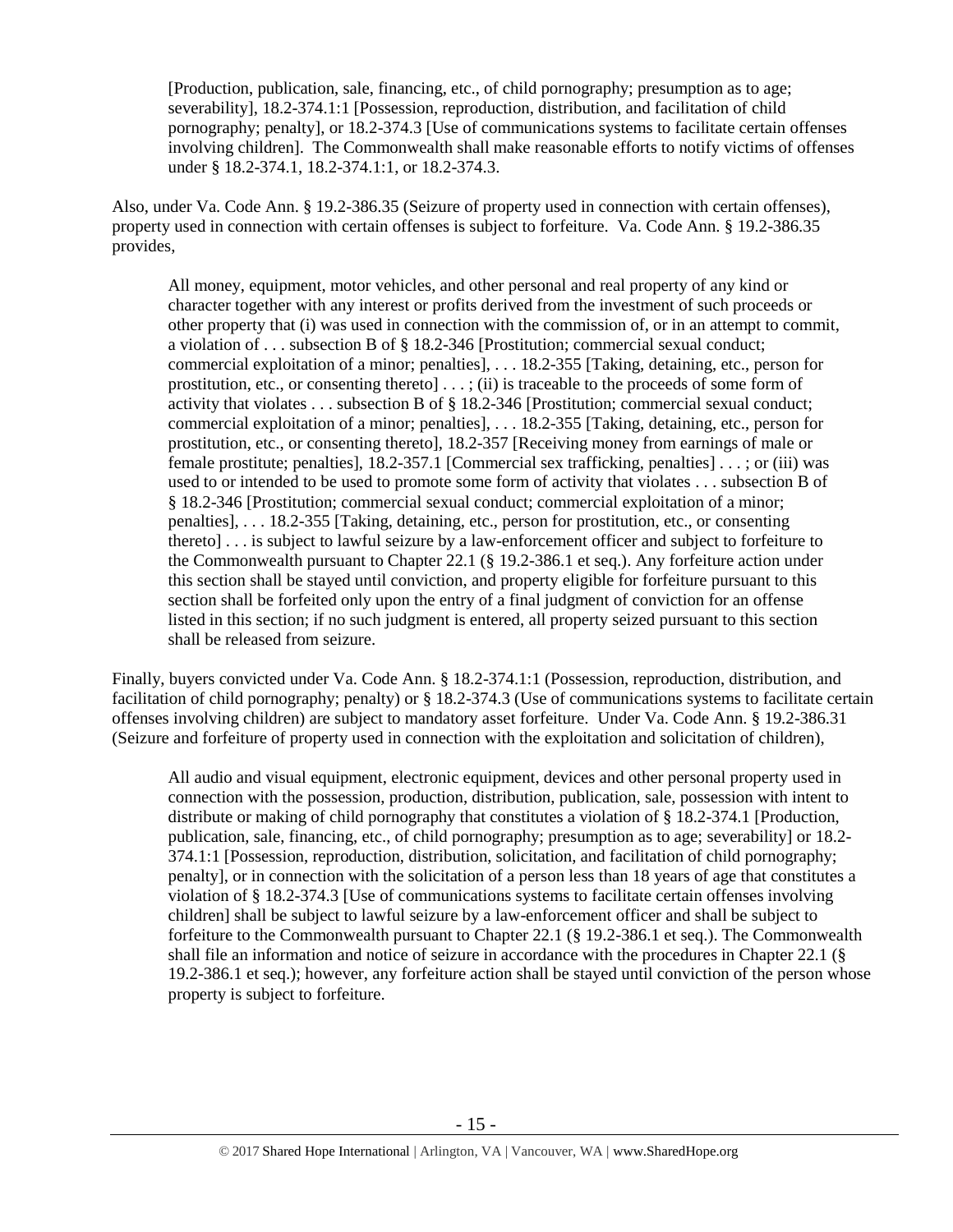Asset forfeiture under Va. Code Ann. § 19.2-386.31 may be pursued through criminal or civil procedures. "Upon [the defendant's] conviction, the court may dispose of the issue of forfeiture or may continue the civil case allowing the defendant time to answer, at the court's discretion." Va. Code Ann. § 19.2-386.31.

Under Va. Code Ann. § 19.2-386.12 (Sale of forfeited property), forfeited property is sold and the money obtained from the sale is "paid over to the state treasury into a special fund of the Department of Criminal Justice Services . . . ." The Department of Criminal Justice Services then distributes the money to "federal, state and local agencies to promote law enforcement . . . ." Va. Code Ann. § 19.2-386.14(A1) (Sharing of forfeited assets).

A buyer arrested for a second or subsequent offense of Va. Code Ann. 18.2-346 (Prostitution; commercial exploitation of a minor) may be subject to vehicle seizure and forfeiture. Va. Code Ann. § 19.2-386.16(A) (Forfeiture of motor vehicles used in commission of certain crimes) states in part,

Any vehicle knowingly used by the owner thereof or used by another with his knowledge of and during the commission of, or in an attempt to commit, a second or subsequent offense of Section 18.2-346 [Prostitution; commercial exploitation of a minor], 18.2-347 [Keeping, residing in or frequenting a bawdy place; "bawdy place" defined], 18.2-348 [Aiding prostitution or illicit sexual intercourse], 18.2- 349 [Using vehicles to promote prostitution or unlawful sexual intercourse], 18.2-355 [Taking, detaining, etc., person for prostitution, etc., or consenting thereto; human trafficking], 18.2-356 [Receiving money for procuring person] or § 18.2-357 [Receiving money from earnings of male or female prostitute] or of a similar ordinance of any county, city or town or knowingly used for the transportation of any stolen goods, chattels or other property, when the value of such stolen goods, chattels or other property is \$ 200 or more, or any stolen property obtained as a result of a robbery, without regard to the value of the property, shall be forfeited to the Commonwealth. The vehicle shall be seized by any law-enforcement officer arresting the operator of such vehicle for the criminal offense, and delivered to the sheriff of the county or city in which the offense occurred . . . .

# *2.9 Buying and possessing images of child sexual exploitation carries penalties as high as similar federal offenses.*

Va. Code Ann. § 18.2-374.1:1(A) (Possession, reproduction, distribution, and facilitation of child pornography; penalty) makes it a Class 6 felony to "knowingly possess[] child pornography,"<sup>19</sup> which is punishable by a possible term of imprisonment of 1–5 years, "or in the discretion of the jury or the court trying the case without a jury, confinement in jail for not more than 12 months and a fine of not more than \$2,500, either or both." Va. Code Ann. § 18.2-10(f). Subsequent offenses are Class 5 felonies, punishable by a possible imprisonment of 1– 10 years, "or in the discretion of the jury or the court trying the case without a jury, confinement in jail for not more than 12 months and a fine of not more than \$2,500, either or both." Va. Code Ann. §§ 18.2-10(e), 18.2- 374.1:1(B). In addition, Va. Code Ann. § 18.2-374.1:1(C) provides,

Any person who knowingly (i) reproduces by any means, including by computer, sells, gives away, distributes, electronically transmits, displays, purchases, or possesses with intent to sell, give away, distribute, transmit, or display child pornography or (ii) commands, entreats, or otherwise attempts to persuade another person to send, submit, transfer or provide to him any child pornography in order to gain entry into a group, association, or assembly of persons engaged in trading or sharing child pornography shall be punished by not less than five years nor more than 20 years in a state correctional facility.

<sup>19</sup> Va. Code Ann. § 18.2-374.1:1(F) states, "For purposes of this section it may be inferred by text, title or appearance that a person who is depicted as or presents the appearance of being less than 18 years of age in sexually explicit visual material is less than 18 years of age."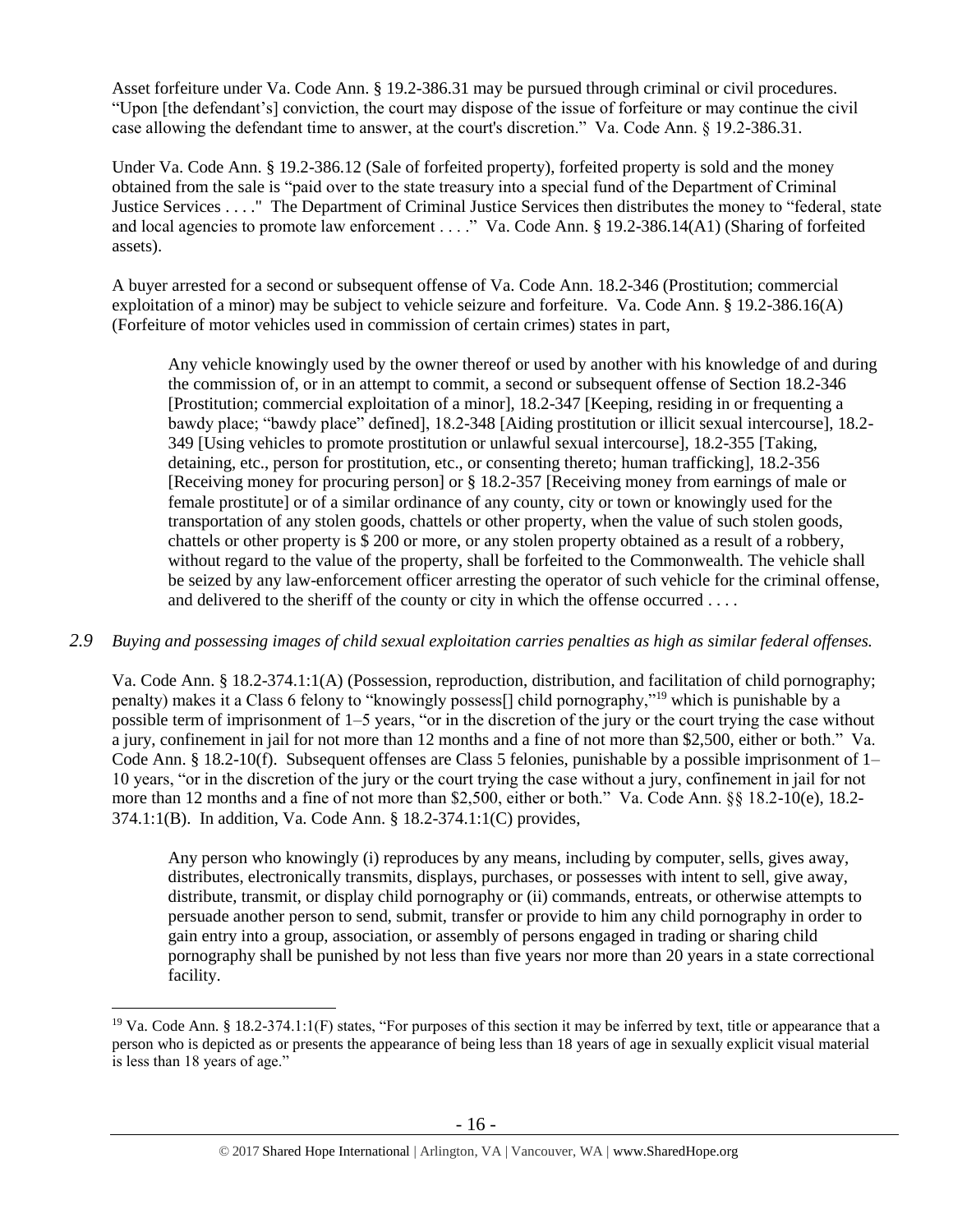A subsequent violation of subsection C is punishable by imprisonment for 5–20 years with a mandatory minimum of 5 years. Va. Code Ann. § 18.2-374.1:1(C).

In comparison, a federal conviction for possession of images of child sexual exploitation  $(ICSE)^{20}$  is generally punishable by imprisonment for 5–20 years and a fine not to exceed \$250,000.<sup>21</sup> Subsequent convictions, however, are punishable by imprisonment up to 40 years and a fine not to exceed  $$250,000.<sup>22</sup>$ 

2.9.1 Recommendation: Amend Va. Code Ann. § 18.2-374.1:1(A) (Possession, reproduction, distribution, and facilitation of child pornography; penalty) to impose more substantial penalties to reflect the seriousness of the offense.

# *2.10 Convicted buyers of commercial sex acts with minors are required to register as sex offenders*.

Under Va. Code Ann. § 9.1-902(A) (Offenses requiring registration), "offense for which registration is required" is defined to include the following:

1. Any offense listed in subsection B;

- . . . .
- 4. A sexually violent offense;

5. Any offense similar to those listed in subdivisions 1 through 4 under the laws of any foreign country or any political subdivision thereof, the United States or any political subdivision thereof; and 6. Any offense for which registration in a sex offender and crimes against minors registry is required under the laws of the jurisdiction where the offender was convicted.

Under subsection (B),

 $\overline{a}$ 

The offenses included under this subsection include any violation of, attempted violation of, or conspiracy to violate:

1. § 18.2-63 [Carnal knowledge of child between thirteen and fifteen vears of agel unless registration is required pursuant to subdivision E 1;  $\S$  18.2-64.1 [Carnal knowledge of certain minors]; . . . any felony violation of §18.2-346 [Prostitution; commercial sexual conduct; commercial exploitation of a minor; penalties]; any violation of subdivision (4) of § 18.2-355

<sup>21</sup> 18 U.S.C. §§ 2252(b) (stating that a conviction under subsection (a)(2) is punishable by imprisonment for 5–20 years and a fine, while a conviction under subsection  $(a)(4)$  is punishable by imprisonment up to 10 years, a fine, or both),  $2252A(b)(1)$  (a conviction is punishable by imprisonment for  $5-20$  years and a fine),  $1466A(a)$ , (b) (stating that a conviction under subsection (a) is "subject to the penalties provided in section  $2252A(b)(1)$ ," imprisonment for 5–20 years and a fine, while a conviction under subsection (b) is "subject to the penalties provided in section  $2252A(b)(2)$ ," imprisonment up to 10 years, a fine, or both); *see also* 18 U.S.C. §§ 3559(a)(1) (classifying all of the above listed offenses as felonies), 3571(b)(3) (providing a fine up to \$250,000 for any felony conviction).

<sup>&</sup>lt;sup>20</sup> 18 U.S.C. §§ 2252(a)(2), (a)(4)(A) (Certain activities relating to material involving the sexual exploitation of minors),  $2252A(a)(2)$ –(3) (Certain activities relating to material constituting or containing child pornography), 1466A(a), (b) (Obscene visual representations of the sexual abuse of children).

<sup>&</sup>lt;sup>22</sup> 18 U.S.C. §§ 2252(b) (stating if a person has a prior conviction under subsection (b)(1), or a list of other statutes, a conviction is punishable by a fine and imprisonment for 15–40 years, but if a person has a prior conviction under subsection (b)(1), or a list of other statutes, a conviction is punishable by a fine and imprisonment for  $10-20$  years),  $2252A(b)(1)$  (stating if a person has a prior conviction under subsection (a)(2), (a)(3), or a list of other statutes, a conviction is punishable by a fine and imprisonment for  $15-40$  years),  $1466A(a)$ , (b) (stating that the penalty scheme for section 2252A(b) applies); *see also* 18 U.S.C. §§ 3559(a)(1) (classifying all of the above listed offenses as felonies), 3571(b)(3) (providing a fine up to \$250,000 for any felony conviction).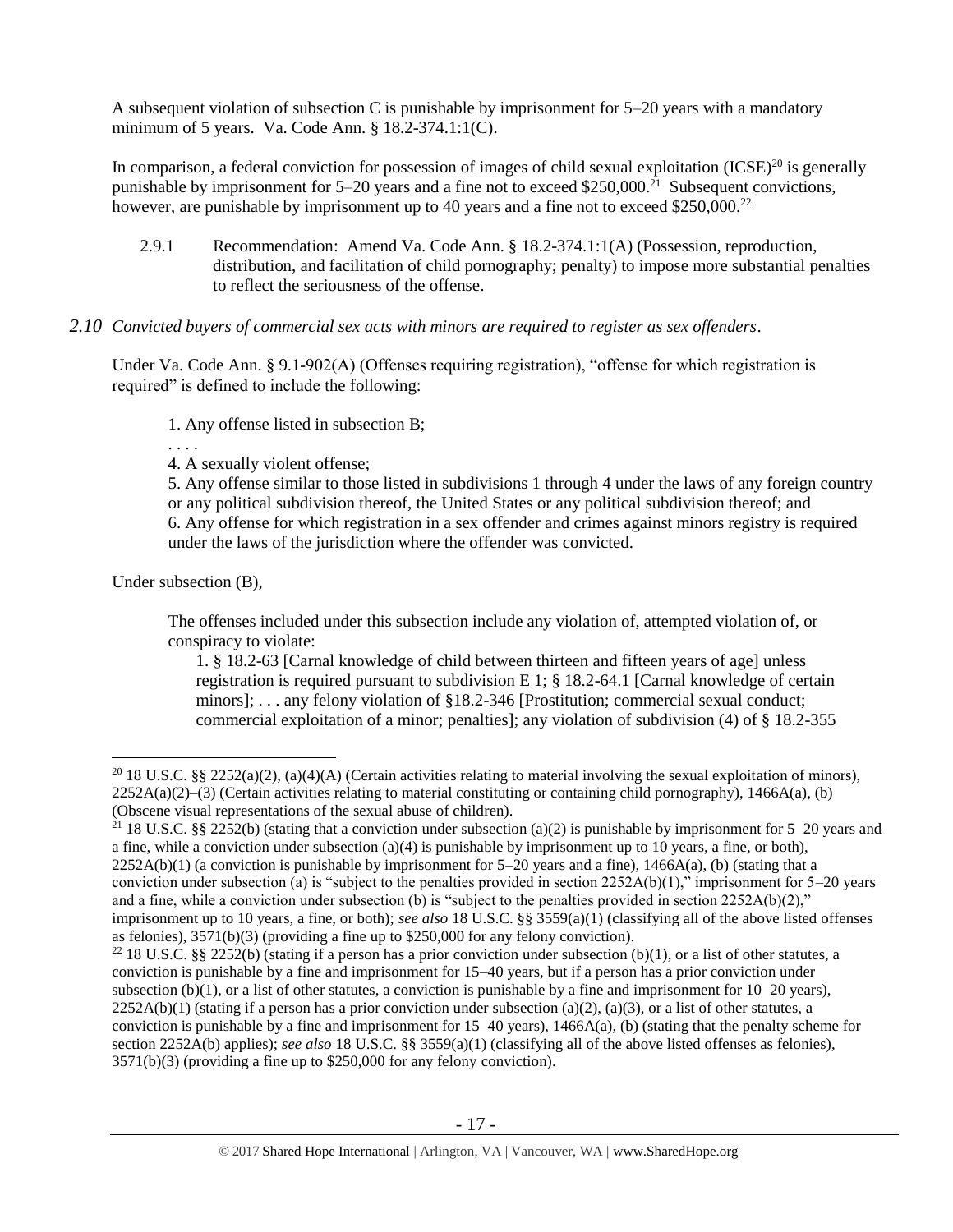[Taking, detaining, etc., person for prostitution, etc., or consenting thereto; human trafficking]; any violation of subsection C of § 18.2-357.1 [Commercial sex trafficking; penalties]; subsection B or C of § 18.2-374.1:1 [Possession, reproduction, distribution, and facilitation of child pornography; penalty]; . . . subsection B, C, or D of § 18.2-374.3 [Use of communications systems to facilitate certain offenses involving children]; or a third or subsequent conviction of (i) § 18.2-67.4 [Sexual battery], (ii) § 18.2-67.4:2 [Sexual abuse of a child under 15 years of age; penalty], (iii) subsection C of § 18.2-67.5 [Attempted rape, forcible sodomy, object sexual penetration, aggravated sexual battery, and sexual battery], or (iv) § 18.2-386.1 [Unlawful filming, videotaping or photographing of another; penalty].

If the offense was committed on or after July 1, 2006, § 18.2-91 [Entering a dwelling, etc.] with the intent to commit any felony offense listed in this section; subsection A of § 18.2-374.1:1 [Possession, reproduction, distribution, solicitation, and facilitation of child pornography; penalty]; or a felony under § 18.2-67.5:1.

2. Where the victim is a minor or is physically helpless or mentally incapacitated as defined in § 18.2-67.10, subsection A of § 18.2-47 [Abduction and kidnapping defined; punishment], clause (i) of § 18.2-48 [Abduction with intent to extort money or for immoral purpose], § 18.2-67.4, subsection C of § 18.2-67.5, § 18.2-361 [Crimes against nature; penalty], §18.2-366 [Incest], or a felony violation of former § 18.1-191 or a felony violation of former §18.1-191. 3. § 18.2-370.6 [Penetration of mouth of child with lascivious intent; penalty].

. . . .

5. If the offense was committed on or after July 1, 2016, any violation of §18.2-356 [Receiving money for procuring persons] punishable as a Class 3 felony or any violation of §18.2-357 [Receiving money from earnings of male or female prostitute; penalties] punishable as a Class 3 felony.

A "sexually violent offense" is defined in subsection (E) as the following:

[A] violation of, attempted violation of, or conspiracy to violate:

1. Clause (ii) and (iii) of § 18.2-48 [Abduction with intent to extort money or for immoral purpose], former § 18.1-38 with the intent to defile or, for the purpose of concubinage or prostitution, a felony violation of subdivision (2) or (3) of former § 18.1-39 that involves assisting or aiding in such an abduction,  $\S$  18.2-61 [Rape], former  $\S$  18.1-44 when such act is accomplished against the complaining witness's will, by force, or through the use of the complaining witness's mental incapacity or physical helplessness, or if the victim is under 13 years of age, subsection A of § 18.2-63 [Carnal knowledge of child between thirteen and fifteen years of age] where the perpetrator is more than five years older than the victim, § 18.2-67.1 [Forcible Sodomy], § 18.2-67.2 [Aggravated sexual battery; penalty], § 18.2-67.3 [Aggravated sexual battery], former § 18.1-215 when the complaining witness is under 13 years of age, § 18.2-67.4 [Sexual battery] where the perpetrator is 18 years of age or older and the victim is under the age of six, subsections A and B of § 18.2-67.5, § 18.2-370 [Taking indecent liberties with children; penalties], subdivisions (1), (2), or (4) of former §18.1-213, former §18.1-214, §18.2-370.1, or §18.2-374.1 [Production, publication, sale, financing, etc., of child pornography; presumption as to age; severability]; or 2. § 18.2-63, § 18.2-64.1 [Carnal knowledge of certain minors], former § 18.2-67.2:1, § 18.2-90 with the intent to commit rape or, where the victim is a minor or is physically helpless or mentally incapacitated as defined in § 18.2-67.10, subsection A of § 18.2-47 [Abduction and kidnapping defined; punishment], § 18.2-67.4, subsection C of § 18.2-67.5, clause (i) of § 18.2-48, § 18.2-361 [Crimes against nature; penalty], § 18.2-366 [Incest], or subsection C of § 18.2-374.1:1 [Possession,

reproduction, distribution, and facilitation of child pornography; penalty]. An offense listed under this subdivision shall be deemed a sexually violent offense only if the person has been convicted or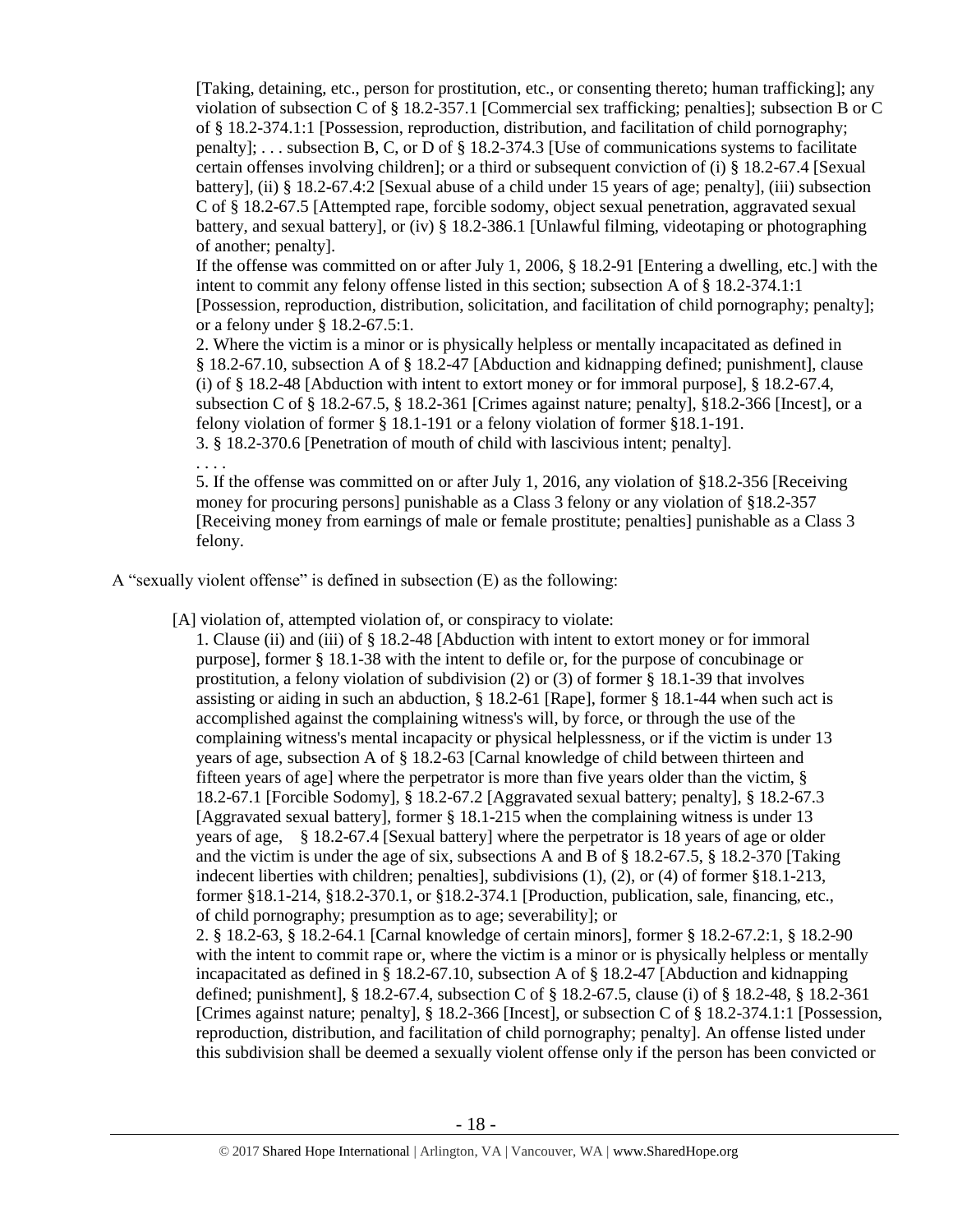adjudicated delinquent of any two or more such offenses, provided that person had been at liberty between such convictions or adjudications; . . .

. . . . 4. Chapter 117 (18 U.S.C. § 2421 et seq.) of Title 18 of the United States Code or sex trafficking (as described in § 1591 of Title 18, U.S.C.).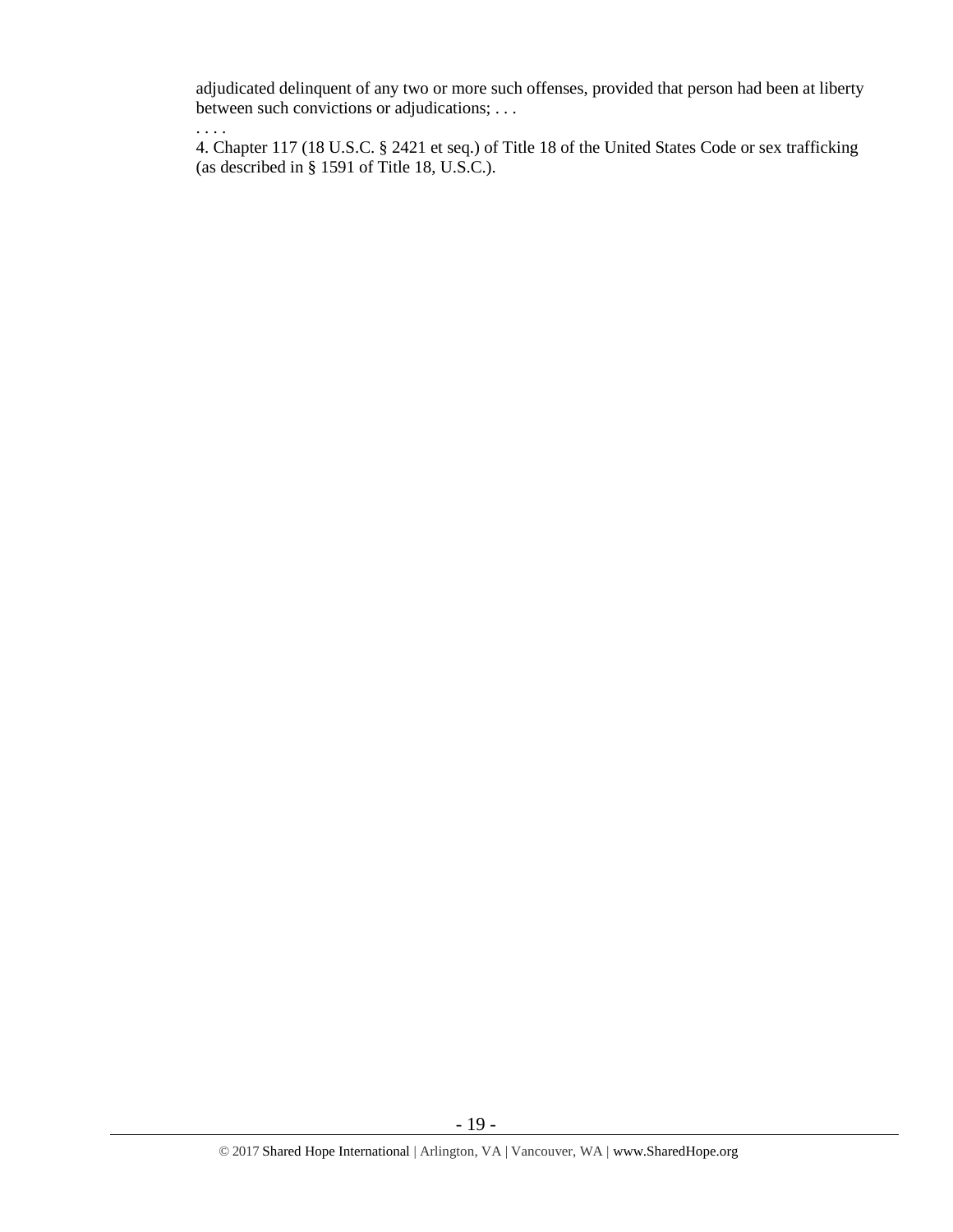#### **FRAMEWORK ISSUE 3: CRIMINAL PROVISIONS FOR TRAFFICKERS**

#### *Legal Components:*

- *3.1 Penalties for trafficking a child for sexual exploitation are as high as federal penalties.*
- *3.2 Creating and distributing images of child sexual exploitation carries penalties as high as similar federal offenses.*
- *3.3 Using the Internet or electronic communications to lure, entice, recruit, or sell commercial sex acts with a minor is a separate crime or results in an enhanced penalty for traffickers.*
- *3.4 Financial penalties for traffickers, including asset forfeiture, are sufficiently high*.
- *3.5 Convicted traffickers are required to register as sex offenders.*
- *3.6 Laws relating to termination of parental rights include sex trafficking or commercial sexual exploitation of children (CSEC) offenses as grounds for termination in order to prevent traffickers from exploiting their parental rights as a form of control.*

*\_\_\_\_\_\_\_\_\_\_\_\_\_\_\_\_\_\_\_\_\_\_\_\_\_\_\_\_\_\_\_\_\_\_\_\_\_\_\_\_\_\_\_\_\_\_\_\_\_\_\_\_\_\_\_\_\_\_\_\_\_\_\_\_\_\_\_\_\_\_\_\_\_\_\_\_\_\_\_\_\_\_\_\_\_\_\_\_\_\_\_\_\_\_*

## *Legal Analysis:*

 $\overline{a}$ 

*3.1 Penalties for trafficking a child for sexual exploitation are as high as federal penalties.* 

A violation of Va. Code Ann. § 18.2-357.1 (Commercial sex trafficking; penalties) with a person under the age of 18 is punishable as a Class 3 felony by 5–20 years imprisonment and a possible fine of up to \$100,000. Va. Code Ann. § 18.2-10(c).

A violation of Va. Code Ann. § 18.2-48 (Abduction with intent to extort money or for immoral purpose) is punishable as a Class 2 felony, which carries a minimum sentence of 20 years and a maximum sentence of life imprisonment. Va. Code Ann. § 18.2-10(b). Va. Code Ann. § 18.2-48 also specially directs that "[i]f the sentence imposed for a violation of (ii), (iii), (iv), or  $(v)$  includes a term of confinement less than life imprisonment, the judge shall impose, in addition to any active sentence, a suspended sentence of no less than 40 years. This suspended sentence shall be suspended for the remainder of the defendant's life subject to revocation by the court." Va. Code Ann. § 18.2-48.

Traffickers also face Class 3 felonies for violating Va. Code Ann. § 18.2-355 (Taking, detaining, etc., person for prostitution, etc., or consenting thereto; human trafficking), Va. Code § 18.2-356 (Receiving money for procuring person) and Va. Code Ann. § 18.2-357 (Receiving money from earnings of male or female prostitute) when these offenses involve a minor victim and a Class 5 felony for violating Va. Code Ann. § 18.2-370(B) (Taking indecent liberties with children). A Class 3 felony is punishable by 5–20 years imprisonment and a possible fine of up to \$100,000. Va. Code Ann. §18.2-10(c). A Class 5 felony is punishable by a term of imprisonment of 1–10 years, "or in the discretion of the jury or the court trying the case without a jury, confinement in jail for not more than 12 months," a fine of up to \$2,500, or both. Va. Code Ann. § 18.2-10(e).

Other crimes which might apply to the act of trafficking a minor for sexual exploitation do not carry as severe penalties. Va. Code Ann. § 18.2-371 (Causing or encouraging acts rendering children delinquent, abused, etc.) is a Class 1 misdemeanor punished by "confinement in jail for not more than twelve months and a fine of not more than \$2,500, either or both." Va. Code Ann. §§ 18.2-11(a), 18.2-371. Also, Va. Code Ann. § 18.2-375 (Obscene<sup>23</sup> exhibitions and performances) is a Class 1 misdemeanor, stating in part, "It shall be unlawful for

<sup>&</sup>lt;sup>23</sup> Va. Code Ann. § 18.2-372 defines "obscene" as "that which, considered as a whole, has as its dominant theme or purpose an appeal to the prurient interest in sex, that is, a shameful or morbid interest in nudity, sexual conduct, sexual excitement, excretory functions or products thereof or sadomasochistic abuse, and which goes substantially beyond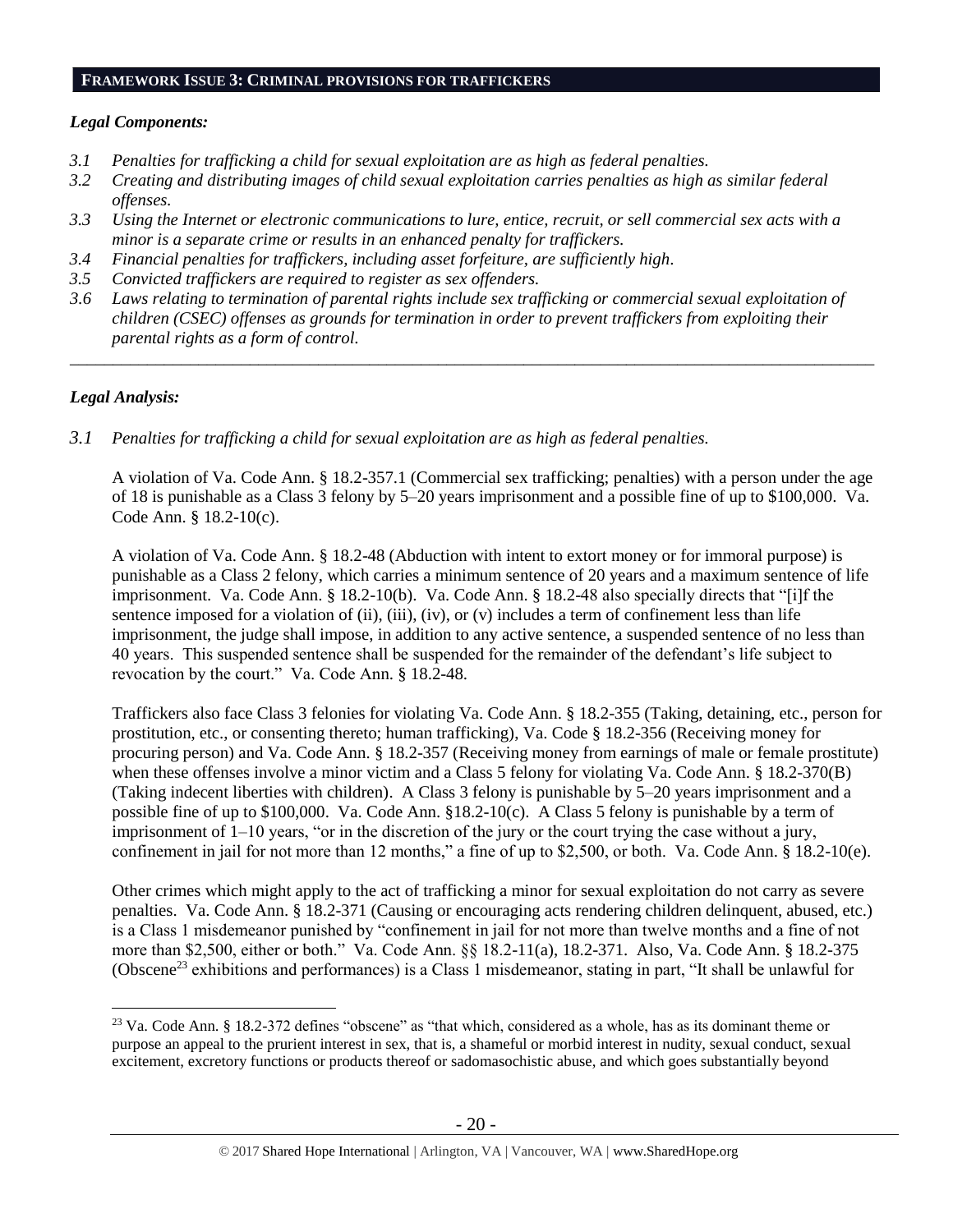any person knowingly to: (1) Produce, promote, prepare, present, manage, direct, carry on or participate in, any obscene exhibitions or performances, including the exhibition or performance of any obscene motion picture, play, drama, show, entertainment, exposition, tableau or scene . . . ." Va. Code Ann. §§ 18.2-375, 18.2-380. An offender is subject to a sentence of up to 12 months in jail, a fine of up to \$2,500, or both. Va. Code Ann. § 18.2-11(a). A second or subsequent violation is punishable as a Class 6 felony by imprisonment for 1–5 years "or in the discretion of the jury or the court trying the case without a jury, confinement in jail for not more than 12 months," a fine not to exceed \$2,500, or both imprisonment and a fine. Va. Code Ann. §§ 18.2-10(f), 18.2-  $381.<sup>24</sup>$ 

Va. Code Ann. § 18.2-374.4 (Display of child pornography or grooming video or materials to a child unlawful) states,

Any person 18 years of age or older who displays child pornography or a grooming video or materials<sup>25</sup> to a child under 13 years of age with the intent to entice, solicit, or encourage the child to engage in the fondling of the sexual or genital parts of another or the fondling of his sexual or genital parts by another, sexual intercourse, cunnilingus, fellatio, anilingus, anal intercourse, or object sexual penetration is guilty of a Class 6 felony.

A Class 6 felony is punishable by "a term of imprisonment of not less than one year nor more than five years, or in the discretion of the jury or the court trying the case without a jury, confinement in jail for not more than 12 months and a fine of not more than \$ 2,500, either or both." Va. Code Ann. § 18.2-10(f).

The age-neutral prostitution offense under Va. Code Ann. § 18.2-347 (Keeping, residing in or frequenting a bawdy place; "bawdy place" defined) may also be used to prosecute a trafficker. Va. Code Ann. § 18.2-347 provides, "It shall be unlawful for any person to keep any bawdy place, or to reside in or at or visit, for immoral purposes, any such bawdy place . . . . As used in this Code, 'bawdy place' shall mean any place within or without any building or structure which is used or is to be used for lewdness, assignation or prostitution." Violations of this statute are classified as Class 4 felonies, which carry a sentence of imprisonment for 2–10 years and a possible fine up to \$100,000. Va. Code Ann. § 18.2-10(d), (g).

In comparison, if the victim is under the age of 14, a conviction under the Trafficking Victims Protection  $Act^{26}$ for child sex trafficking is punishable by 15 years to life imprisonment and a fine not to exceed \$250,000. 18 U.S.C. §§ 1591(b)(1),  $3559(a)(1)$ ,  $3571(b)(3)$ . If the victim is between the ages of 14–17, a conviction is punishable by 10 years to life imprisonment and a fine not to exceed \$250,000. 18 U.S.C. §§ 1591(b)(2), 3559(a)(1), 3571(b)(3). A conviction is punishable by mandatory life imprisonment, however, if the trafficker has a prior conviction for a federal sex offense<sup>27</sup> against a minor. 18 U.S.C. § 3559(e)(1).

customary limits of candor in description or representation of such matters and which, taken as a whole, does not have serious literary, artistic, political or scientific value."

<sup>&</sup>lt;sup>24</sup> Va. Code Ann. § 18.2-381 states in full, "Any person, firm, association or corporation convicted of a second or other subsequent offense under § 18.2-374, 18.2-375, 18.2-376, 18.2-377, 18.2-378, or 18.2-379 is guilty of a Class 6 felony. However, if the person, firm, association or corporation convicted of such subsequent offense is the owner of the business establishment where each of the offenses occurred, a fine of not more than \$10,000 shall be imposed in addition to the penalties otherwise prescribed by this section."

 $25$  Va. Code Ann. § 18.2-374.4(B) defines "Grooming video or materials" as "a cartoon, animation, image, or series of images depicting a child engaged in the fondling of the sexual or genital parts of another or the fondling of his sexual or genital parts by another, masturbation, sexual intercourse, cunnilingus, fellatio, anilingus, anal intercourse, or object sexual penetration."

<sup>26</sup> *See supra* note [13.](#page-10-0)

<sup>&</sup>lt;sup>27</sup> See supra note [14](#page-10-1) for the definition of "federal sex offense."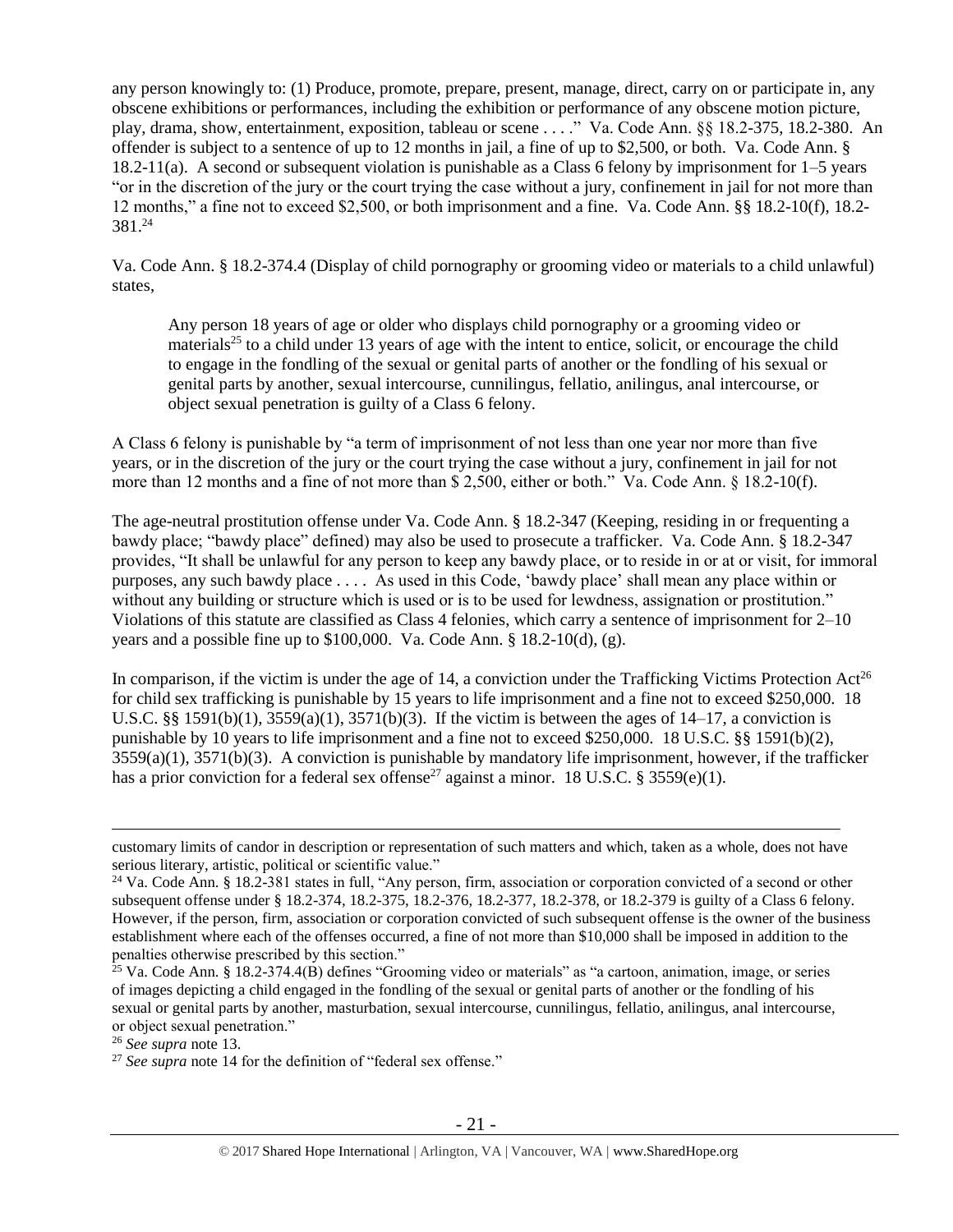*3.2 Creating and distributing images of child sexual exploitation carries penalties as high as similar federal offenses*.

Va. Code Ann. § 18.2-374.1(B) (Production, publication, sale, financing, etc., of child pornography; presumption as to age; severability)<sup>28</sup> states,

A person shall be guilty of production of child pornography who:

<span id="page-21-0"></span>1. Accosts, entices or solicits a person less than 18 years of age with intent to induce or force such person to perform in or be a subject of child pornography; or

2. Produces or makes or attempts or prepares to produce or make child pornography; or

3. Who knowingly takes part in or participates in the filming, photographing, or other production of child pornography by any means; or

4. Knowingly finances or attempts or prepares to finance child pornography.

Va. Code Ann. § 18.2-374.1(D) makes clear that "[f]or the purposes of this section it may be inferred by text, title or appearance that a person who is depicted as or presents the appearance of being less than 18 years of age in sexually explicit visual material is less than 18 years of age.

A violation of Va. Code Ann. § 18.2-374.1(B) is punishable by imprisonment for 5–30 years when the subject of the image of child sexual exploitation (ICSE) is under 15, with a mandatory minimum of 5 years if the offender is at least 7 years older than the subject. A subsequent violation, where the offender is at least 7 years older than the child, is punishable by imprisonment for 15–40 years, "15 years of which shall be a mandatory minimum term of imprisonment." Va. Code Ann. § 18.2-374.1(C1). When the subject of ICSE is at least 15 but less than 18, the sentence is 1–20 years, except if the offender is at least 7 years older than the child then the sentence is 3–30 years, with a 3-year "mandatory minimum term of imprisonment." Va. Code Ann. § 18.2-374.1(C2). A subsequent violation by an offender at least 7 years older than the subject is punishable by imprisonment for 10–30 years, "10 years of which shall be a mandatory minimum term of imprisonment." Va. Code Ann. § 18.2-374.1(C2).

In comparison, if the victim is under the age of 14, a conviction under the TVPA for child sex trafficking is punishable by 15 years to life imprisonment and a fine not to exceed \$250,000. 18 U.S.C. §§ 1591(b)(1),  $3559(a)(1)$ ,  $3571(b)(3)$ . If the victim is between the ages of  $14-17$ , a conviction is punishable by 10 years to life imprisonment and a fine not to exceed \$250,000. 18 U.S.C. §§ 1591(b)(2), 3559(a)(1), 3571(b)(3). A conviction is punishable by mandatory life imprisonment, however, if the trafficker has a prior conviction for a federal sex offense<sup>29</sup> against a minor. 18 U.S.C. § 3559(e)(1). Additionally, a federal conviction for

*<sup>29</sup> See supra* note [14](#page-10-1) for the definition of "federal sex offense."

<sup>&</sup>lt;sup>28</sup> Va. Code Ann. § 18.2-374.1(A) defines "child pornography" for "this article and Article 4 (§ 18.2-362 et seq.) . . . [as] sexually explicit visual material which utilizes or has as a subject an identifiable minor. An identifiable minor is a person who was a minor at the time the visual depiction was created, adapted, or modified; or whose image as a minor was used in creating, adapting or modifying the visual depiction; and who is recognizable as an actual person by the person's face, likeness, or other distinguishing characteristic, such as a unique birthmark or other recognizable feature; and shall not be construed to require proof of the actual identity of the identifiable minor." Also, the term "sexually explicit visual material" is defined in the same provision as "a picture, photograph, drawing, sculpture, motion picture film, digital image, including such material stored in a computer's temporary Internet cache when three or more images or streaming videos are present, or similar visual representation which depicts sexual bestiality, a lewd exhibition of nudity, as nudity is defined in § 18.2-390, or sexual excitement, sexual conduct or sadomasochistic abuse, as also defined in § 18.2-390, or a book, magazine or pamphlet which contains such a visual representation. An undeveloped photograph or similar visual material may be sexually explicit material notwithstanding that processing or other acts may be required to make its sexually explicit content apparent."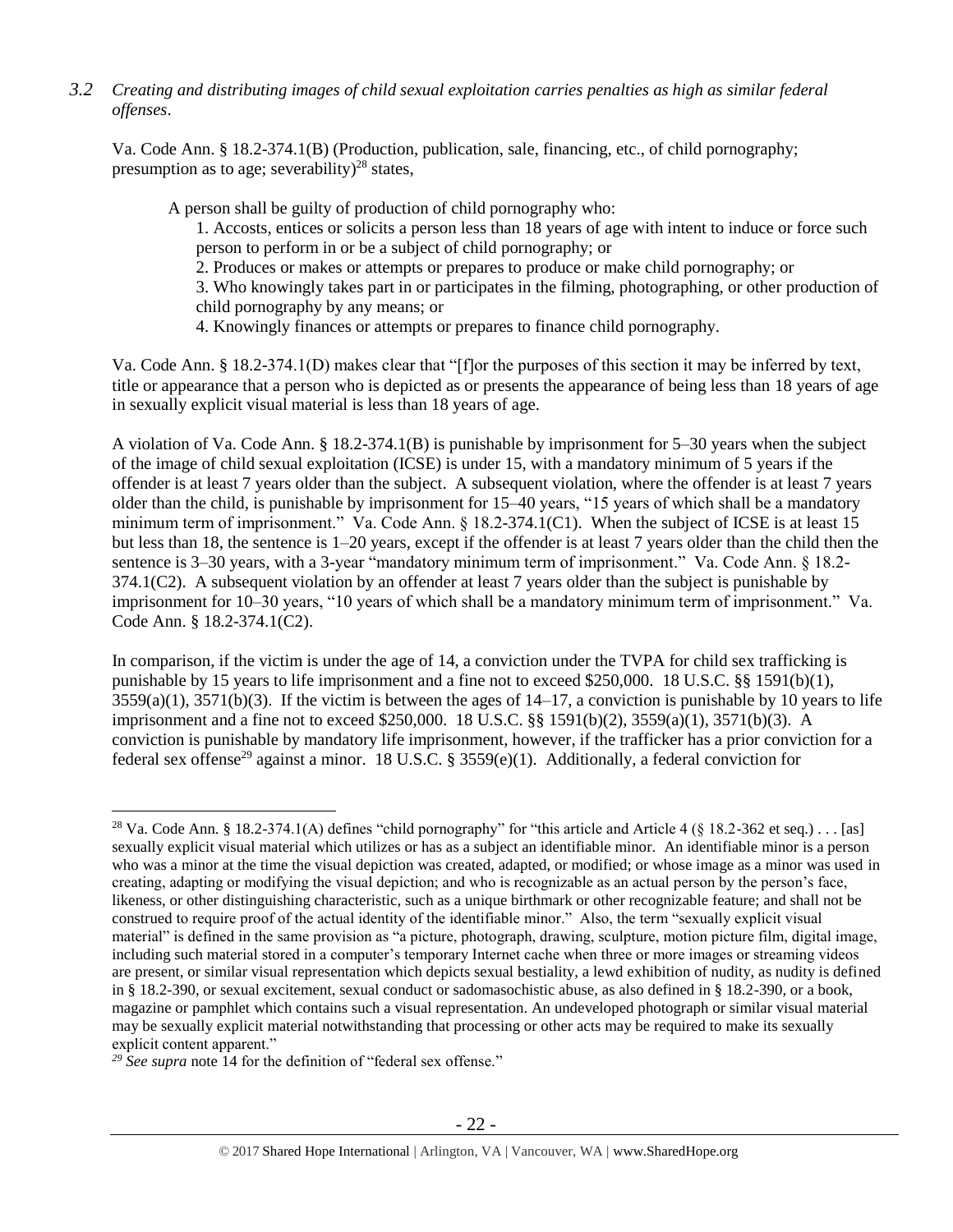distribution of ICSE<sup>30</sup> is generally punishable by imprisonment for  $5-20$  years and a fine not to exceed \$250,000.<sup>31</sup> Subsequent convictions, however, are punishable by imprisonment up to 40 years and a fine not to exceed \$250,000.<sup>32</sup>

*3.3 Using the Internet or electronic communications to lure, entice, recruit, or sell commercial sex acts with a minor is a separate crime or results in an enhanced penalty for traffickers.*

Va. Code Ann. § 18.2-374.3 (Use of communications systems to facilitate certain offenses involving children) makes it a crime to use the Internet, or other communication systems, to engage in certain types of sexual interactions with a minor.<sup>33</sup> It states in part,

. . . .

 $\overline{a}$ 

B. It shall be unlawful for any person to use a communications system,  $34$  including but not limited to computers or computer networks or bulletin boards, or any other electronic means for the purposes of procuring or promoting the use of a minor for any activity in violation of § 18.2-370 [Taking indecent liberties with children; penalties] or § 18.2-374.1 [Production, publication, sale, financing, etc., of child pornography; presumption as to age; severability]. A violation of this subsection is a Class 6 felony. C. It shall be unlawful for any person 18 years of age or older to use a communications system, including but not limited to computers or computer networks or bulletin boards, or any other electronic means, for the purposes of soliciting, with lascivious intent, any person he knows or has reason to believe is a child younger than 15 years of age to knowingly and intentionally:

1. Expose his sexual or genital parts to any child to whom he is not legally married or propose that any such child expose his sexual or genital parts to such person;

2. Propose that any such child feel or fondle his own sexual or genital parts or the sexual or genital parts of such person or propose that such person feel or fondle the sexual or genital parts of any such child;

3. Propose to such child the performance of an act of sexual intercourse or any act constituting an offense under § 18.2-361 [Crimes against nature; penalty]; or

 $32\,18$  U.S.C. §§ 2252(b) (stating if a person has a prior conviction under subsection (a)(1), (a)(2), or (a)(3) or a list of other statutes, a conviction is punishable by a fine and imprisonment for 15–40 years), 2252A(b)(1) (stating if a person has a prior conviction under subsection (a)(2), (a)(3), or a list of other statutes, a conviction is punishable by a fine and imprisonment for  $15-40$  years),  $1466A(a)$ , (b) (stating that the penalty scheme for section 2252A(b) applies); *see also* 18 U.S.C. §§ 3559(a)(1) (classifying all of the above listed offenses as felonies), 3571(b)(3) (providing a fine up to \$250,000 for any felony conviction).

<sup>33</sup> *Podracky v. Commonwealth*, 662 S.E.2d 81, 87 (Va. Ct. App. 2008) (stating that language of § 18.2-374.3(B) "does not require the solicitation of an actual minor, only the use of a communications system 'for the purposes of soliciting any person he knows or has reason to believe is a minor' for specified criminal offenses."); *see also Grafmuller v. Commonwealth*, 698 S.E.2d 276, 279 (Va. Ct. App. 2010) (citing *Podracky*, explaining "the defendant's solicitation of sexual behavior from a person that he believes is a child constitutes the behavior that the legislature intended to prohibit.") <sup>34</sup> See supra note [17](#page-11-0) for the definition of "use a communications system."

 $30\,18$  U.S.C. §§ 2252(a)(1), (a)(2), (a)(3) (Certain activities relating to material involving the sexual exploitation of minors),  $2252A(a)(2)$ ,  $(a)(3)$  (Certain activities relating to material constituting or containing child pornography), 1466A(a) (Obscene visual representations of the sexual abuse of children).

<sup>&</sup>lt;sup>31</sup> 18 U.S.C. §§ 2252(b) (stating that a conviction under subsection (a)(1), (a)(2), or (a)(3) is punishable by imprisonment for  $5-20$  years and a fine),  $2252A(b)(1)$  (a conviction is punishable by imprisonment for  $5-20$  years and a fine), 1466A(a), (b) (stating that a conviction under subsection (a) is "subject to the penalties provided in section 2252A(b)(1)," imprisonment for 5–20 years and a fine, while a conviction under subsection (b) is "subject to the penalties provided in section 2252A(b)(2)," imprisonment up to 10 years, a fine, or both); *see also* 18 U.S.C. §§ 3559(a)(1) (classifying all of the above listed offenses as felonies),  $3571(b)(3)$  (providing a fine up to \$250,000 for any felony conviction).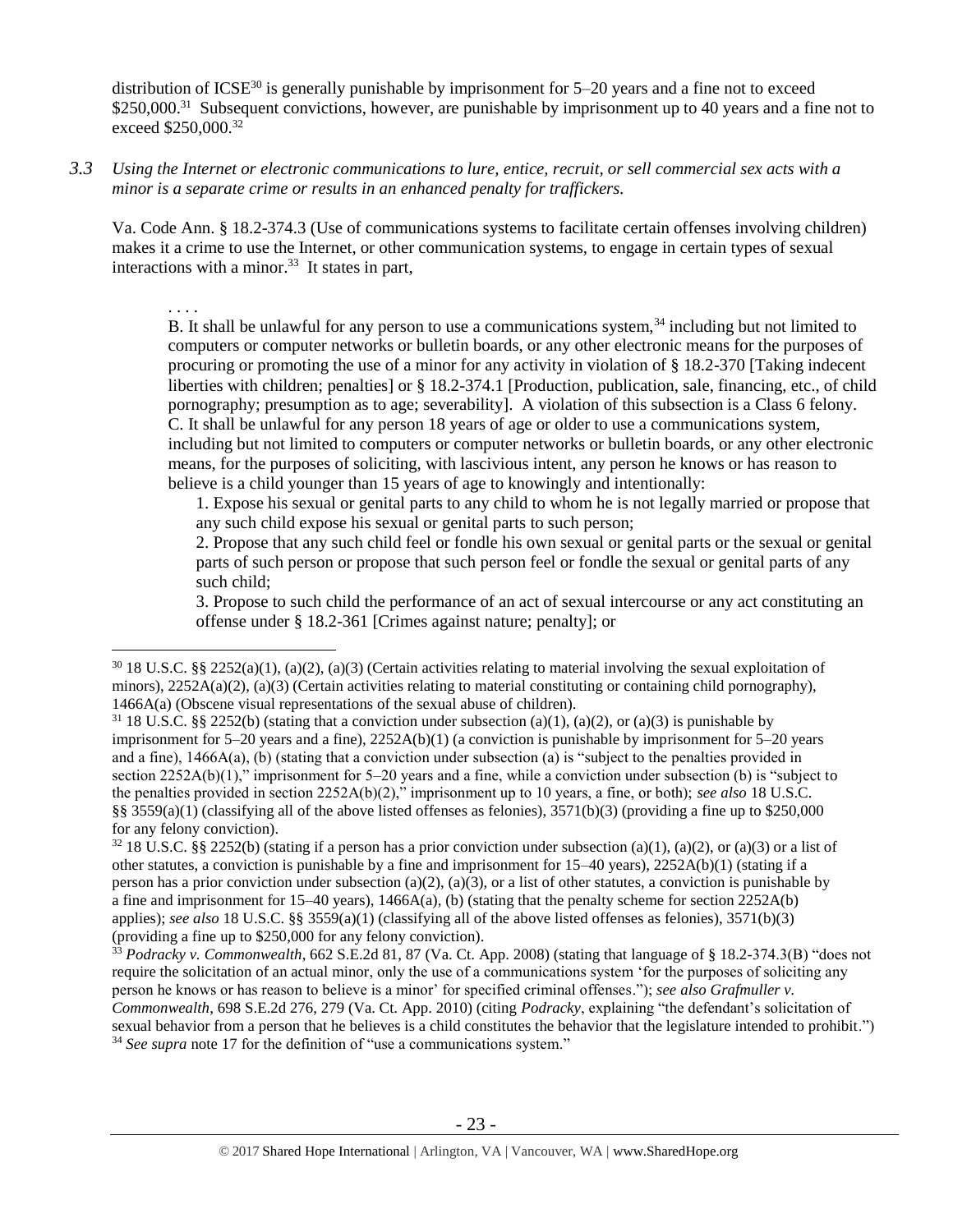4. Entice, allure, persuade, or invite any such child to enter any vehicle, room, house, or other place, for any purposes set forth in the preceding subdivisions.

Any person who violates this subsection is guilty of a Class 5 felony. However, if the person is at least seven years older than the child he knows or has reason to believe is less than 15 years of age, the person shall be punished by a term of imprisonment of not less than five years nor more than 30 years in a state correctional facility, five years of which shall be mandatory minimum term of imprisonment. Any person who commits a second or subsequent violation of this subsection when the person is at least seven years older than the child he knows or has reason to believe is less than 15 years of age shall be punished by a term of imprisonment of not less than 10 years nor more than 40 years, 10 years of which shall be a mandatory minimum term of imprisonment.

D. Any person who uses a communications system, including but not limited to computers or computer networks or bulletin boards, or any other electronic means, for the purposes of soliciting, with lascivious intent, any child he knows or has reason to believe is at least 15 years of age but younger than 18 years of age to knowingly and intentionally commit any of the activities listed in subsection C if the person is at least seven years older than the child is guilty of a Class 5 felony. Any person who commits a second or subsequent violation of this subsection shall be punished by a term of imprisonment of not less than one nor more than 20 years, one year of which shall be a mandatory minimum term of imprisonment.

E. Any person 18 years of age or older who uses a communications system, including but not limited to computers or computer networks or bulletin boards, or any other electronic means, for the purposes of soliciting any person he knows or has reason to believe is a child younger than 18 years of age for (i) any activity in violation of § 18.2-355 [Taking, detaining, etc., person for prostitution, etc., or consenting thereto; human trafficking] or 18.2-361 [Crimes against nature; penalty], (ii) any activity in violation of § 18.2-374.1 [Production, publication, sale, financing, etc., of child pornography; presumption as to age; severability], or (iii) a violation of § 18.2-374.1:1 [Possession, reproduction, distribution, and facilitation of child pornography; penalty] is guilty of a Class 5 felony.

Va. Code Ann. § 18.2-376.1 (Enhanced penalties for using a computer in certain violations) states, "Any person who uses a computer in connection with a violation of §§ 18.2-374 [Production, publication, sale, possession, etc., of obscene items], 18.2-375 [Obscene exhibitions and performances], or § 18.2-376 [Advertising, etc., obscene items, exhibitions or performances] is guilty of a separate and distinct Class 1 misdemeanor, and for a second or subsequent such offense within 10 years of a prior such offense is guilty of a Class 6 felony, the penalties to be imposed in addition to any other punishment otherwise prescribed for a violation of any of those sections."

# *3.4 Financial penalties for traffickers, including asset forfeiture, are sufficiently high*.

A trafficker convicted under Va. Code Ann. § 18.2-357.1(Commercial sex trafficking; penalties), § 18.2-48 (Abduction with intent to extort money or for immoral purpose), § 18.2-355 (Taking, detaining, etc., person for prostitution, etc., or consenting thereto; human trafficking), § 18.2-356 (Receiving money for procuring person; penalties), or § 18.2-357 (Receiving money from earnings of male or female prostitute; penalties) could be fined of up to \$100,000. Va. Code Ann. § 18.2-10(b), (c).

Pursuant to Va. Code Ann. § 19.2-386.32 (Seizure and forfeiture of property used in connection with the abduction of children), a trafficker could be subject to non-mandatory asset forfeiture in the course of their criminal proceedings. Va. Code Ann. § 19.2-386.32 states,

All moneys and other property, real and personal, owned by a person and used to further the abduction of a child in violation of § 18.2-47, 18.2-48, or 18.2-48.1 are subject to lawful seizure by a lawenforcement officer and are subject to forfeiture to the Commonwealth pursuant to Chapter 22.1 (§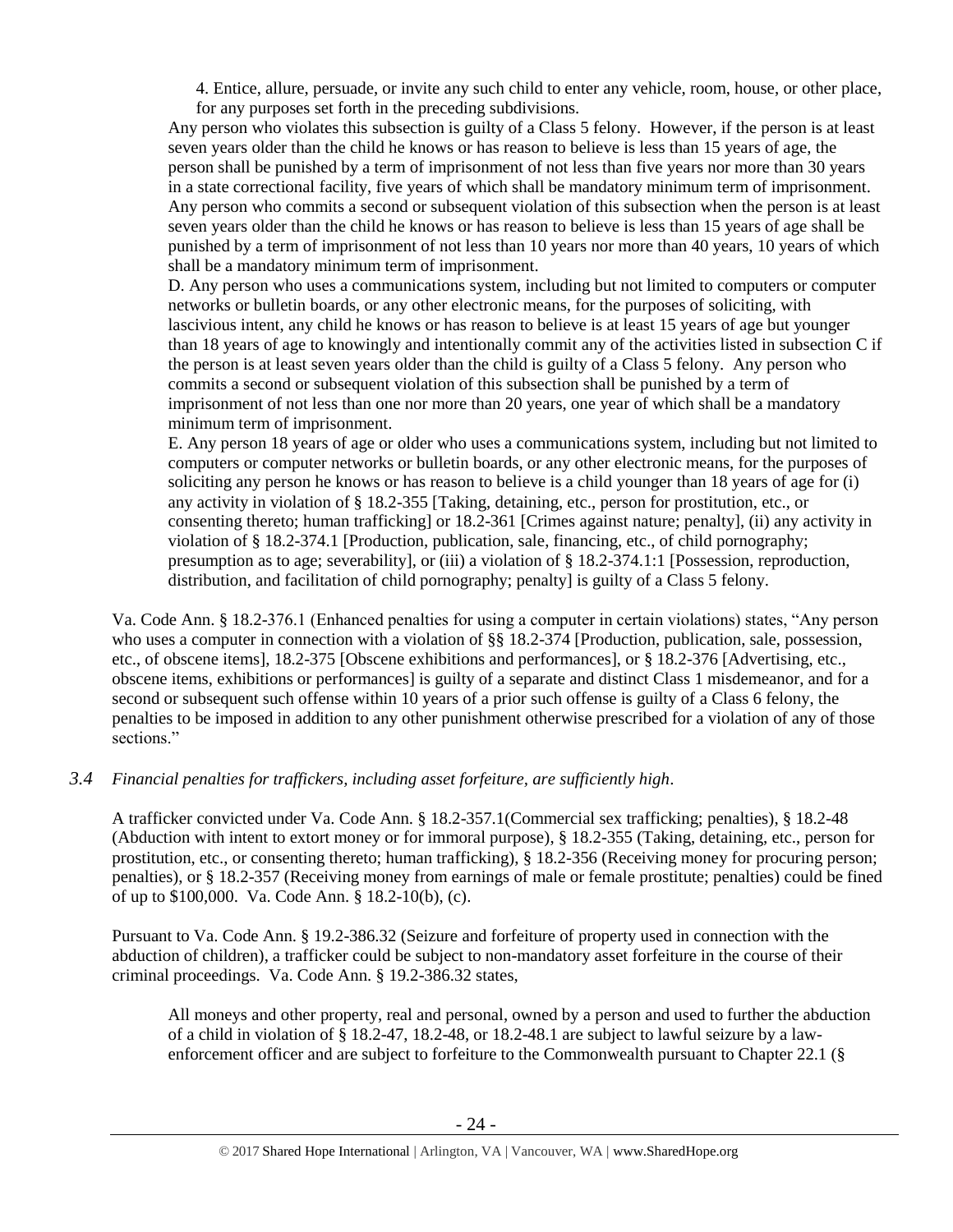19.2-386.1 et seq.) by order of the court in which a conviction under § 18.2-47, 18.2-48, or 18.2-48.1 is obtained.

Also, under Va. Code Ann. § 19.2-386.35 (Seizure of property used in connection with certain offenses), property used in connection with certain offenses is subject to forfeiture. Va. Code Ann. § 19.2-386.35 provides,

All money, equipment, motor vehicles, and other personal and real property of any kind or character together with any interest or profits derived from the investment of such proceeds or other property that (i) was used in connection with the commission of, or in an attempt to commit, a violation of subsection B of § 18.2-47 [Abduction and kidnapping defined; punishment], § 18.2- 48 [Abduction with intent to extort money or for immoral purpose] or . . . subsection B of § 18.2- 346 [Prostitution; commercial sexual conduct; commercial exploitation of a minor; penalties], or § 18.2-347 [Keeping, residing in or frequenting a bawdy place; "bawdy place" defined], [18.2-348](http://lis.virginia.gov/cgi-bin/legp604.exe?000+cod+18.2-348) [Aiding prostitution or illicit sexual intercourse], 18.2-349 [Using vehicles to promote prostitution or unlawful sexual intercourse], 18.2-355 [Taking, detaining, etc., person for prostitution, etc., or consenting thereto], 18.2-356 [Receiving money for procuring person], 18.2- 357 [Receiving money from earnings of male or female prostitute], 18.2-357.1 [Commercial sex trafficking; penalties  $\cdots$ ; (ii) is traceable to the proceeds of some form of activity that violates subsection B of § 18.2-47 [Abduction and kidnapping defined; punishment], § 18.2- 48 [Abduction with intent to extort money or for immoral purpose] . . . ; subsection B of § 18.2- 346 [Prostitution; commercial sexual conduct; commercial exploitation of a minor; penalties], or § 18.2-347 [Keeping, residing in or frequenting a bawdy place; "bawdy place" defined], 18.2-348 [Aiding prostitution or illicit sexual intercourse], 18.2-349 [Using vehicles to promote prostitution or unlawful sexual intercourse], 18.2-355 [Taking, detaining, etc., person for prostitution, etc., or consenting thereto], 18.2-356 [Receiving money for procuring person], [18.2-](http://lis.virginia.gov/cgi-bin/legp604.exe?000+cod+18.2-357) [357](http://lis.virginia.gov/cgi-bin/legp604.exe?000+cod+18.2-357) [Receiving money from earnings of male or female prostitute] [. . . ;](http://lis.virginia.gov/cgi-bin/legp604.exe?000+cod+40.1-29) or (iii) was used to or intended to be used to promote some form of activity that violates subsection B of § 18.2-47 [Abduction and kidnapping defined; punishment], § 18.2-48 [Abduction with intent to extort money or for immoral purpose] or . . . subsection B of § 18.2-346 [Prostitution; commercial sexual conduct; commercial exploitation of a minor; penalties], or § 18.2-347 [Keeping, residing in or frequenting a bawdy place; "bawdy place" defined], 18.2-348 [Aiding prostitution or illicit sexual intercourse], 18.2-349 [Using vehicles to promote prostitution or unlawful sexual intercourse], 18.2-355 [Taking, detaining, etc., person for prostitution, etc., or consenting thereto], 18.2-356 [Receiving money for procuring person], 18.2-357 [Receiving money from earnings of male or female prostitute] . . . is subject to lawful seizure by a law-enforcement officer and subject to forfeiture to the Commonwealth pursuant to Chapter 22.1 (§ 19.2-386.1 et seq.). Any forfeiture action under this section shall be stayed until conviction, and property eligible for forfeiture pursuant to this section shall be forfeited only upon the entry of a final judgment of conviction for an offense listed in this section; if no such judgment is entered, all property seized pursuant to this section shall be released from seizure.

A trafficker arrested under Va. Code Ann. § 18.2-48 (Abduction with intent to extort money or for immoral purpose) or § 18.2-357 (Receiving money from earnings of male or female prostitute) may be subject to vehicle seizure and forfeiture. Va. Code Ann. § 19.2-386.16(A), (B) (Forfeiture of motor vehicles used in commission of certain crimes) states in part,

A. Any vehicle knowingly used by the owner thereof or used by another with his knowledge of and during the commission of, or in an attempt to commit, a second or subsequent offense of Section 18.2- 346 [Prostitution; commercial exploitation of a minor], 18.2-347 [Keeping, residing in or frequenting a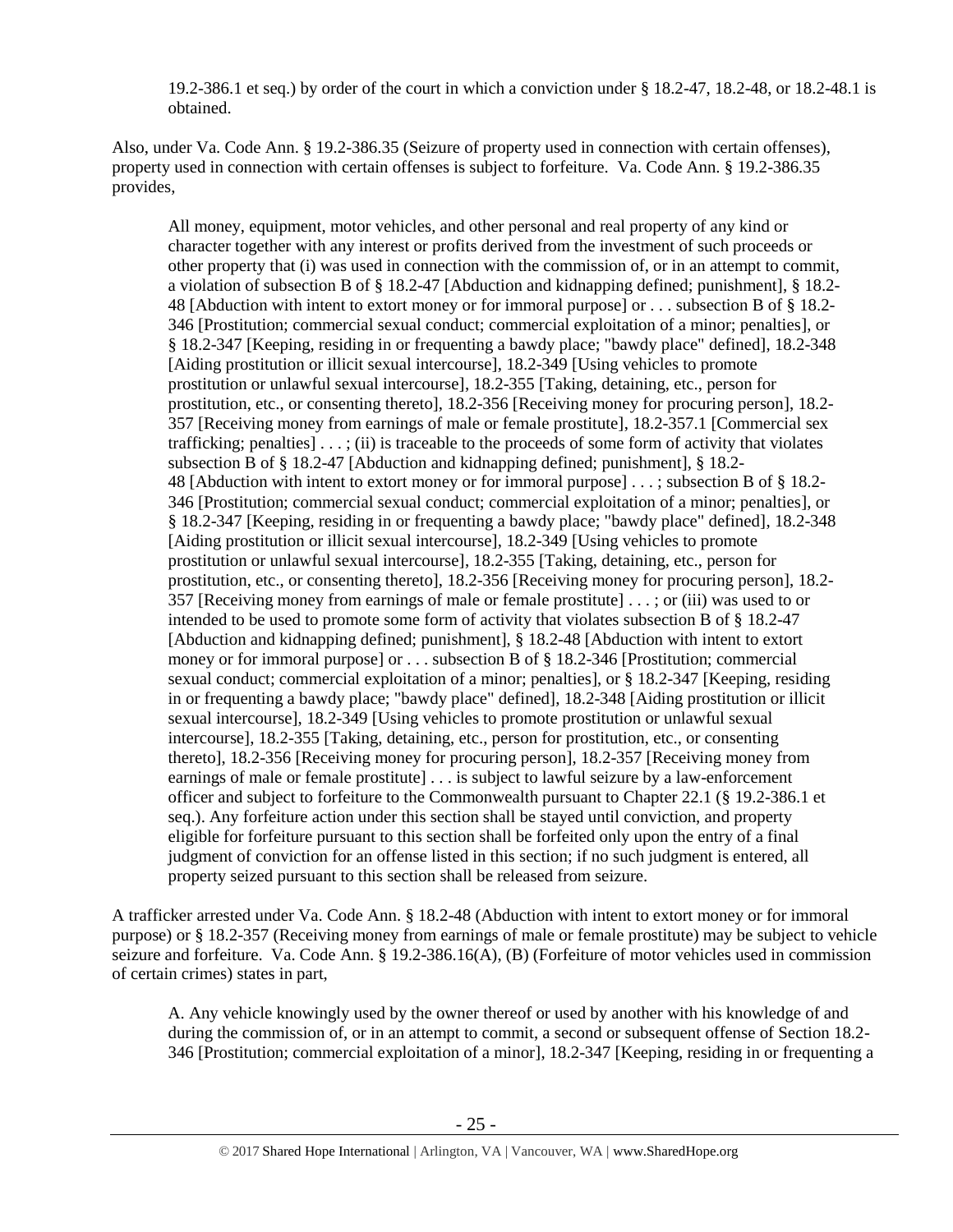bawdy place; "bawdy place" defined], 18.2-348 [Aiding prostitution or illicit sexual intercourse], 18.2- 349 [Using vehicles to promote prostitution or unlawful sexual intercourse], 18.2-355 [Taking, detaining, etc., person for prostitution, etc., or consenting thereto; human trafficking], 18.2-356 [Receiving money for procuring person] or § 18.2-357 [Receiving money from earnings of male or female prostitute] or of a similar ordinance of any county, city or town or knowingly used for the transportation of any stolen goods, chattels or other property, when the value of such stolen goods, chattels or other property is \$ 200 or more, or any stolen property obtained as a result of a robbery, without regard to the value of the property, shall be forfeited to the Commonwealth. The vehicle shall be seized by any law-enforcement officer arresting the operator of such vehicle for the criminal offense, and delivered to the sheriff of the county or city in which the offense occurred . . . . B. Any vehicle knowingly used by the owner thereof or used by another with his knowledge of and during the commission of, or in an attempt to commit, a misdemeanor violation of subsection D of Section 18.2-47 [Abduction and kidnapping defined; punishment] or a felony violation of (i) Article 3 (§ 18.2-47 et seq.) of Chapter 4 of Title 18.2 or (ii) § 18.2-357 [Receiving money from earnings of male or female prostitute] where the prostitute is a minor, shall be forfeited to the Commonwealth.

A trafficker convicted for an offense involving an image of child sexual exploitation (ICSE) is subject to mandatory asset forfeiture. Va. Code Ann. § 19.2-386.31 (Seizure and forfeiture of property used in connection with the exploitation and solicitation of children) states,

All audio and visual equipment, electronic equipment, devices and other personal property used in connection with the possession, production, distribution, publication, sale, possession with intent to distribute or making of child pornography that constitutes a violation of § 18.2-374.1 [Production, publication, sale, financing, etc., of child pornography; presumption as to age; severability] or 18.2- 374.1:1 [Possession, reproduction, distribution, and facilitation of child pornography; penalty], or in connection with the solicitation of a person less than 18 years of age that constitutes a violation of § 18.2-374.3 [Use of communications systems to facilitate certain offenses involving children] shall be subject to lawful seizure by a law-enforcement officer and shall be subject to forfeiture to the Commonwealth pursuant to Chapter 22.1 (Section 19.2-386.1 et seq.). The Commonwealth shall file an information and notice of seizure in accordance with the procedures in Chapter 22.1 (Section 19.2- 386.1 et seq.); however, any forfeiture action shall be stayed until conviction of the person whose property is subject to forfeiture. Upon his conviction, the court may dispose of the issue of forfeiture or may continue the civil case allowing the defendant time to answer, at the court's discretion.

Under Va. Code Ann. § 19.2-386.12 (Sale of forfeited property), forfeited property is sold and the money obtained from the sale is "paid over to the state treasury into a special fund of the Department of Criminal Justice Services . . ." The Department of Criminal Justice Services then distributes the money to "federal, state and local agencies to promote law enforcement . . . ." Va. Code Ann. § 19.2-386.14(A1) (Sharing of forfeited assets).

Traffickers convicted of certain offenses also have to pay mandatory restitution under Va. Code Ann. § 19.2- 305.1(E1) (Restitution for property damage or loss; community service), which states,

A defendant convicted of an offense under § 18.2-374.1[Production, publication, sale, financing, etc., of child pornography; presumption as to age; severability], 18.2-374.1:1 [Possession, reproduction, distribution, and facilitation of child pornography; penalty], or 18.2-374.3 [Use of communications systems to facilitate certain offenses involving children] shall be ordered to pay mandatory restitution to the victim of the offense in an amount as determined by the court. For purposes of this subsection, 'victim' means a person who is depicted in a still or videographic image involved in an offense under § 18.2-374.1 [Production, publication, sale, financing, etc., of child pornography; presumption as to age;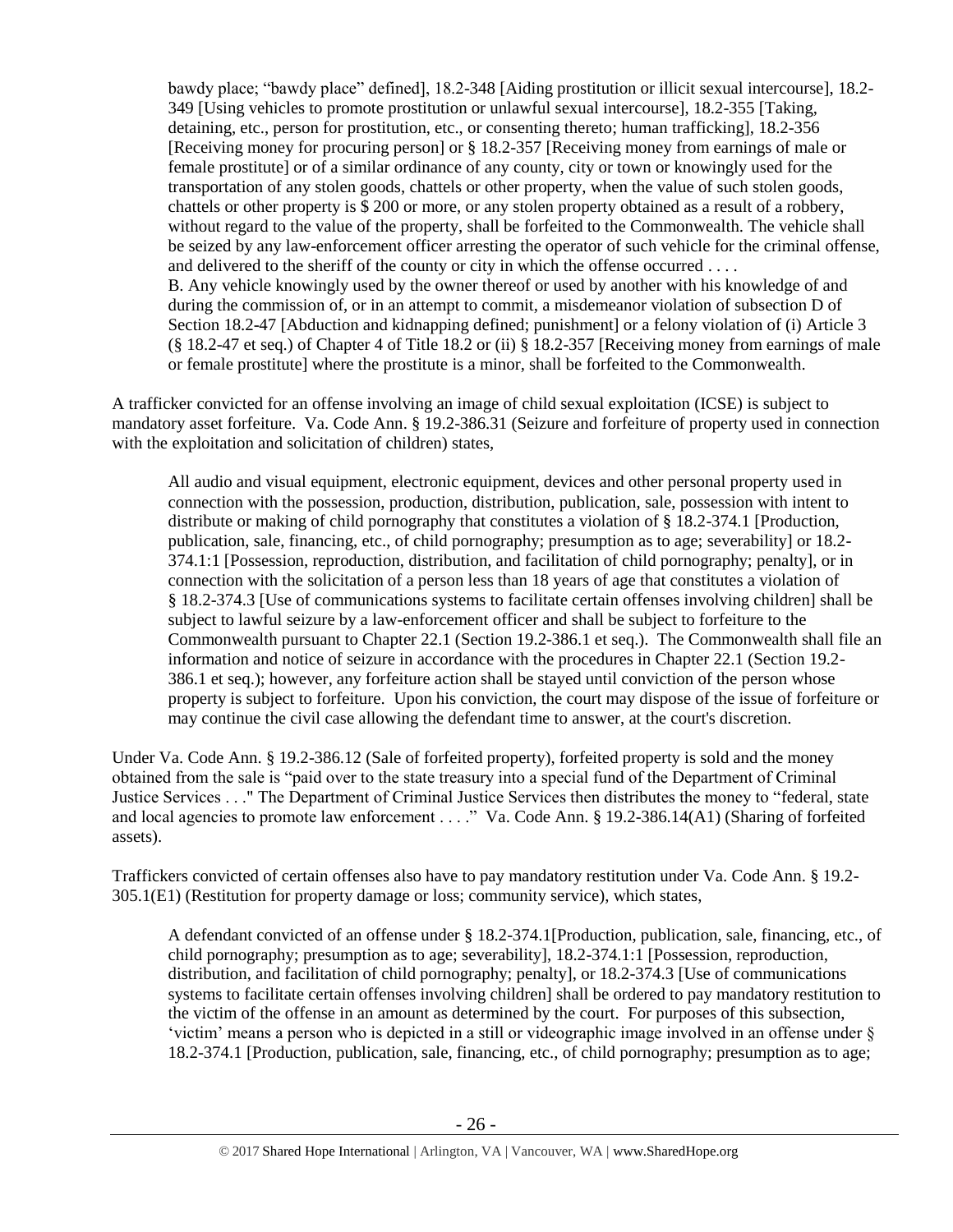severability], 18.2-374.1:1 [Possession, reproduction, distribution, and facilitation of child pornography; penalty], or 18.2-374.3 [Use of communications systems to facilitate certain offenses involving children].

# *3.5 Convicted traffickers are required to register as sex offenders.*

Under Va. Code Ann. § 9.1-902(A) (Offenses requiring registration), "offense for which registration is required" is defined to include the following:

1. Any offense listed in subsection B;

. . . .

4. A sexually violent offense;

5. Any offense similar to those listed in subdivisions 1 through 4 under the laws of any foreign country or any political subdivision thereof, the United States or any political subdivision thereof; and 6. Any offense for which registration in a sex offender and crimes against minors registry is required under the laws of the jurisdiction where the offender was convicted.

Under subsection (B),

The offenses included under this subsection include any violation of, attempted violation of, or conspiracy to violate:

1. § 18.2-63 [Carnal knowledge of child between thirteen and fifteen years of age]; unless registration is required pursuant to subdivision E 1;  $\S$  18.2-64.1 [Carnal knowledge of certain minors]; . . . any felony violation of §18.2-346 [Prostitution; commercial sexual conduct; commercial exploitation of a minor; penalties]; any violation of subdivision (4) of § 18.2-355 [Taking, detaining, etc., person for prostitution, etc., or consenting thereto; human trafficking]; any violation of subsection C of § 18.2-357.1 [Commercial sex trafficking; penalties]; subsection B or C of § 18.2-374.1:1 [Possession, reproduction, distribution, and facilitation of child pornography; penalty]; ... subsection B, C, or D of § 18.2-374.3; or a third or subsequent conviction of (i) § 18.2-67.4 [Sexual battery], (ii) § 18.2-67.4:2 [Sexual abuse of a child under 15 years of age; penalty], (iii) subsection C of § 18.2-67.5 [Attempted rape, forcible sodomy, object sexual penetration, aggravated sexual battery, and sexual battery] or (iv) § 18.2-386.1 [Unlawful filming, videotaping or photographing of another; penalty].

If the offense was committed on or after July 1, 2006, § 18.2-91 with the intent to commit any felony offense listed in this section; subsection A of § 18.2-374.1:1; or a felony under § 18.2-67.5:1.

2. Where the victim is a minor or is physically helpless or mentally incapacitated as defined in § 18.2-67.10, subsection A of § 18.2-47 [Abduction and kidnapping defined; punishment], clause (i) of § 18.2-48 [Abduction with intent to extort money or for immoral purpose], § 18.2-67.4, subsection C of § 18.2-67.5, § 18.2-361 [Crimes against nature; penalty], §18.2-366, or a felony violation of former § 18.1-191.

. . . .

5. If the offense was committed on or after July 1, 2016, any violation of §18.2-356 [Receiving money for procuring persons] punishable as a Class 3 felony or any violation of §18.2-357 [Receiving money from earnings of male or female prostitute; penalties] punishable as a Class 3 felony.

A "sexually violent offense" is defined in subsection (E) as the following:

[A] violation of, attempted violation of, or conspiracy to violate: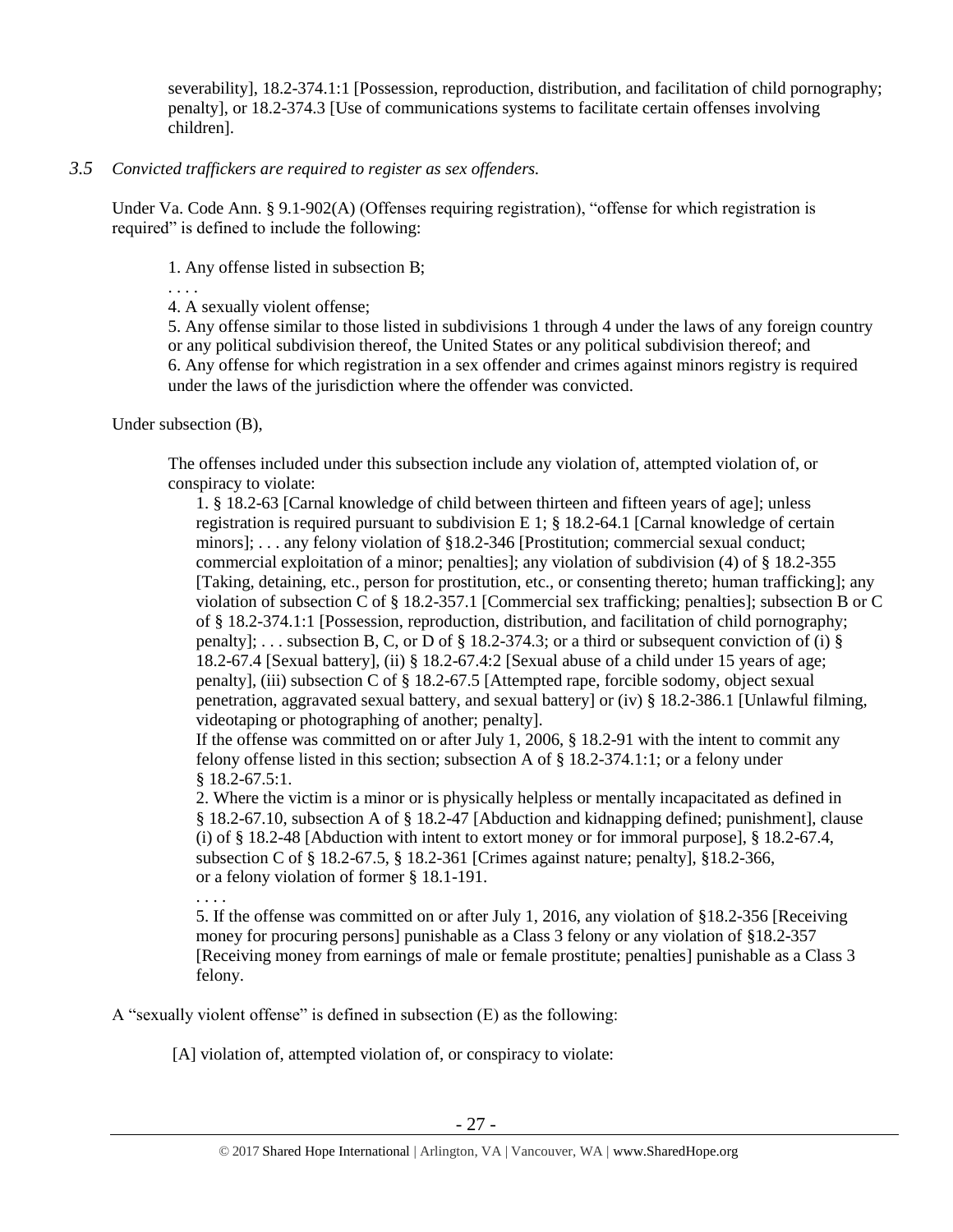1. Clause (ii) and (iii) of § 18.2-48 [Abduction with intent to extort money or for immoral purpose], former § 18.1-38 with the intent to defile or, for the purpose of concubinage or prostitution, a felony violation of subdivision (2) or (3) of former § 18.1-39 that involves assisting or aiding in such an abduction, § 18.2-61, former § 18.1-44 when such act is accomplished against the complaining witness's will, by force, or through the use of the complaining witness's mental incapacity or physical helplessness, or if the victim is under 13 years of age, subsection A of § 18.2-63 where the perpetrator is more than five years older than the victim, § 18.2-67.1, § 18.2-67.2, § 18.2-67.3, former § 18.1-215 when the complaining witness is under 13 years of age, § 18.2-67.4 where the perpetrator is 18 years of age or older and the victim is under the age of six, subsections A and B of § 18.2-67.5, § 18.2-370 [Taking indecent liberties with children; penalties], subdivisions (1), (2), or (4) of former §18.1-213, former §18.1-214, §18.2-370.1, or §18.2-374.1 [Production, publication, sale, financing, etc., of child pornography; presumption as to age; severability]; or 2. § 18.2-63, § 18.2-64.1 [Carnal knowledge of certain minors], former § 18.2-67.2:1, § 18.2-90 with the intent to commit rape or, where the victim is a minor or is physically helpless or mentally incapacitated as defined in § 18.2-67.10, subsection A of § 18.2-47 [Abduction and kidnapping defined; punishment], § 18.2-67.4, subsection C of § 18.2-67.5, clause (i) of § 18.2-48, § 18.2-361 [Crimes against nature; penalty], § 18.2-366 or subsection C of § 18.2-374.1:1 [Possession, reproduction, distribution, and facilitation of child pornography; penalty]. An offense listed under this subdivision shall be deemed a sexually violent offense only if the person has been convicted or adjudicated delinquent of any two or more such offenses, provided that person had been at liberty between such convictions or adjudications; . . .

4. Chapter 117 (18 U.S.C. § 2421 et seq.) of Title 18 of the United States Code or sex trafficking (as described in § 1591 of Title 18, U.S.C.).

# *3.6 Laws relating to termination of parental rights include sex trafficking or commercial sexual exploitation of children (CSEC) offenses as grounds for termination in order to prevent traffickers from exploiting their parental rights as a form of control.*

Va. Code Ann. § 16.1-283 (Termination of residual parental rights) does not specifically include violations of Va. Code Ann. § 18.2-357.1 (Commercial sex trafficking; penalties) or Virginia's CSEC laws as grounds for terminating parental rights.

Pursuant to Va. Code Ann. § 16.1-283, "residual parental rights" may be terminated for a number of reasons. Under subsection (B), residual parental rights of a parent of a neglected or abused child placed in foster care "as a result of (i) court commitment; (ii) an entrustment agreement entered into by the parent or parents; or (iii) other voluntary relinquishment by the parent or parents may be terminated if the court finds, based upon clear and convincing evidence, that it is in the best interests of the child."

However, the court must also find:

. . . .

1. The neglect or abuse suffered by such child presented a serious and substantial threat to his life, health or development; and

2. It is not reasonably likely that the conditions which resulted in such neglect or abuse can be substantially corrected or eliminated so as to allow the child's safe return to his parent or parents within a reasonable period of time . . . .

Proof of severe mental or emotional illness or intellectual disability, debilitating habitual abuse or addiction to drugs or alcohol without attempts to complete treatment to improve parenting ability, or failure "without good cause, [to] respond[] to or follow[] through with appropriate, available and reasonable rehabilitative efforts on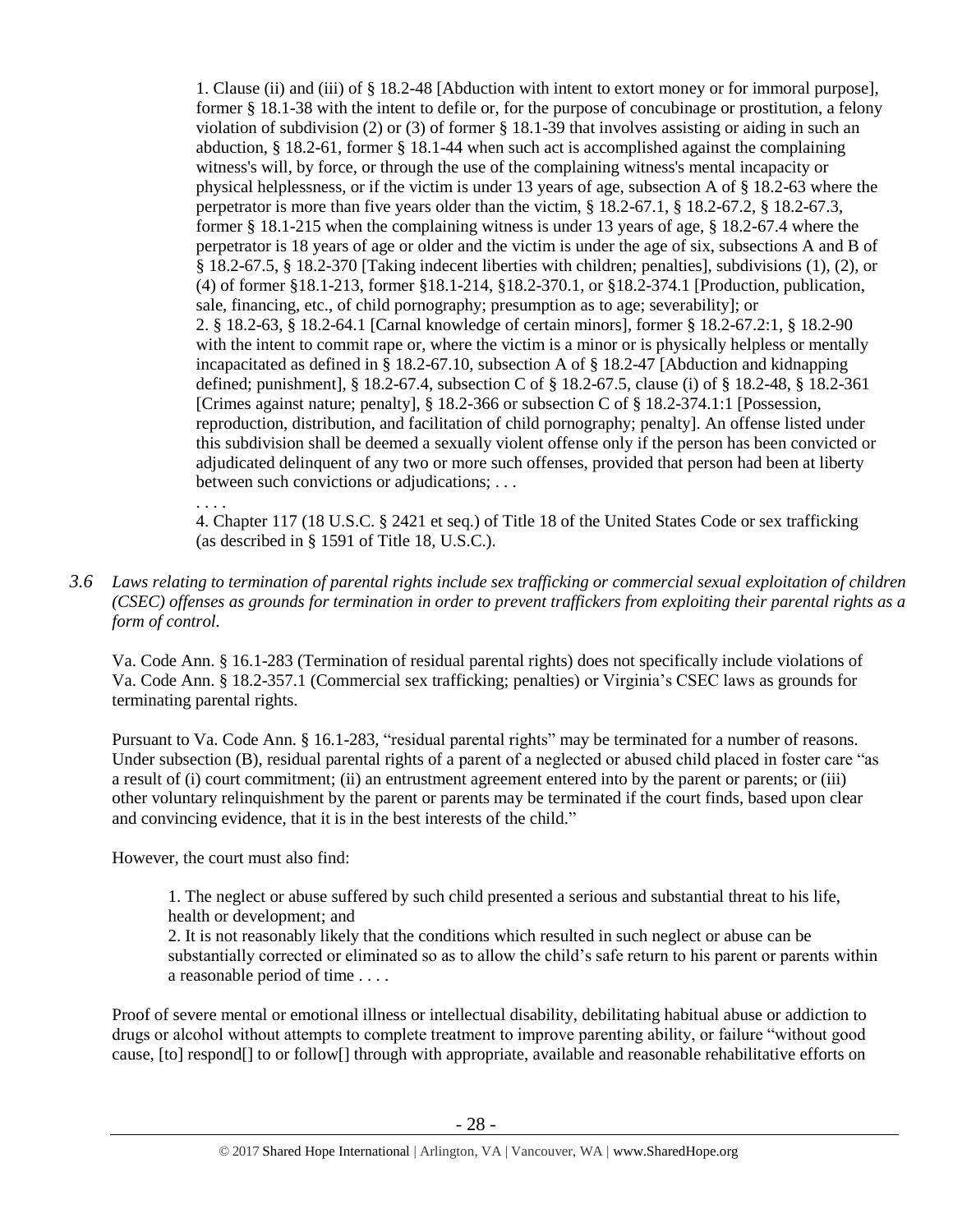the part of social, medical, mental health or other rehabilitative agencies designed to reduce, eliminate or prevent the neglect or abuse of the child" is prima facie evidence of the conditions in Va. Code Ann. § 16.1-283(B)(2).

Under subsection (E), the residual parental rights of a parent whose child "is in the custody of a local board or licensed child-placing agency" may be terminated if, by clear and convincing evidence, the court finds it is in the best interests of the child and that, among other things, "(iii) the parent has been convicted of . . . felony sexual assault, if the victim of the offense was a child of the parent or a child with whom the parent resided at the time of such offense; or (iv) the parent has subjected any child to aggravated circumstances."

Va. Code Ann. § 16.1-283(E) defines "aggravated circumstances" as

torture, chronic or severe abuse, or chronic or severe sexual abuse, if the victim of such conduct was a child of the parent or a child with whom the parent resided at the time such conduct occurred, including the failure to protect such a child from such conduct, which conduct or failure to protect: (i) evinces a wanton or depraved indifference to human life, or (ii) has resulted in the death of such a child or in serious bodily injury to such a child.

Furthermore, "chronic sexual abuse" is defined as "recurring acts of physical abuse which place the child's health, safety and well-being at risk" whereas "severe sexual abuse' may include an act or omission that occurred only once, but otherwise meets the definition of 'aggravated circumstances.'"

3.6.1 Recommendation: Amend Va. Code Ann. § 16.1-283 (Termination of residual parental rights) to include violations of Va. Code Ann. § 18.2-357.1 (Commercial sex trafficking; penalties) and Virginia's CSEC laws as grounds for termination of parental rights.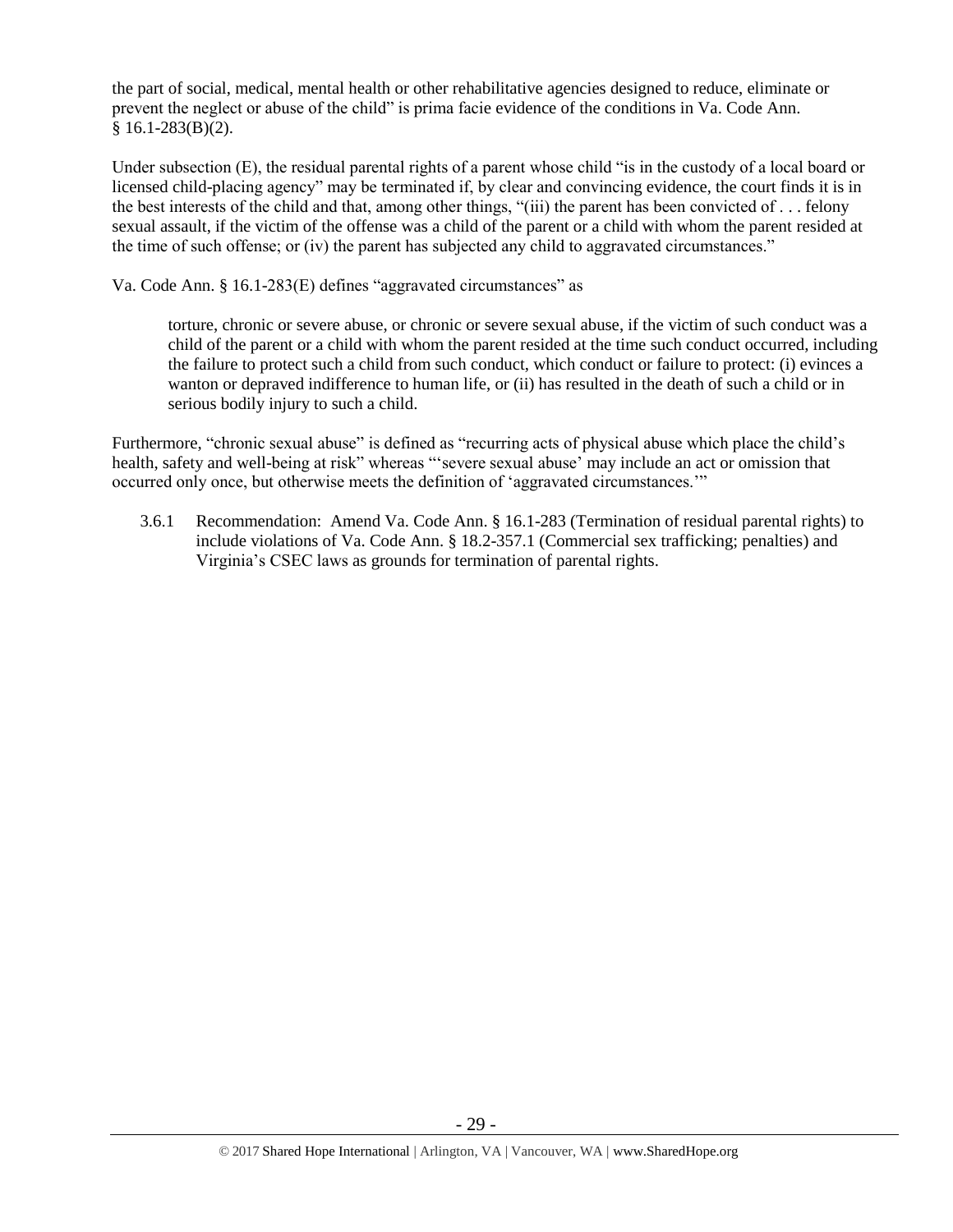#### **FRAMEWORK ISSUE 4: CRIMINAL PROVISIONS FOR FACILITATORS**

### *Legal Components:*

- *4.1 The acts of assisting, enabling, or financially benefitting from child sex trafficking are included as criminal offenses in the state sex trafficking statute.*
- *4.2 Financial penalties, including asset forfeiture laws, are in place for those who benefit financially from or aid and assist in committing domestic minor sex trafficking.*
- *4.3 Promoting and selling child sex tourism is illegal.*
- *4.4 Promoting and selling images of child sexual exploitation carries penalties as high as similar federal offenses. \_\_\_\_\_\_\_\_\_\_\_\_\_\_\_\_\_\_\_\_\_\_\_\_\_\_\_\_\_\_\_\_\_\_\_\_\_\_\_\_\_\_\_\_\_\_\_\_\_\_\_\_\_\_\_\_\_\_\_\_\_\_\_\_\_\_\_\_\_\_\_\_\_\_\_\_\_\_\_\_\_\_\_\_\_\_\_\_\_\_\_\_\_\_*

## *Legal Analysis:*

*4.1 The acts of assisting, enabling, or financially benefitting from child sex trafficking are included as criminal offenses in the state sex trafficking statute*.

Va. Code Ann. § 18.2-357.1(A) (Commercial sex trafficking; penalties) does not specifically criminalize assisting, enabling, or financially benefitting from child sex trafficking unless the facilitator engages in the primary conduct prohibited under the trafficking law. In order to be held liable for sex trafficking, a facilitator must "solicit[], invite[], recruit[], encourage[], or otherwise cause[] or attempt[] to cause a person to violate subsection A of § 18.2-346 [Prostitution]" while acting "with the intent to receive money or other valuable thing or to assist another in receiving money or other valuable thing from the earnings of a person from prostitution or unlawful sexual intercourse." Therefore, the conduct of assisting, enabling or financially benefitting from child sex trafficking is not specifically criminalized under this offense.

Facilitators may also face prosecution under Virginia's CSEC laws. Va. Code Ann. § 18.2-355(4) (Taking, detaining, etc., person for prostitution, etc., or consenting thereto; human trafficking) provides that any person who "for purposes of prostitution, takes any minor into, or persuades, encourages, or causes any minor to enter, a bawdy place, or takes or causes such person to be taken to any place for such purposes; is guilty of pandering. . . A violation of subdivision (4) is punishable as a Class 3 felony." Va. Code Ann. § 18.2-356 (Receiving money for procuring person) criminalizes the conduct of, "[a]ny person who receives any money or other valuable thing for or on account of (i) procuring for or placing in a house of prostitution or elsewhere any person for the purpose of causing such person to engage in unlawful sexual intercourse, anal intercourse, cunnilingus, fellatio, or anilingus or any act in violation of § 18.2-361 or (ii) causing any person to engage in forced labor or services, concubinage, prostitution, or the manufacture of any obscene material or child pornography . . . . Any person who violates clause (i) or (ii) with a person under the age of 18 is guilty of a Class 3 felony." Va. Code Ann. § 18.2-357 (Receiving money from earnings of male or female prostitute; penalties) states, "Any person who shall knowingly receive any money or other valuable thing from the earnings of any male or female engaged in prostitution, except for a consideration deemed good and valuable in law, shall be guilty of pandering . . . [and] who violates this section by receiving money or other valuable thing from a person under the age of 18 is guilty of a Class 3 felony." A Class 3 felony is punishable by imprisonment for 5–20 years and a possible fine of up to \$100,000 may be assessed. Va. Code Ann. § 18.2-10(c).

Va. Code Ann. § 18.2-49 (Threatening, attempting or assisting in such abduction) states, "Any person who (1) threatens, or attempts, to abduct any other person with intent to extort money, or pecuniary benefit, or (2) assists or aids in the abduction of, or threatens to abduct, any person with the intent to defile such person, or (3) assists or aids in the abduction of, or threatens to abduct, any female under sixteen years of age for the purpose of concubinage or prostitution, shall be guilty of a Class 5 felony." This crime is punishable by imprisonment for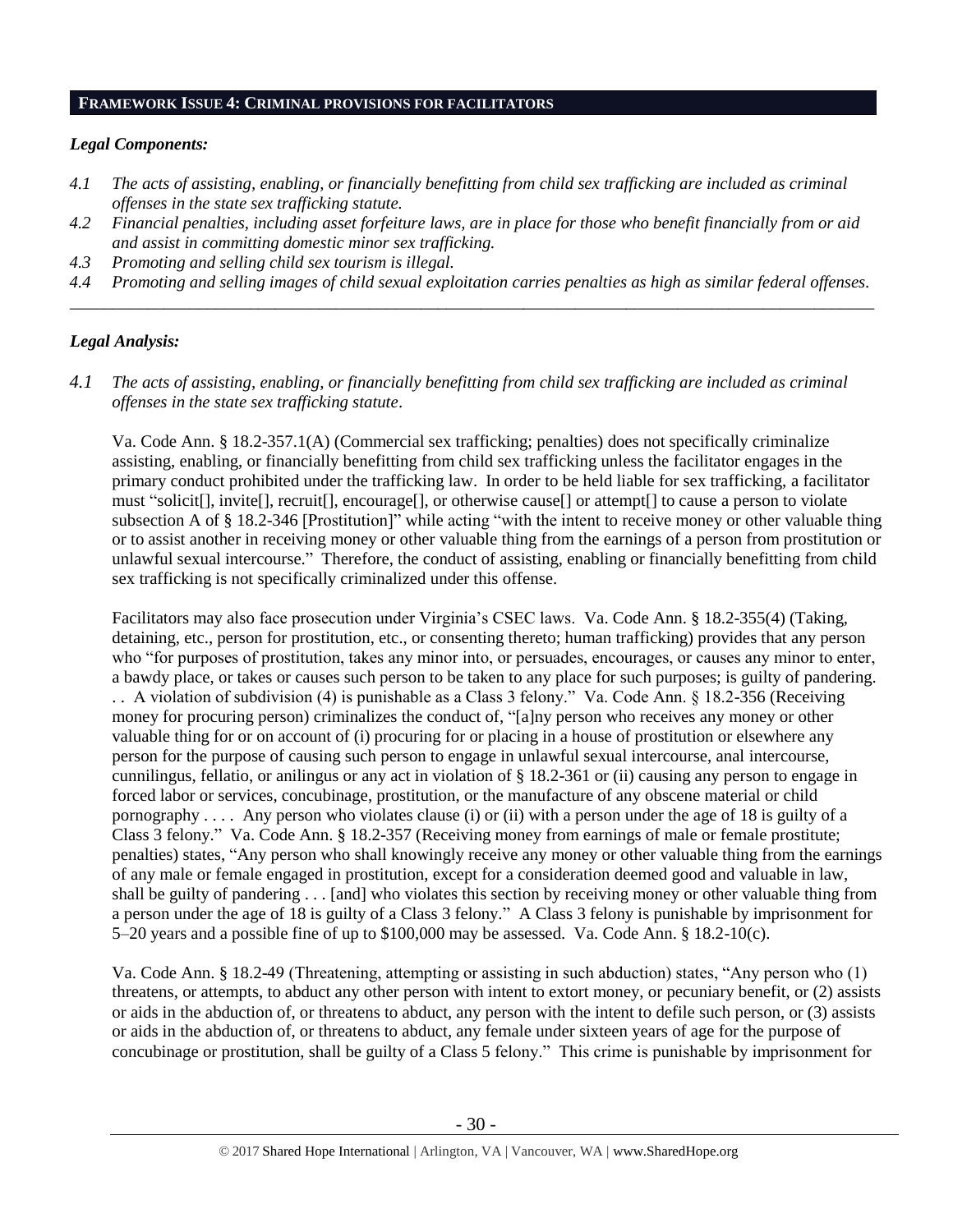1–10 years "or in the discretion of the jury or the court trying the case without a jury, confinement in jail for not more than 12 months and a fine of not more than \$ 2,500, either or both." Va. Code Ann. § 18.2-10(e).

Facilitators of prostitution with minors or adults may also be found guilty of Va. Code Ann. § 18.2-348 (Aiding prostitution or illicit sexual intercourse), which states, "It is unlawful for any person or any officer, employee or agent of any firm, association or corporation, with knowledge of, or good reason to believe, the immoral purpose of such visit, to take or transport or assist in taking or transporting, or offer to take or transport on foot or in any way, any person to a place, whether within or without any building or structure, used or to be used for the purpose of lewdness, assignation or prostitution within the Commonwealth*,* or to procure or assist in procuring for the purpose of illicit sexual intercourse, anal intercourse, cunnilingus, fellatio, or anilingus or any act violative of § 18.2-361 [Crimes against nature; penalty], or to give any information or direction to any person with intent to enable such person to commit an act of prostitution." Any person convicted under Va. Code Ann. 18.2-348 is guilty of a Class 1 misdemeanor, punishable by up to 12 months in jail, a fine up to \$2,500, or both. Va. Code Ann. §§ 18.2-11(a), 18.2-350.

Also, Va. Code Ann. § 18.2-347 (Keeping, residing in or frequenting a bawdy place; "bawdy place" defined) prohibits the maintenance of a place, indoors or outdoors, in which prostitution occurs and states, "It shall be unlawful for any person to keep any bawdy place, or to reside in or at or visit, for immoral purposes, any such bawdy place. Each and every day such bawdy place shall be kept, resided in or visited, shall constitute a separate offense. In a prosecution under this section the general reputation of the place may be proved. As used in this Code, '*bawdy place'* shall mean any place within or without any building or structure which is used or is to be used for lewdness, assignation or prostitution." A conviction under Va. Code Ann. § 18.2-347 is punishable by up to 12 months in jail, a fine up to \$2,500, or both. Va. Code Ann. §§ 18.2-11(a), 18.2-350.

Va. Code Ann. § 18.2-349 (Using vehicles to promote prostitution or unlawful sexual intercourse) states, "It shall be unlawful for any owner or chauffeur of any vehicle, with knowledge or reason to believe the same is to be used for such purpose, to use the same or to allow the same to be used for the purpose of prostitution or unlawful sexual intercourse, or to aid or promote such prostitution or unlawful sexual intercourse by the use of any such vehicle." Va. Code Ann. § 18.2-349 is a Class 1 misdemeanor punishable by up to 12 months in jail, a fine up to \$2,500, or both. Va. Code Ann. §§ 18.2-11(a), 18.2-350. Facilitators are prosecuted for transporting minors for the purpose of sex trafficking according to the procedures in Va. Code Ann. § 18.2-359 (Venue for criminal sexual assault or where any person transported for criminal sexual assault, attempted criminal sexual assault, or purposes of unlawful sexual intercourse, crimes against nature, and indecent liberties with children; venue for such crimes when coupled with a violent felony). Va. Code Ann. § 18.2-359(A) states, "Any person transporting or attempting to transport through or across the Commonwealth, any person for the purposes of unlawful sexual intercourse, anal intercourse, cunnilingus, fellatio, or anilingus or prostitution, or for the purpose of committing any crime specified in § 18.2-361[Crimes against nature; penalty] or 18.2-370 [Taking indecent liberties with children; penalties], or for the purposes of committing or attempting to commit criminal sexual assault under Article 7 (§ 18.2-61 et seq.) of Chapter 4, may be presented, indicted, tried, and convicted in any county or city in which any part of such transportation occurred."

Va. Code Ann. § 18.2-374.1 (Production, publication, sale, financing, etc., of child pornography; presumption as to age; severability) could apply to facilitators who produce images of child sexual exploitation (ICSE) and who, among other things, "knowingly takes part in or participates in the filming, photographing, or other production of child pornography by any means" or "[k]nowingly finances or attempts or prepares to finance child pornography." Va. Code Ann. § 18.2-374.1(B)(3), (4). A violation of this statute, when the child is under 15, is punishable by imprisonment for 5–30 years with a 5-year mandatory sentence if the offender is 7 years older than the child victim. Va. Code Ann. § 18.2-374.1(C1). A second or subsequent violation by a person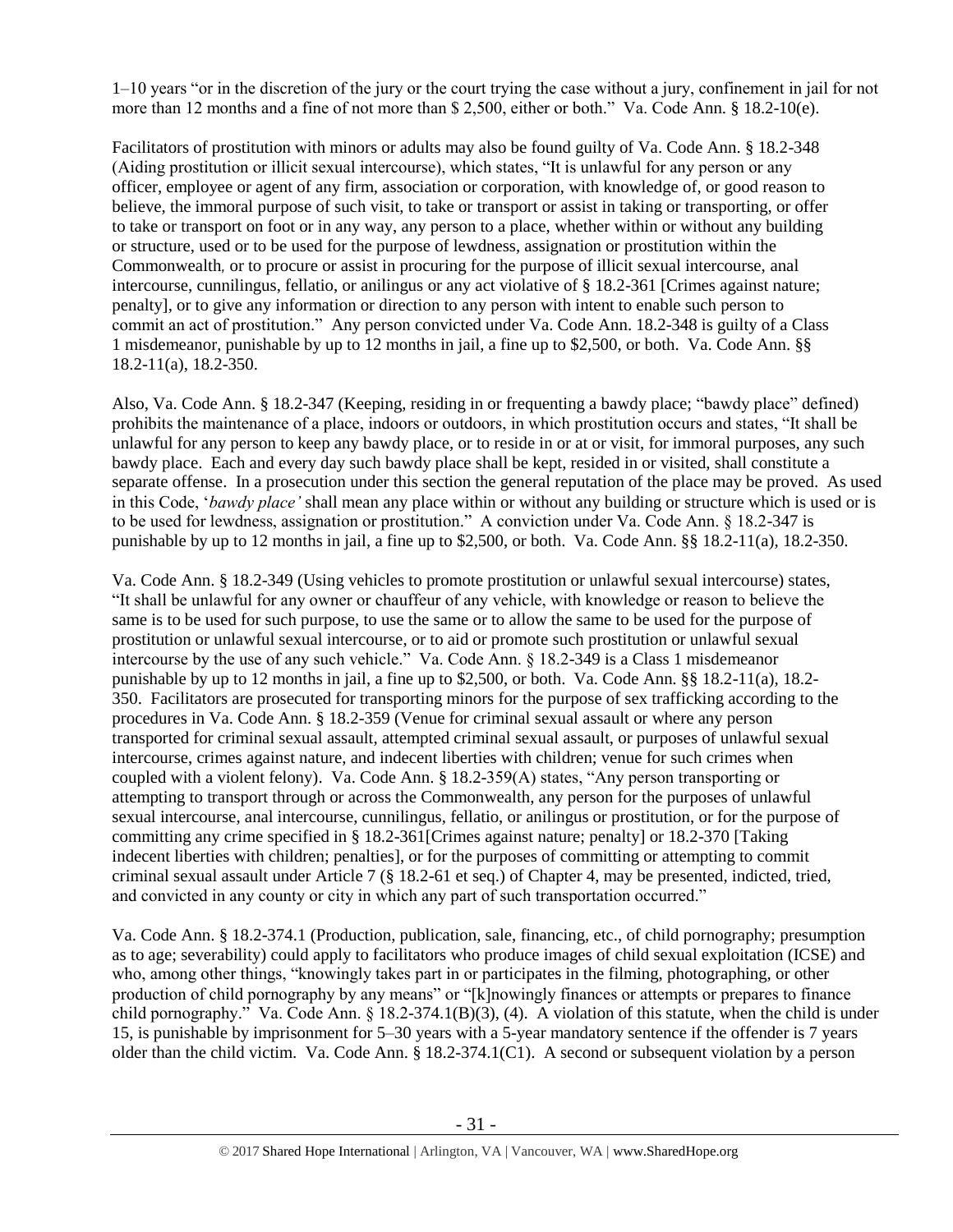seven years older than the child and involving a child under 15 is punishable by imprisonment for 15–40 years with a 15-year mandatory sentence. Va. Code Ann.  $\S$  18.2-374.1(C1). The punishment is reduced to 1–20 years, however, if the child is between 15 and less than 18. Va. Code Ann. § 18.2-374.1(C2). However, if the offender is seven years older than the child, a violation is punishable by imprisonment for 3–30 years with a 3 year mandatory sentence. Va. Code Ann. § 18.2-374.1(C2). A second or subsequent violation from a person at least seven years older than the child and involving a child between 15 and less than 18 is punishable by imprisonment for 10–30 years with a 10-year mandatory sentence. Va. Code Ann. § 18.2-374.1(C2).

Further, facilitating ICSE is prohibited under Va. Code Ann. § 18.2-375 (Obscene exhibitions and performances). The first conviction under Va. Code Ann. § 18.2-375 is punishable as a Class 1 misdemeanor by imprisonment in jail up to 12 months, a fine up to \$2,500, or both. Va. Code Ann. §§ 18.2-11(a), 18.2-380. A second or subsequent conviction under Va. Code Ann. § 18.2-375 is punishable as a Class 6 felony by imprisonment for 1–5 years "or in the discretion of the jury or the court trying the case without a jury, confinement in jail for not more than 12 months and a fine of not more than \$ 2,500, either or both." Va. Code Ann. §§ 18.2-10(f), 18.2-381. Va. Code Ann. § 18.2-375 states,

It shall be unlawful for any person knowingly to:

(1) Produce, promote, prepare, present, manage, direct, carry on or participate in, any obscene exhibitions or performances, including the exhibition or performance of any obscene motion picture, play, drama, show, entertainment, exposition, tableau or scene; provided, that no employee of any person or legal entity operating a theatre, garden, building, structure, room or place which presents such obscene exhibition or performance shall be subject to prosecution under this section if the employee is not the manager of the theatre or an officer of such entity, and has no financial interest in such theatre other than receiving salary and wages; or

(2) Own, lease or manage any theatre, garden, building, structure, room or place and lease, let, lend or permit such theatre, garden, building, structure, room or place to be used for the purpose of presenting such obscene exhibition or performance or to fail to post prominently therein the name and address of a person resident in the locality who is the manager of such theatre, garden, building, structure, room or place.

4.1.1 Recommendation: Amend Va. Code Ann. § 18.2-357.1 (Commercial sex trafficking; penalties) to include the crime of assisting, enabling or financially benefitting from child sex trafficking.

# *4.2 Financial penalties, including asset forfeiture laws, are in place for those who benefit financially from or aid and assist in committing domestic minor sex trafficking.*

Convicted facilitators face a fine of up to \$100,000 under Va. Code Ann. § 18.2-357.1 (Commercial sex trafficking; penalties), § 18.2-355 (Taking, detaining, etc., person for prostitution, etc., or consenting thereto; human trafficking), § 18.2-356 (Receiving money for procuring persons; penalties), and § 18.2-357 (Receiving money from earnings of male or female prostitutes; penalties). Va. Code Ann. §§ 18.2-10(e), 18.2-11(a), 18.2- 350, 18.2-11(a), 18.2-11(a), 18.2-380, 18.2-10(f), 18.2-381. Facilitators also face a fine of up to \$2,500 under Va. Code Ann. § 18.2-49 (Threatening, attempting or assisting in such abduction). Va. Code Ann. § 18.2-10(e).

A facilitator convicted of Va. Code Ann. § 18.2-357.1 (Commercial sex trafficking; penalties), § 18.2-355 (Taking, detaining, etc., person for prostitution, etc., or consenting thereto; human trafficking), § 18.2-356 (Receiving money for procuring persons; penalties), or § 18.2-357 (Receiving money from earnings of male or female prostitutes; penalties) faces mandatory criminal asset forfeiture pursuant to Va. Code Ann. § § 19.2-386.35 (Seizure of property used in connection with certain offenses). Va. Code Ann. § 19.2- 386.35 provides,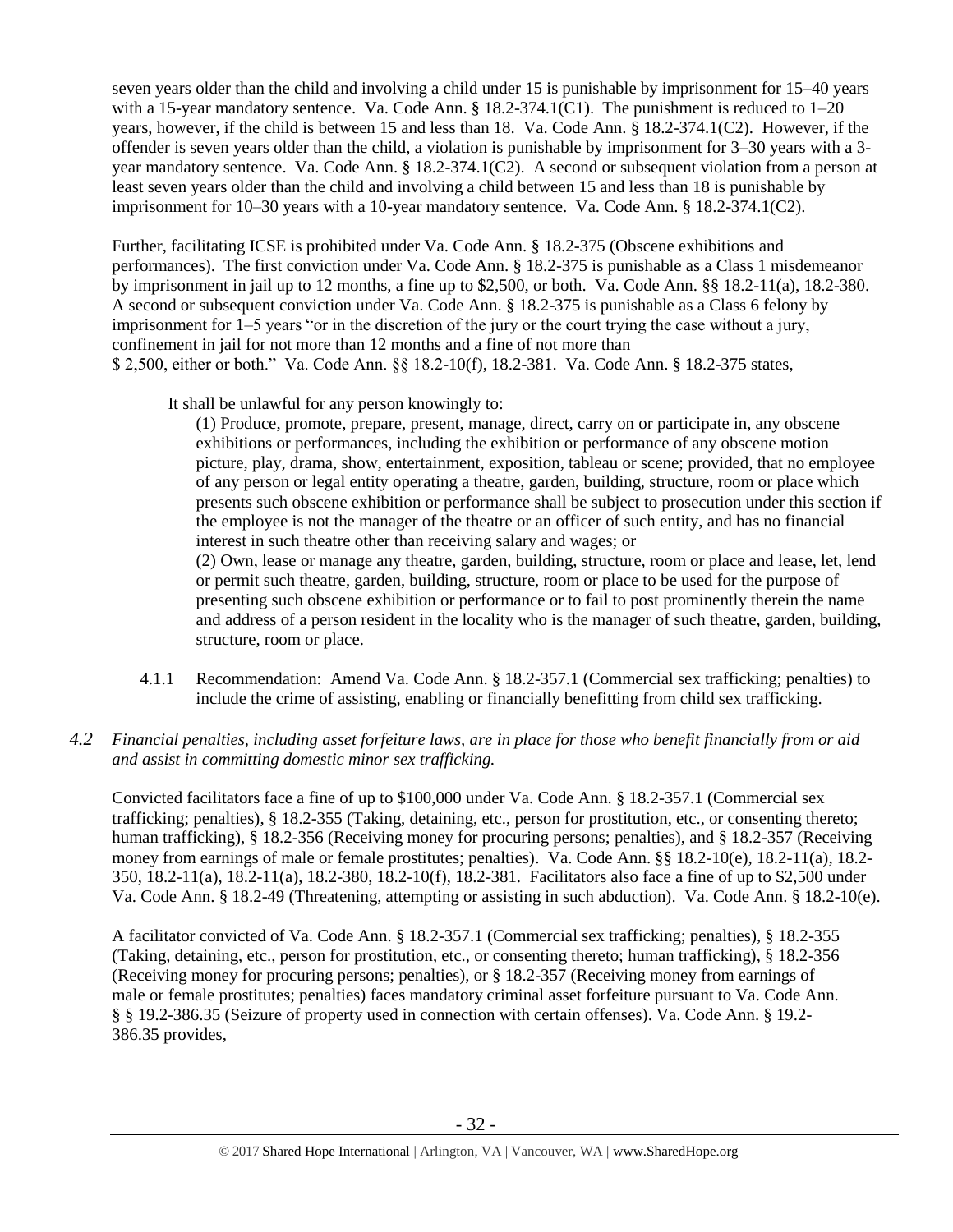All money, equipment, motor vehicles, and other personal and real property of any kind or character together with any interest or profits derived from the investment of such proceeds or other property that (i) was used in connection with the commission of, or in an attempt to commit, a violation of . . . § 18.2-347 [Keeping, residing in or frequenting a bawdy place; "bawdy place" defined], [18.2-348](http://lis.virginia.gov/cgi-bin/legp604.exe?000+cod+18.2-348) [Aiding prostitution or illicit sexual intercourse], 18.2-349 [Using vehicles to promote prostitution or unlawful sexual intercourse] . . . 18.2-357.1 [Commercial sex trafficking; penalties] . . . ; (ii) is traceable to the proceeds of some form of activity that violates § 18.2-347 [Keeping, residing in or frequenting a bawdy place; "bawdy place" defined], 18.2-348 [Aiding prostitution or illicit sexual intercourse], 18.2-349 [Using vehicles to promote prostitution or unlawful sexual intercourse] [. . . ;](http://lis.virginia.gov/cgi-bin/legp604.exe?000+cod+40.1-29) or (iii) was used to or intended to be used to promote some form of activity that violates § 18.2-347 [Keeping, residing in or frequenting a bawdy place; "bawdy place" defined], 18.2-348 [Aiding prostitution or illicit sexual intercourse], 18.2-349 [Using vehicles to promote prostitution or unlawful sexual intercourse] . . . is subject to lawful seizure by a law-enforcement officer and subject to forfeiture to the Commonwealth pursuant to Chapter 22.1 (§ 19.2-386.1 et seq.). Any forfeiture action under this section shall be stayed until conviction, and property eligible for forfeiture pursuant to this section shall be forfeited only upon the entry of a final judgment of conviction for an offense listed in this section; if no such judgment is entered, all property seized pursuant to this section shall be released from seizure.

Additionally, a facilitator of domestic minor sex trafficking arrested under Va. Code Ann. § 18.2-49 (Threatening, attempting or assisting in such abduction) may be subject to vehicle seizure and, upon conviction, forfeiture and mandatory restitution. Va. Code Ann. § 19.2-386.16(A), (B) (Forfeiture of motor vehicles used in commission of certain crimes) states in part,

A. Any vehicle knowingly used by the owner thereof or used by another with his knowledge of and during the commission of, or in an attempt to commit, a second or subsequent offense of Section 18.2- 346 [Prostitution; commercially exploited children], 18.2-347 [Keeping, residing in or frequenting a bawdy place; "bawdy place" defined], 18.2-348 [Aiding prostitution or illicit sexual intercourse], 18.2- 349 [Using vehicles to promote prostitution or unlawful sexual intercourse], 18.2-355 [Taking, detaining, etc., person for prostitution, etc., or consenting thereto; human trafficking], 18.2-356 [Receiving money for procuring person] or § 18.2-357 [Receiving money from earnings of male or female prostitute] or of a similar ordinance of any county, city or town or knowingly used for the transportation of any stolen goods, chattels or other property, when the value of such stolen goods, chattels or other property is \$ 200 or more, or any stolen property obtained as a result of a robbery, without regard to the value of the property, shall be forfeited to the Commonwealth. The vehicle shall be seized by any law-enforcement officer arresting the operator of such vehicle for the criminal offense, and delivered to the sheriff of the county or city in which the offense occurred. The officer shall take a receipt therefor.

B. Any vehicle knowingly used by the owner thereof or used by another with his knowledge of and during the commission of, or in an attempt to commit, a misdemeanor violation of subsection D of 18.2-47 [Abduction and kidnapping defined; punishment] or a felony violation of (i) Article 3 (§ 18.2-47 et seq.) of Chapter 4 of Title 18.2 or (ii) § 18.2-357 [Receiving money from earnings of male or female prostitute] where the prostitute is a minor, shall be forfeited to the Commonwealth.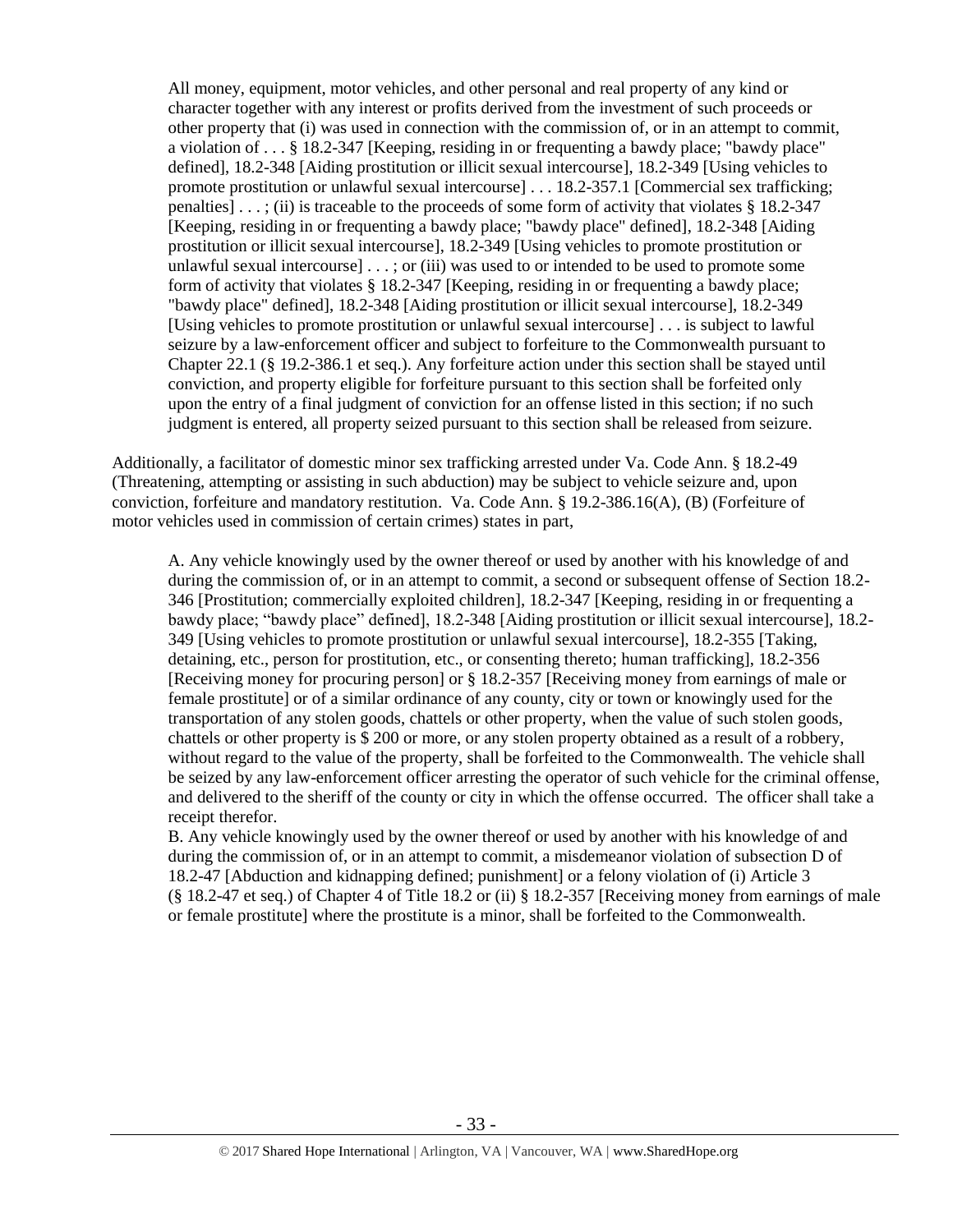A facilitator convicted for publicizing or selling images of child sexual exploitation (ICSE) is also subject to mandatory asset forfeiture. Va. Code Ann. § 19.2-386.31 (Seizure and forfeiture of property used in connection with the exploitation and solicitation of children) states,

All audio and visual equipment, electronic equipment, devices and other personal property used in connection with the possession, production, distribution, publication, sale, possession with intent to distribute or making of child pornography that constitutes a violation of § 18.2-374.1 [Production, publication, sale, financing, etc., of child pornography; presumption as to age; severability] or 18.2-374.1:1 [Possession, reproduction, distribution, and facilitation of child pornography; penalty], or in connection with the solicitation of a person less than 18 years of age that constitutes a violation of § 18.2-374.3 [Use of communications systems to facilitate certain offenses involving children] shall be subject to lawful seizure by a law-enforcement officer and shall be subject to forfeiture to the Commonwealth pursuant to Chapter 22.1 (Section 19.2-386.1 et seq.). The Commonwealth shall file an information and notice of seizure in accordance with the procedures in Chapter 22.1 (Section 19.2- 386.1 et seq.); however, any forfeiture action shall be stayed until conviction of the person whose property is subject to forfeiture. Upon his conviction, the court may dispose of the issue of forfeiture or may continue the civil case allowing the defendant time to answer, at the court's discretion.

Asset forfeiture under Va. Code Ann. § 19.2-386.31 may be pursued through criminal or civil procedures. "Upon [the defendant's] conviction, the court may dispose of the issue of forfeiture or may continue the civil case allowing the defendant time to answer, at the court's discretion." Va. Code Ann. § 19.2-386.31.

Under Va. Code Ann. § 19.2-386.12 (Sale of forfeited property), forfeited property is sold and the money obtained from the sale is "paid over to the state treasury into a special fund of the Department of Criminal Justice Services . . . ." The Department of Criminal Justice Services then distributes the money to "federal, state and local agencies to promote law enforcement . . . ." Va. Code Ann. § 19.2-386.14(A1) (Sharing of forfeited assets).

Facilitators convicted of certain offenses also have to pay mandatory restitution under Va. Code Ann. § 19.2- 305.1(E1) (Restitution for property damage or loss; community service), which states,

A defendant convicted of an offense under § 18.2-374.1 [Production, publication, sale, financing, etc., of child pornography; presumption as to age; severability], 18.2-374.1:1 [Possession, reproduction, distribution, and facilitation of child pornography; penalty], or 18.2-374.3 [Use of communications systems to facilitate certain offenses involving children] shall be ordered to pay mandatory restitution to the victim of the offense in an amount as determined by the court. For purposes of this subsection, 'victim' means a person who is depicted in a still or videographic image involved in an offense under § 18.2-374.1 [Production, publication, sale, financing, etc., of child pornography; presumption as to age; severability], 18.2-374.1:1 [Possession, reproduction, distribution, and facilitation of child pornography; penalty], or 18.2-374.3 [Use of communications systems to facilitate certain offenses involving children].

Under Va. Code Ann. § 40.1-11.3, facilitators may also be subject to financial penalties for failure to post notice of the Human Trafficking Hotline number. This provision applies to topless entertainment businesses as well as truck stops.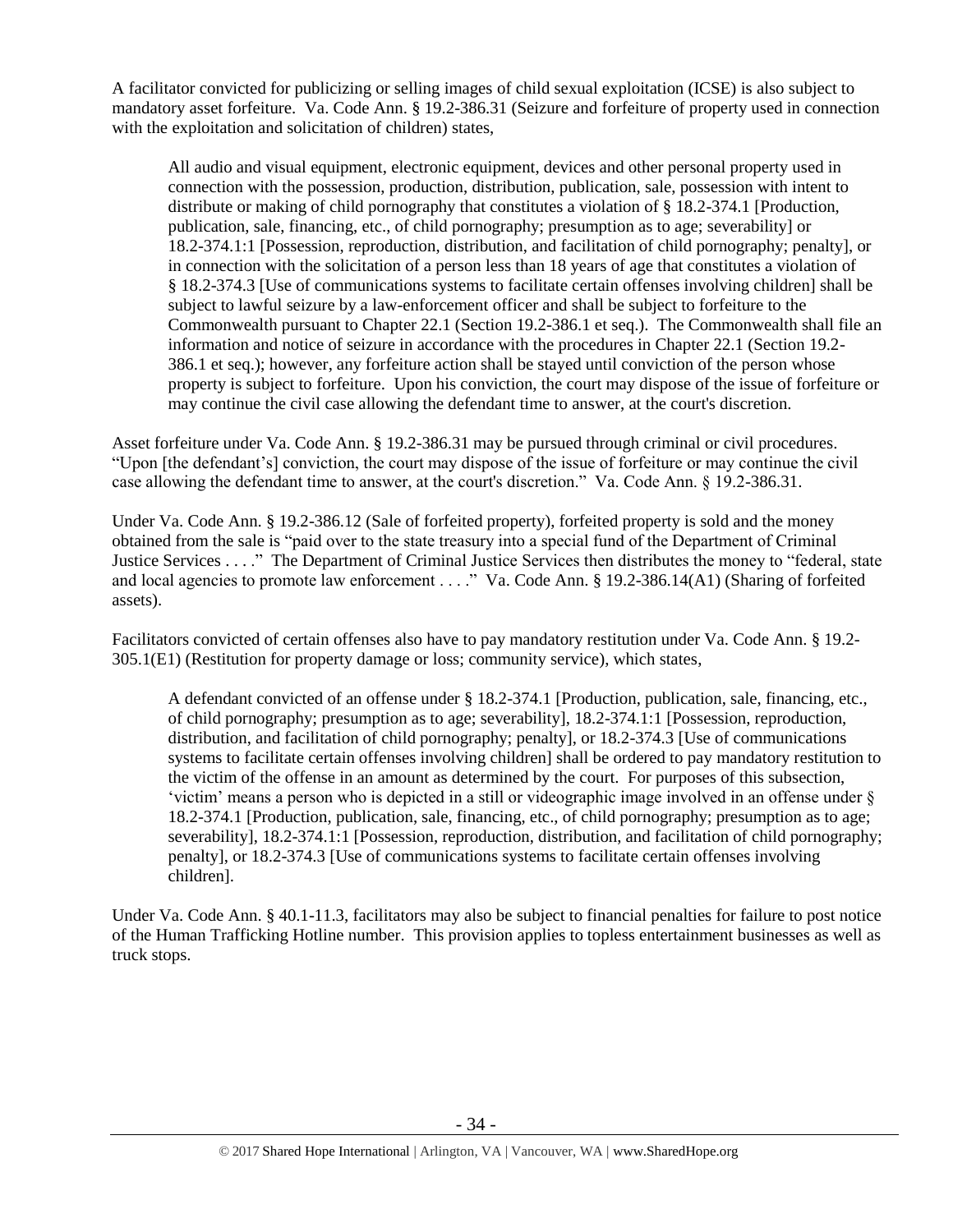# *4.3 Promoting and selling child sex tourism is illegal*.

There is no law in Virginia making child sex tourism a crime.

4.3.1 Recommendation: Enact a law prohibiting selling or offering to sell travel services that include or facilitate travel for the purpose of engaging in commercial sexual exploitation of a minor or prostitution of a minor, if occurring in Virginia.

## *4.4 Promoting and selling images of child sexual exploitation carries penalties as high as similar federal offenses*.

Va. Code Ann. § 18.2-374.1 (Production, publication, sale, financing, etc., of child pornography; presumption as to age; severability)<sup>35</sup> states in subsection B,

A person shall be guilty of production of child pornography who: . . . 2. Produces or makes or attempts or prepares to produce or make child pornography; or 3. Who knowingly takes part in or participates in the filming, photographing, or other production of child pornography by any means; or 4. Knowingly finances or attempts or prepares to finance child pornography.

Va. Code Ann. § 18.2-374.1(D) makes clear that "[f]or the purposes of this section it may be inferred by text, title or appearance that a person who is depicted as or presents the appearance of being less than 18 years of age in sexually explicit visual material is less than 18 years of age."

A violation of Va. Code Ann. § 18.2-374.1(B) is punishable by imprisonment for 5–30 years when the subject of the image of child sexual exploitation (ICSE) is under 15, with a mandatory minimum of 5 years if the person is at least seven years older than the subject. Va. Code Ann. § 18.2-374.1(C1). A subsequent violation where the offender is at least 7 years older than the child is punishable by imprisonment for 15–40 years, "15 years of which shall be a mandatory minimum term of imprisonment." Va. Code Ann. § 18.2-374.1(C1). When the subject of ICSE is at least 15 but less than 18, the sentence is 1–20 years, except if the offender is at least 7 years older than the child then the sentence is 3–30 years, with a 3 year mandatory minimum term of imprisonment. Va. Code Ann. § 18.2-374.1(C2). Subsequent violations by an offender at least 7 years older than the subject carry a sentence of 10-30 years, "10 years of which shall be a mandatory minimum term of imprisonment." Va. Code Ann. § 18.2-374.1(C2).

Also, importantly for facilitator liability, Va. Code Ann. § 18.2-374.1:1(D) (Possession, reproduction, distribution, and facilitation of child pornography; penalty) states, "Any person who intentionally operates an Internet website for the purpose of facilitating the payment for access to child pornography is guilty of a Class 4 felony." This offense is punishable by imprisonment for 2–10 years and a potential fine of up to \$100,000. Va. Code Ann.  $\S$  18.2-10(d), (g). If the offender is a not a natural person, only a fine will be assessed for this felony. Va. Code Ann. § 18.2-10(g). Under Va. Code Ann. § 18.2-374.1:1(C), "Any person who knowingly (i) reproduces by any means, including by computer, sells, gives away, distributes, electronically transmits, displays, purchases, or possesses with intent to sell, give away, distribute, transmit, or display child pornography or (ii) commands, entreats, or otherwise attempts to persuade another person to send, submit, transfer or provide to him any child pornography in order to gain entry into a group, association, or assembly of persons engaged in trading or sharing child pornography shall be punished by not less than five years nor more than 20 years in a state correctional facility." Subsequent violations are punishable by imprisonment for 5–20 years with a mandatory 5 year minimum.

 $\overline{a}$ <sup>35</sup> *See supra* note [28](#page-21-0) for definition of "child pornography."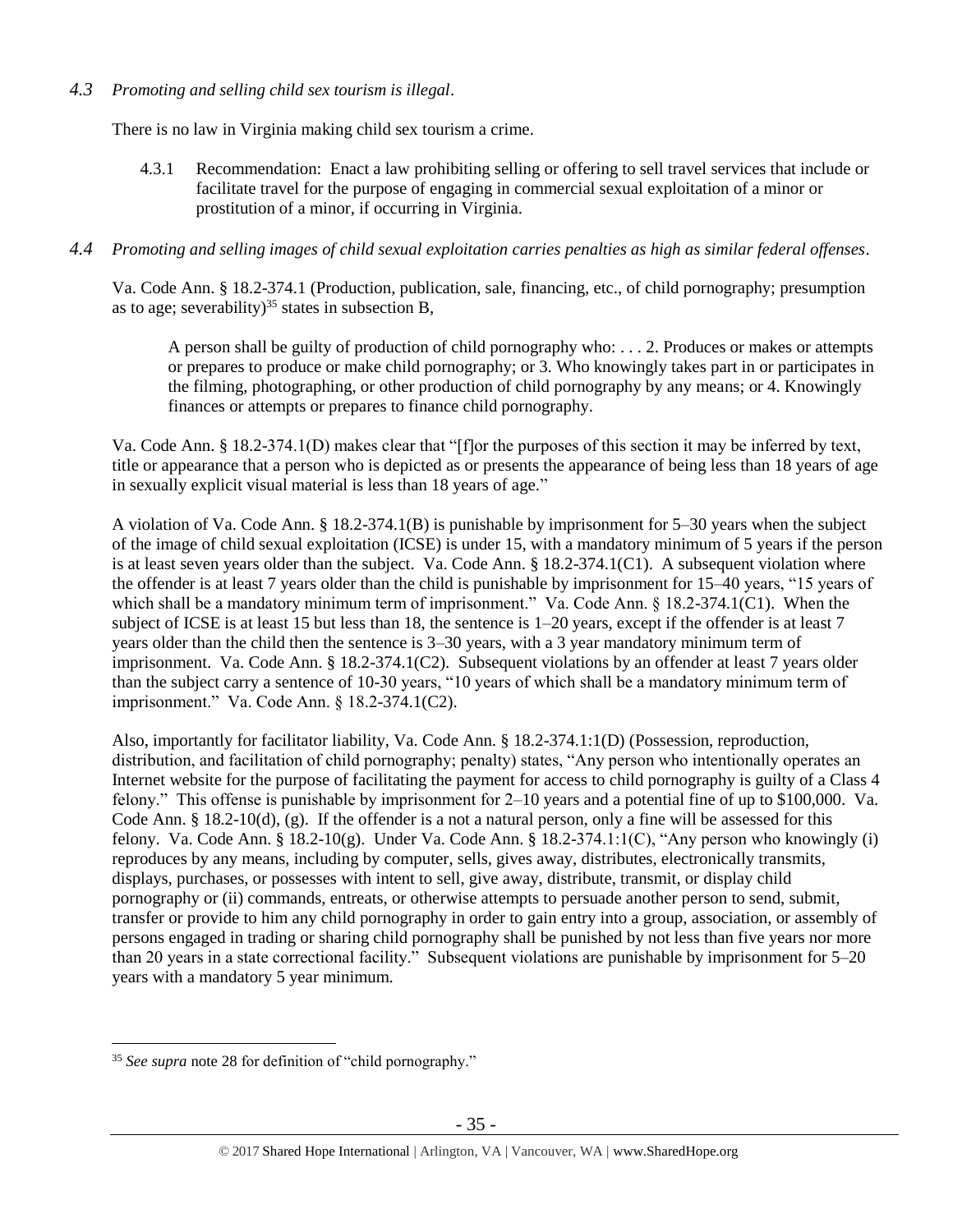# **FRAMEWORK ISSUE 5: PROTECTIVE PROVISIONS FOR THE CHILD VICTIMS**

#### *Legal Components:*

- *5.1 Victims under the core child sex trafficking offense include all commercially sexually exploited children.*
- *5.2 The state sex trafficking statute expressly prohibits a defendant from asserting a defense based on the willingness of a minor to engage in the commercial sex act.*
- *5.3 State law prohibits the criminalization of minors under 18 for prostitution offenses.*
- *5.4 State law provides a non-punitive avenue to specialized services through one or more points of entry.*
- *5.5 Child sex trafficking is identified as a type of abuse and neglect within child protection statutes.*
- *5.6 The definition of "caregiver" or another related term in the child welfare statutes is not a barrier to a sex trafficked child accessing the protection of child welfare.*
- *5.7 Crime victims' compensation is specifically available to a child victim of sex trafficking or commercial sexual exploitation of children (CSEC).*
- *5.8 Victim-friendly procedures and protections are provided in the trial process for minors under 18.*
- *5.9 Child sex trafficking victims may vacate delinquency adjudications and expunge related records for prostitution and other offenses arising from trafficking victimization, without a waiting period.*
- *5.10 Victim restitution and civil remedies for victims of domestic minor sex trafficking or commercial sexual exploitation of children (CSEC) are authorized by law.*
- *5.11 Statutes of limitations for civil and criminal actions for child sex trafficking or commercial sexual exploitation of children (CSEC) offenses are eliminated or lengthened to allow prosecutors and victims a realistic opportunity to pursue criminal action and legal remedies.*

*\_\_\_\_\_\_\_\_\_\_\_\_\_\_\_\_\_\_\_\_\_\_\_\_\_\_\_\_\_\_\_\_\_\_\_\_\_\_\_\_\_\_\_\_\_\_\_\_\_\_\_\_\_\_\_\_\_\_\_\_\_\_\_\_\_\_\_\_\_\_\_\_\_\_\_\_\_\_\_\_\_\_\_\_\_\_\_\_\_\_\_\_\_\_*

# *Legal Analysis:*

*5.1 Victims under the core child sex trafficking offense include all commercially sexually exploited children.*<sup>36</sup>

Va. Code Ann. § 18.2-357.1 (Commercial sex trafficking; penalties), Virginia's human trafficking offense, does not include all commercial sexual exploitation of minors. Although Va. Code Ann. § 18.2-357.1 does not require proof of force, fraud, or coercion when the victim is a minor,  $37$  the act of buying commercial sex with a minor does not constitute human trafficking; rather, an offender must act "with the intent to receive money or other valuable thing or to assist another in receiving money or other valuable thing from the earnings of a person from prostitution or unlawful sexual intercourse . . . ." Va. Code Ann. § 18.2-357.1.<sup>38</sup> Therefore, the offense of human trafficking requires a trafficker or controlling third party be identified. Consequently, not all commercially sexually exploited children are identifiable as victims under Va. Code Ann. § 18.2-357.1.

5.1.1 Recommendation: Amend the definition of Va. Code Ann. § 18.2-357.1 (Commercial sex trafficking; penalties) so that all commercially sexually exploited children are identifiable as victims and eligible for protections pursuant to their victim status.

 $\overline{a}$ <sup>36</sup> See generally **SHARED HOPE INTERNATIONAL**, "Eliminating the Third Party Control Barrier to Identifying Juvenile Sex Trafficking Victims," JuST Response Policy Paper (2015), [http://sharedhope.org/wp](http://sharedhope.org/wp-content/uploads/2015/08/Policy-Paper_Eliminating-Third-Party-Control_Final1.pdf)[content/uploads/2015/08/Policy-Paper\\_Eliminating-Third-Party-Control\\_Final1.pdf](http://sharedhope.org/wp-content/uploads/2015/08/Policy-Paper_Eliminating-Third-Party-Control_Final1.pdf) (discussing need to include all commercially sexually exploited children within sex trafficking definitions and corresponding need to include buyer conduct in core sex trafficking offenses regardless of whether victim is under control of a third party).

<sup>37</sup> *See supra* discussion in Component 1.1.

<sup>38</sup> *See supra* discussion of buyer applicability in Component 2.1.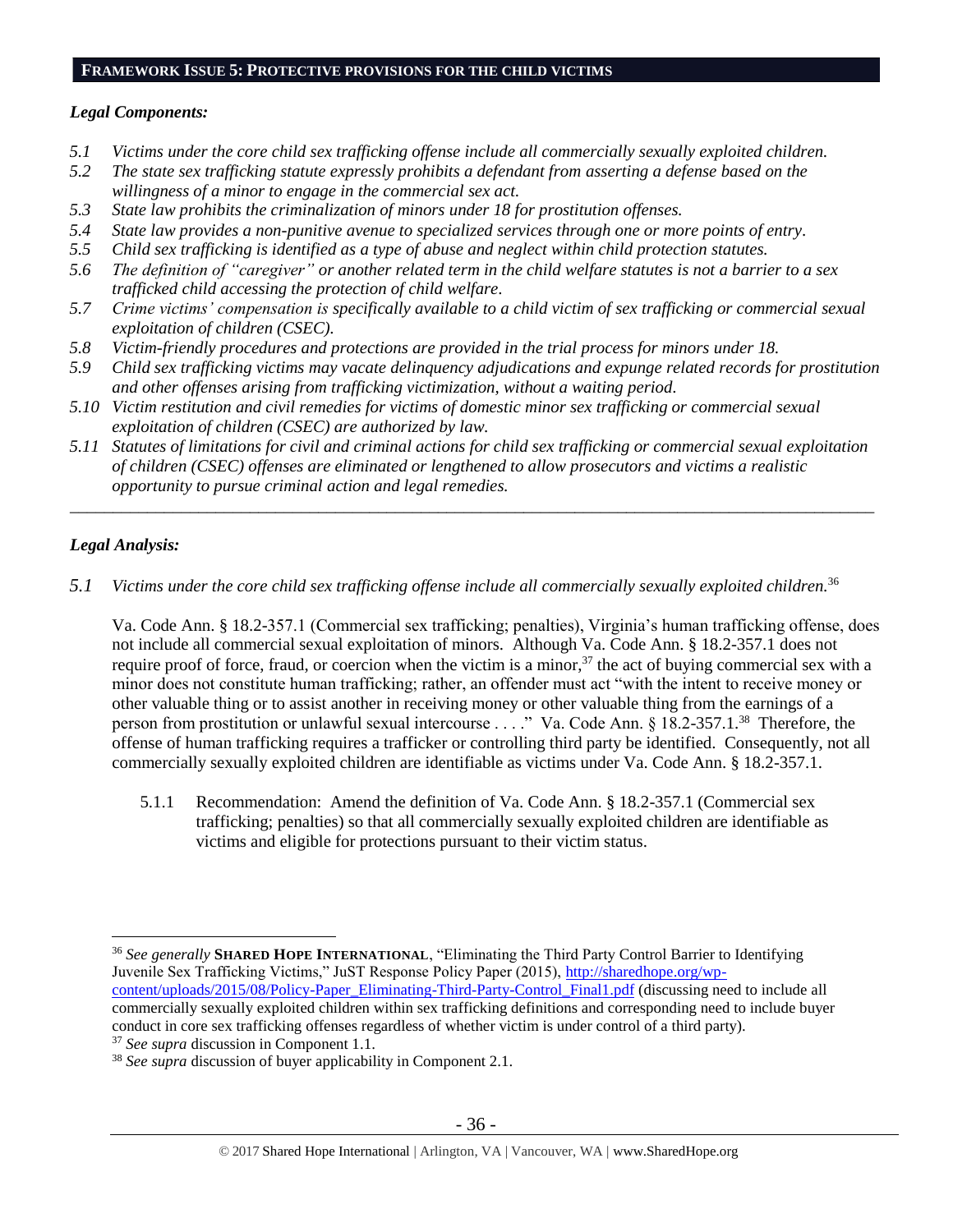*5.2 The state sex trafficking statute expressly prohibits a defendant from asserting a defense based on the willingness of a minor to engage in the commercial sex act.*

Virginia's sex trafficking statute, Va. Code Ann. § 18.2-357.1 (Commercial sex trafficking; penalties), does not prohibit a defendant from asserting a defense based on the minor's willingness to engage in the commercial sex act, meaning that a defendant charged under Va. Code Ann. § 18.2-357.1 may seek to assert such a defense.

- 5.2.1 Recommendation: Amend Va. Code Ann. § 18.2-357.1 (Commercial sex trafficking; penalties) and Virginia's CSEC laws to specifically prohibit a defense based on the willingness of the minor to engage in the sex act.<sup>39</sup>
- *5.3 State law prohibits the criminalization of minors under 18 for prostitution offenses.<sup>40</sup>*

Va. Code Ann. § 18.2-346(A) (Prostitution; commercial sexual conduct; commercial exploitation of a minor; penalties) is not limited in application to adults. It states in subsection (A), "Any person who, for money or its equivalent, (i) commits adultery, fornication, or any act in violation of § 18.2-361, performs cunnilingus, fellatio, or anilingus upon or by another person, or engages in anal intercourse or (ii) offers to commit adultery, fornication, or any act in violation of § 18.2-361*,* perform cunnilingus, fellatio, or anilingus upon or by another person, or engage in anal intercourse and thereafter does any substantial act in furtherance thereof is guilty of prostitution, which is punishable as a Class 1 misdemeanor."

- 5.3.1 Recommendation: Amend Va. Code Ann. § 18.2-346(A) (Prostitution; commercial sexual conduct; commercial exploitation of a minor; penalties) to ensure that all minors are protected from criminalization for prostitution offenses.
- *5.4 State law provides a non-punitive avenue to specialized services through one or more points of entry.*

# **System response to child engaged in commercial sex act**

 $\overline{a}$ 

Virginia law does not provide a juvenile sex trafficking victim with a statutory avenue to specialized services or mandate immunity for offenses committed as a result of the trafficking victimization. However, Va. Code Ann. § 63.2-1502 (Establishment of Child-Protective Services Unit; duties) mandates the Child Protective Services Unit to:

establish minimum training requirements for workers and supervisors on identifying, assessing, and providing comprehensive services for children who are victims of sex trafficking or severe forms trafficking as defined in the Trafficking Victims Protection Act of 2000, 22 U.S.C. § 7102 et seq., and in the Justice for Victims of Trafficking Act of 2015, 42 U.S.C. § 5101 et seq., including efforts to coordinate with law-enforcement, juvenile justice, and social service agencies such as runaway and homeless youth shelters to serve this population.

Further, the Department of Social Services (DSS) has been directed to develop a plan to provide services to human trafficking victims through House Bill 2190,<sup>41</sup> which Governor McDonnell approved on March 18, 2011. 2011 Va. Acts 258. The law states,

 $39$  The recommendation in this component is predicated upon the recommendation in 5.1 being simultaneously or previously enacted.

<sup>&</sup>lt;sup>40</sup> For more information regarding recent federal legislation impacting this component see: http://go.sharedhope.org/stateimpactmemo.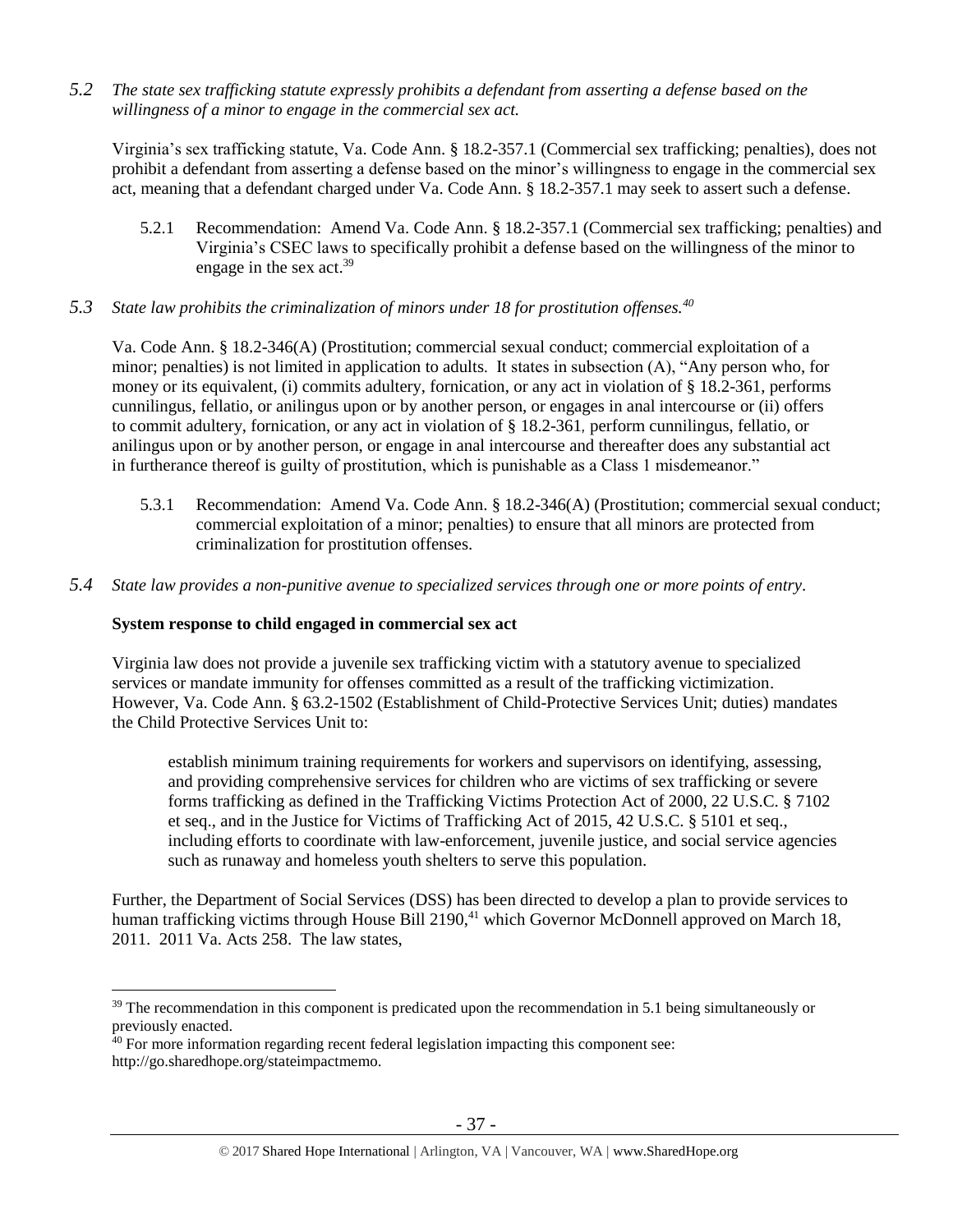Such plan shall include provisions for (i) identifying victims of human trafficking in the Commonwealth; (ii) assisting victims of human trafficking with applying for federal and state benefits and services to which they may be entitled; (iii) coordinating the delivery of health, mental health, housing, education, job training, victims' compensation, legal, and other services for victims of human trafficking; (iv) preparing and disseminating educational and training programs and materials to increase awareness of human trafficking and services available to victims of human trafficking among local departments of social services, public and private agencies and service providers, and the public; (v) developing and maintaining community-based services for victims of human trafficking; and (vi) assisting victims of human trafficking with family reunification or return to their place of origin if the person so desires. In developing its plan, the Department shall work together with such other state and federal agencies, public and private entities, and other stakeholders as the Department shall deem appropriate.

## **Summary**

 $\overline{a}$ 

Although Virginia law directs DSS to develop a plan for providing services to juvenile sex trafficking victims and establishes training requirements for certain individuals coming into contact with these children, an avenue to specialized services is not yet available. Further, juvenile sex trafficking victims may be adjudicated delinquent for offenses committed pursuant to their victimization.

- 5.4.1 Recommendation: Enact a protective response for juvenile sex trafficking victims that provides an avenue to specialized services and a mandatory mechanism to prevent delinquency adjudications.<sup>42</sup>
- *5.5 Child sex trafficking is identified as a type of abuse and neglect within child protection statutes.<sup>43</sup>*

Sex trafficking is identified as a type of abuse and neglect within Virginia's child protection statutes. Under Va. Code Ann. § 63.2-100 (Definitions), the definition of "abused or neglected child," which applies to Title 63.2 (Welfare (Social Services)), includes a child "who has been identified as a victim of sex trafficking or severe forms of trafficking as defined in the Trafficking Victims Protection Act of 2000, 22 U.S.C § 7102 et seq., and in the Justice for Victims of Trafficking Act of 2015, 42 U.S.C. § 5101 et seq.," regardless of the offender's relationship to the child.

Additionally, the definition of "abused or neglected child" includes any child under the age of 18 "[w]hose parents or other person responsible for his care commits or allows to be committed any act of sexual exploitation or any sexual act upon a child in violation of the law" and a child under the age of 18 "[w]hose parents or other person responsible for his care creates a substantial risk of physical or mental injury by knowingly leaving the child alone in the same dwelling, including an apartment . . . , with a person to whom the child is not related by blood or marriage and who the parent or other person responsible for his care knows has been convicted of an offense against a minor for which registration is required as a violent sexual offender pursuant to § 9.1-902 [Offenses requiring registration]." Va. Code Ann. § 63.2-100.

<sup>&</sup>lt;sup>41</sup> House Bill 2190 is appended to Va. Code Ann. § 63.2-200 (Department of Social Services created), as published by Lexis.

 $42$  The recommendation in this component is predicated upon the recommendation in 5.1 being simultaneously or previously enacted.

<sup>&</sup>lt;sup>43</sup> For more information regarding recent federal legislation impacting this component see: http://go.sharedhope.org/stateimpactmemo.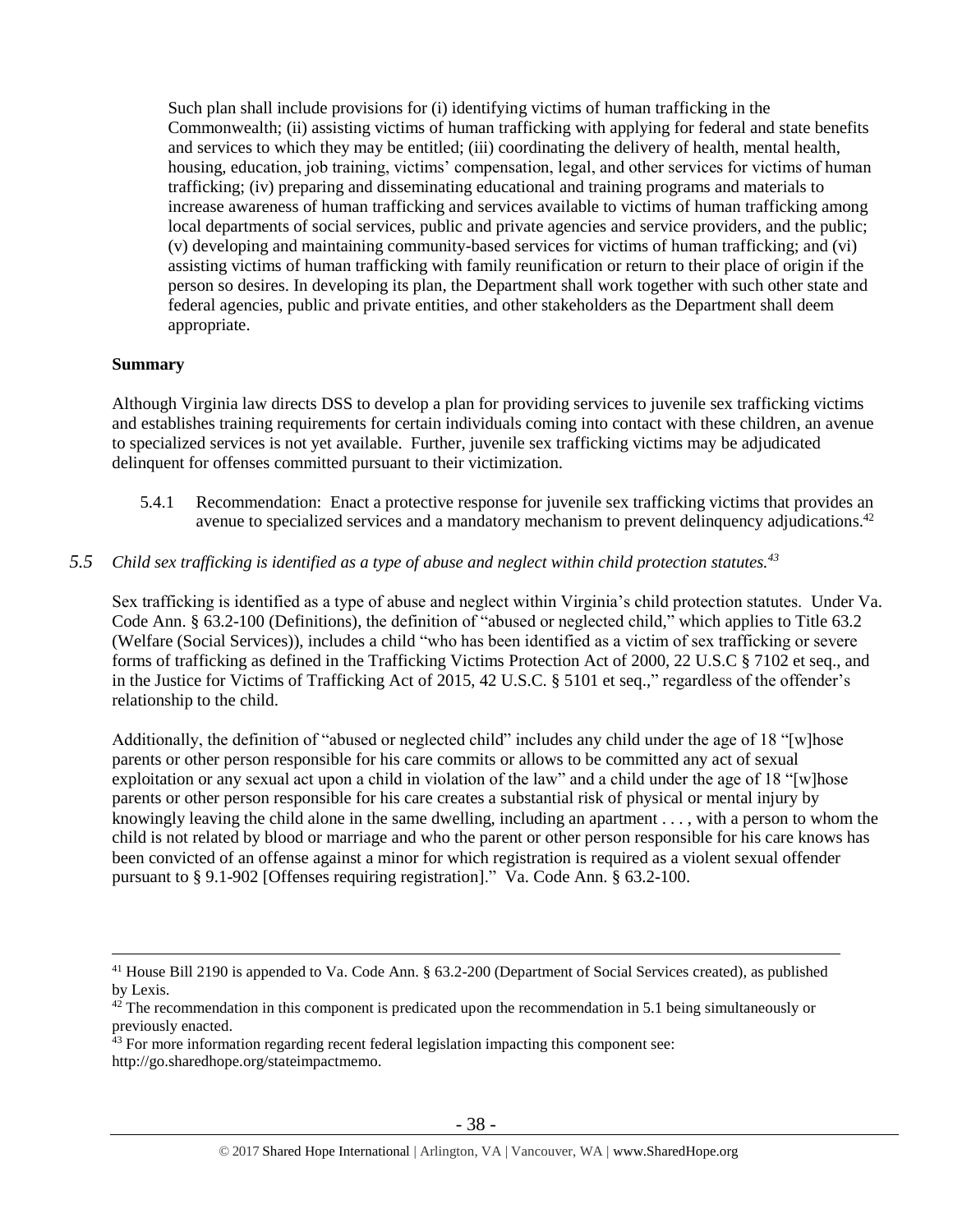Pursuant to Va. Code Ann. § 16.1-228 (Definitions), the definition of "abused or neglected child" for purposes of Chapter 11 (Juvenile and Domestic Relations District Courts) is substantially similar to the definition in Va. Code Ann. § 63.2-100.

*5.6 The definition of "caregiver" or another related term in the child welfare statutes is not a barrier to a sex trafficked child accessing the protection of child welfare.*

Va. Code Ann. § 16.1-228 (Definitions) and § 63.2-100 (Welfare (Social Services)―Definitions) require fault by "parents or other person responsible for his care" of the child in the definition for "abused or neglected child" except when a child "has been identified as a victim of sex trafficking or severe forms of trafficking as defined in the Trafficking Victims Protection Act of 2000, 22. U.S.C. § 7102 et seq., and in the Justice for Victims of Trafficking Act of 2015, 42. U.S.C. § 5101 et seq." As such, the definition of abuse and neglect in is broad enough to include victims of non-familial trafficking.

# *5.7 Crime victims' compensation is specifically available to a child victim of sex trafficking or commercial sexual exploitation of children (CSEC).*

The Virginia Workers' Compensation program contains ineligibility criteria that could negatively affect domestic minor sex trafficking victims' ability to receive compensation.<sup>44</sup> Va. Code Ann. § 19.2-368.4 (Persons eligible for awards) states in subsection (B) that "[a] person who is criminally responsible for the crime upon which a claim is based, or an accomplice or accessory of such person, shall not be eligible to receive an award with respect to such claim." Va. Code Ann. § 19.2-368.6 (Assignment of claims; investigation; hearing; confidentiality of records; decisions) provides in subsection (D) that "[t]here shall be a rebuttable presumption that the claimant did not contribute to and was not responsible for the infliction of his injury," reducing the risk that a minor victim of prostitution may be found to have contributed to the injuries sustained through her activities in prostitution. Also, a child victim of sex trafficking, who may be afraid or angry with law enforcement, may have an award denied, reduced or withdrawn if "[t]he Commission . . . find[s] that any claimant or award recipient has not fully cooperated with all law-enforcement agencies." Va. Code Ann. § 19.2-368.10.

Va. Code Ann. § 19.2-368.10 (When awards to be made; reporting crime and cooperation with law enforcement) also restricts an award to a victim where the crime was reported to the authorities later than "120 hours after the occurrence of such crime, unless the Commission, for good cause shown, finds the delay to have been justified." An exception is outlined in Va. Code Ann. § 19.2-368.10, which states, "The provisions of this subdivision shall not apply to claims of sexual abuse that occurred while the victim was a minor." However, "sexual abuse" is defined in Va. Code Ann. § 19.2-368.2 as "sexual abuse as defined in subdivision 6 of § 18.2-67.10<sup>45</sup> and acts constituting rape, sodomy, object sexual penetration or sexual battery as defined in Article 7 (§ 18.2-61 et seq.) of Chapter 4 of Title 18.2."

Va. Code Ann. § 19.2-368.5(B) gives deadlines for when a claim may be filed by a victim by stating, "A claim shall be filed by the claimant not later than one year after the occurrence of the crime upon which such claim is based, or not later than one year after the death of the victim. However, (i) in cases involving claims made on behalf of a minor or a person who is incapacitated, the provisions of subsection A of § 8.01-229 shall apply to toll the one-year period; (ii) in cases involving claims made by a victim against profits of crime held in escrow pursuant to Chapter 21.2 (§ 19.2-368.19 et seq.) of this title, the claim shall be filed within five years of the date of the special order of escrow; and (iii) in cases involving claims of sexual abuse of a minor, the claim shall be

<sup>&</sup>lt;sup>44</sup> The analysis in this component is predicated upon the recommendation in 5.1 being simultaneously or previously enacted.

<sup>45</sup> *See supra* note [7](#page-4-0) for the definition of "sexual abuse."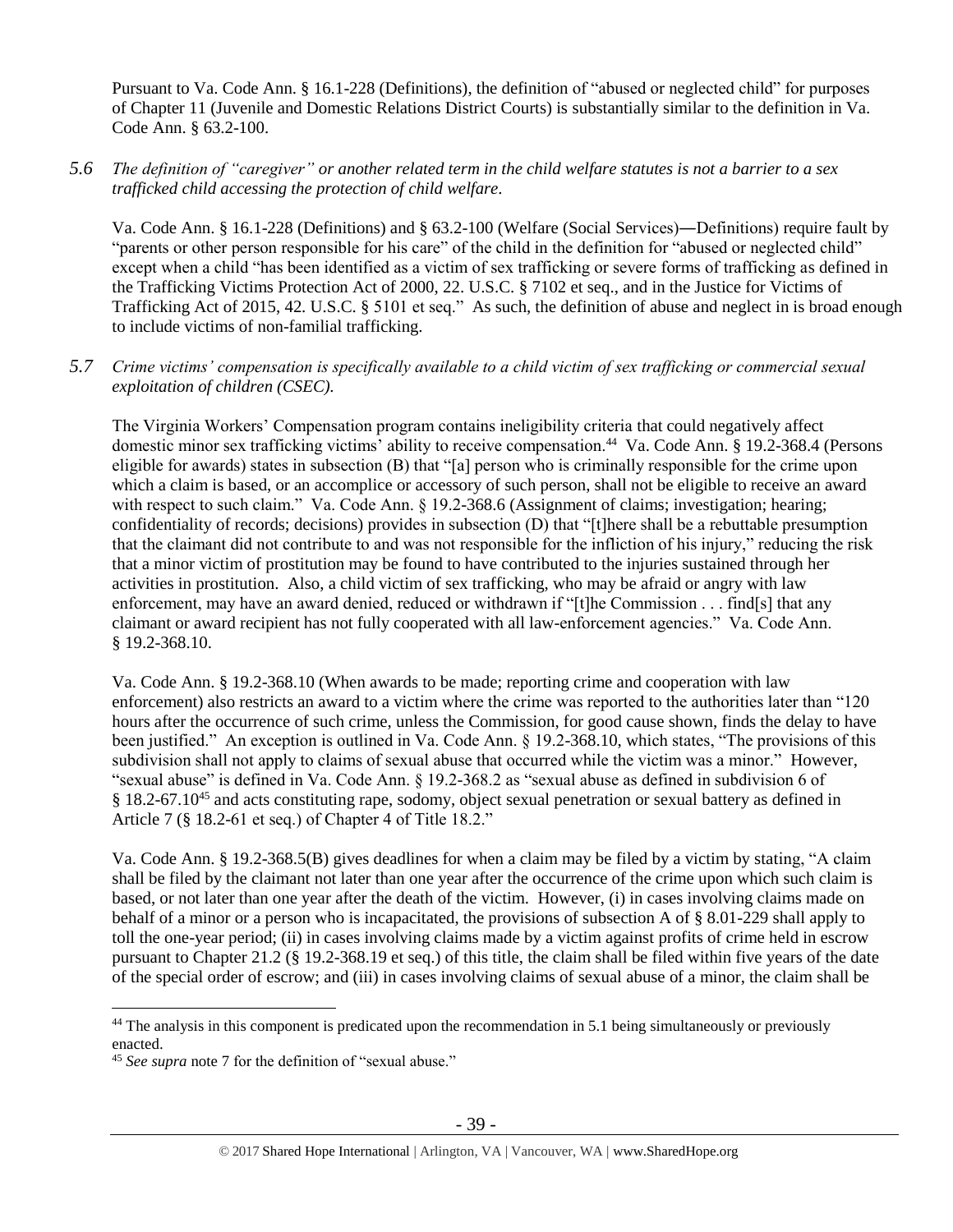filed within 10 years after the minor's eighteenth birthday. For good cause shown, the Commission may extend the time for filing." Va. Code Ann. § 19.2-368.8(A) also provides for reconsideration of claims of sexual abuse by stating, "The Commission, on its own motion, or upon request of the claimant, may reinvestigate or reopen a decision making or denying an award. Except for claims of sexual abuse that occurred while the victim was a minor, the Commission shall not reopen or reinvestigate a case after the expiration of two years from the date of submission of the original claim. Any claim involving the sexual abuse of a minor that has been denied before July 1, 2001, because it was not timely filed may, upon application filed with the Commission, be reconsidered provided the application for reconsideration is filed within ten years after the minor's eighteenth birthday."

Va. Code Ann. § 19.2-368.11:1 sets forth the limits for the amount of the award, allowing for claims including but not limited to unreimbursed medical costs, loss of earnings, and funeral expenses, after being reduced by any amounts received or to be received from another source or an emergency award, with a total cap not to exceed \$25,000. Va. Code Ann. § 19.2-368.11:1.

5.7.1 Recommendation: Amend Va. Code Ann. § 19.2-368.4 (Persons eligible for awards) and § 19.2- 368.10 (When awards to be made; reporting crime and cooperation with law enforcement) to stipulate an exception to listed ineligibility factors for minor victims of commercial sexual exploitation.

## *5.8 Victim-friendly procedures and protections are provided in the trial process for minors under 18.*

Virginia law provides some victim-friendly procedures and protections for minors. First, Va. Code Ann. § 2.2- 515.2(A), (B)<sup>46</sup> (Address confidentiality program established; victims of domestic violence, stalking, sexual violence, or human trafficking; application; disclosure of records) allows child trafficking victims to use designated addresses under the Address Confidentiality Program, which was designed to protect victims from further acts of violence, intimidation, and retribution by abusers and traffickers.

Next, Va. Code Ann. § 18.2-67.9 provides a method for the court to order the use of two-way closed circuit television testimony for certain alleged victims of abduction under Va. Code Ann. § 18.2-47 et seq. and other listed crimes upon application by the defendant or prosecutor. Va. Code Ann. § 63.2-1521(A) (Testimony by child using two-way closed-circuit television) also provides for the use of two-way closed circuit television testimony "[i]n any civil proceeding involving alleged abuse or neglect of a child" under certain specified provisions. In both laws, the provisions apply to "[a]n alleged victim who was fourteen years of age or under on the date of the alleged offense and is sixteen or under at the time of the trial" and "[a]ny child witness who is fourteen years of age or under at the time of the trial." Va. Code Ann. § 63.2-1521(B). The statutes explain that the court has discretion to order the testimony via closed-circuit television if it finds that the child is "unavailable to testify in open court in the presence of the defendant, the jury, the judge, and the public, for any of the following reasons: 1. The child's persistent refusal to testify despite judicial requests to do so; 2. The child's substantial inability to communicate about the offense; or 3. The substantial likelihood, based upon expert opinion testimony, that the child will suffer severe emotional trauma from so testifying." Va. Code Ann. §§ 18.2-67.9(B), 63.2-1521(C). However, this protection does not extend to victims of sex trafficking under Va. Code Ann. § 18.2-357.1 or CSEC offenses under § 18.2-355 (Taking, detaining, etc., person for prostitution, etc., or consenting thereto; human trafficking), § 18.2-356 (Receiving money for procuring person; penalties) and § 18.2-357 (Receiving money from earnings of male or female prostitute; penalties).

<sup>46</sup> The text Va. Code Ann. § 2.2-515.2 cited here and elsewhere in this report includes amendments made by the enactment of House Bill 2217 during the 2017 Regular Session of the Virginia General Assembly (effective July 1, 2017).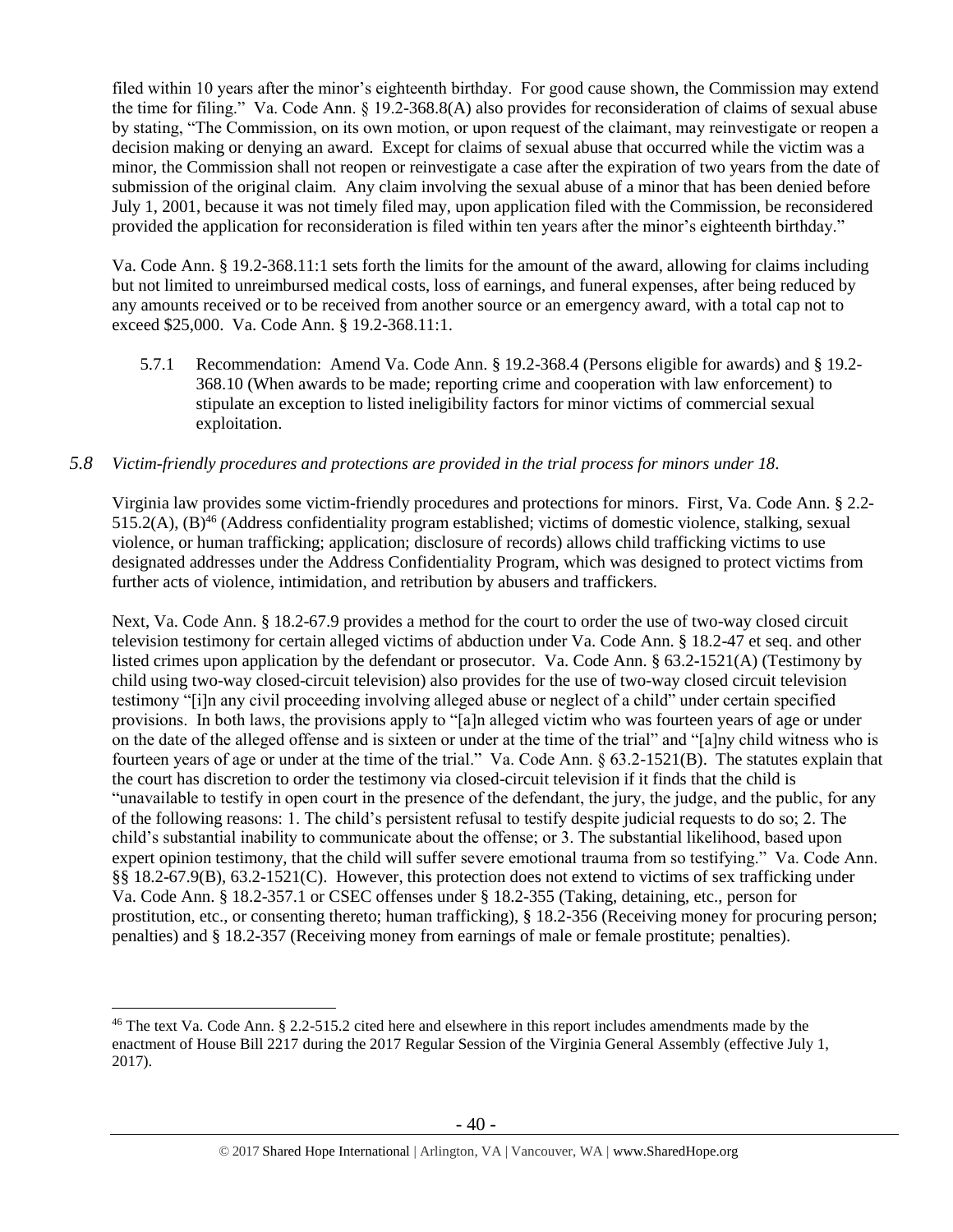Further, Va. Code Ann. § 63.2-1522(A), (B) allows for out-of-court statements, in certain abuse and neglect civil proceedings, "describing any act of a sexual nature performed with or on the child by another" not otherwise admissible made "by a child the age of twelve or under at the time the statement is offered into evidence" under the following conditions:

1. The child testifies at the proceeding, or testifies by means of a videotaped deposition or closed-circuit television, and at the time of such testimony is subject to cross examination concerning the out-of-court statement or the child is found by the court to be unavailable to testify on any of these grounds:

a. The child's death;

b. The child's absence from the jurisdiction, provided such absence is not for the purpose of preventing the availability of the child to testify;

c. The child's total failure of memory;

d. The child's physical or mental disability;

e. The existence of a privilege involving the child;

f. The child's incompetency, including the child's inability to communicate about the offense because of fear or a similar reason; and

g. The substantial likelihood, based upon expert opinion testimony, that the child would suffer severe emotional trauma from testifying at the proceeding or by means of a videotaped deposition or closed-circuit television.

2. The child's out-of-court statement is shown to possess particularized guarantees of trustworthiness and reliability

Va. Code Ann. § 18.2-67.7 (Admission of evidence) provides protection to the testifying victim of a sexual offense (commonly called "rape shield law"), but this protection does not extend to victims of sex trafficking or most CSEC offenses. Va. Code Ann. § 18.2-67.7(A) states,

In prosecutions under this article [Criminal sexual assault], or under clause (iii) or (iv) [involving minors] of § 18.2-48 [Abduction with intent to extort money or for immoral purpose], 18.2-370 [Taking indecent liberties with children; penalties], 18.2-370.01 [Indecent liberties by children; penalty], or 18.2-370.1 [Taking indecent liberties with child by person in custodial or supervisory relationship; penalties], general reputation or opinion evidence of the complaining witness's unchaste character or prior sexual conduct shall not be admitted. Unless the complaining witness voluntarily agrees otherwise, evidence of specific instances of his or her prior sexual conduct shall be admitted only if it is relevant and is:

1. Evidence offered to provide an alternative explanation for physical evidence of the offense charged which is introduced by the prosecution, limited to evidence designed to explain the presence of semen, pregnancy, disease, or physical injury to the complaining witness's intimate parts; or

2. Evidence of sexual conduct between the complaining witness and the accused offered to support a contention that the alleged offense was not accomplished by force, threat or intimidation or through the use of the complaining witness's mental incapacity or physical helplessness, provided that the sexual conduct occurred within a period of time reasonably proximate to the offense charged under the circumstances of this case; or

3. Evidence offered to rebut evidence of the complaining witness's prior sexual conduct introduced by the prosecution.

Subsection (B) of Va. Code Ann. § 18.2-67.7 emphasizes that nothing "shall prohibit the accused from presenting evidence relevant to show that the complaining witness had a motive to fabricate the charge against the accused." A "written notice generally describing the evidence" must be given "prior to the introduction of any evidence, or the opening statement of either counsel, whichever first occurs" in order for the accused to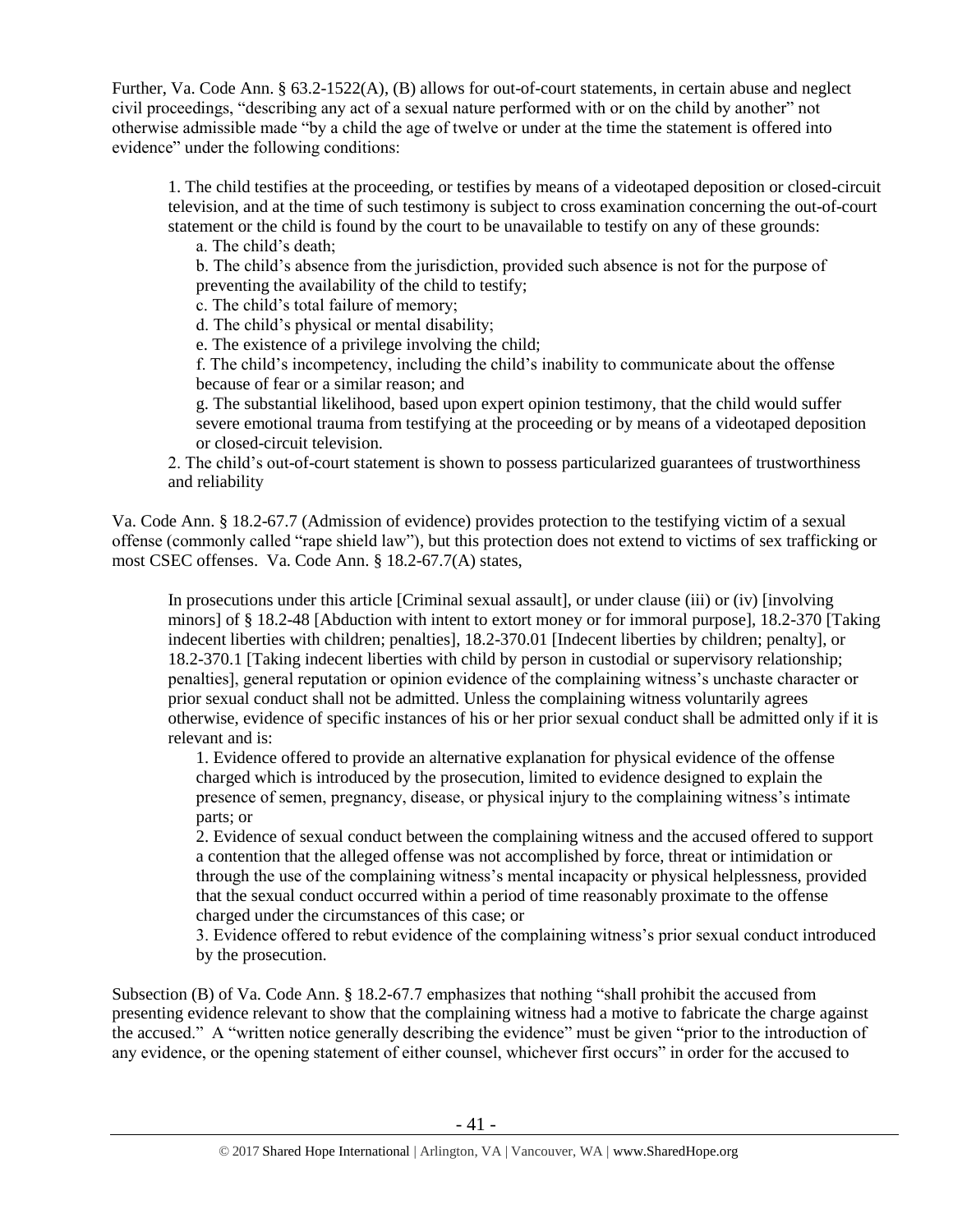present evidence of "past sexual conduct of the complaining witness with a person other than the accused." Va. Code Ann. § 18.2-67.7(B). Subsection (C) mandates that the evidence may not be admitted or referred to "until the court first determines the admissibility of that evidence at an evidentiary hearing to be held before the evidence is introduced." Additionally, pursuant to subsection (C), "If the court initially determines that the evidence is inadmissible, but new information is discovered during the course of the preliminary hearing or trial which may make such evidence admissible, the court shall determine in an evidentiary hearing whether such evidence is admissible."

Also, under Va. Code Ann. § 18.2-67.6, "The Commonwealth need not demonstrate that the complaining witness cried out or physically resisted the accused in order to convict the accused of an offense under this article [Criminal sexual assault], but the absence of such resistance may be considered when relevant to show that the act alleged was not against the will of the complaining witness."

*5.9 Child sex trafficking victims may vacate delinquency adjudications and expunge related records for prostitution and other offenses arising from trafficking victimization, without a waiting period.*

Virginia law does not provide a mechanism for minors to vacate delinquency adjudications related to trafficking victimization; however, juvenile records will be expunged automatically, but only after a waiting period. Specifically, Va. Code Ann. § 16.1-306(A) (Expungement of court records) directs the automatic annual destruction of records by the clerk of the Juvenile and Domestic Relations Court for any juvenile who has reached 19, if five years have passed from the date of the last hearing. However, the records are kept if the juvenile was found guilty of an offense that would have been a felony if committed by an adult. Va. Code Ann.  $$16.1-306(A).47$ 

- 5.9.1 Recommendation: Enact a law that allows child sex trafficking victims to vacate delinquency adjudications and expunge related records for prostitution and other offenses arising from trafficking victimization, without a waiting period.<sup>48</sup>
- *5.10 Victim restitution and civil remedies for victims of domestic minor sex trafficking or commercial sexual exploitation of children (CSEC) are authorized by law.*

Virginia state law requires mandatory restitution and civil causes of action for minor victims of sex trafficking or commercial sexual exploitation. Va. Code Ann. § 8.01-42.4 (Civil action for trafficking in persons) provides a civil cause of action for victims of domestic minor sex trafficking<sup>49</sup> or CSEC crimes listed under Title 18.2 (Crimes and offenses generally). Va. Code Ann. § 8.01-42.4 states,

A. Any person injured by reason of

 $\overline{a}$ 

(i) a violation of clause (iii), (iv), or (v) of  $\S 18.2-48$  [Abduction with intent to extort money or for immoral purpose];

(ii) a violation of § 18.2-348 [Aiding prostitution or illicit sexual intercourse], 18.2-349 [Using vehicles to promote prostitution or unlawful sexual intercourse], 18.2-355 [Taking, detaining, etc., person for prostitution, etc., or consenting thereto; human trafficking], 18.2-356 [Receiving money

<sup>&</sup>lt;sup>47</sup> Additionally, "if the juvenile was found guilty of an offense for which the clerk is required by  $\frac{1}{2}$  46.2-383 to furnish an abstract to the Department of Motor Vehicles, the records shall be destroyed when the juvenile has attained the age of 29." Va. Code Ann. § 16.1-306(A).

<sup>&</sup>lt;sup>48</sup> The recommendation in this component is predicated upon the recommendation in 5.1 being simultaneously or previously enacted.

<sup>&</sup>lt;sup>49</sup> The analysis in the component is predicated upon the recommendation in 5.1 being simultaneously or previously enacted.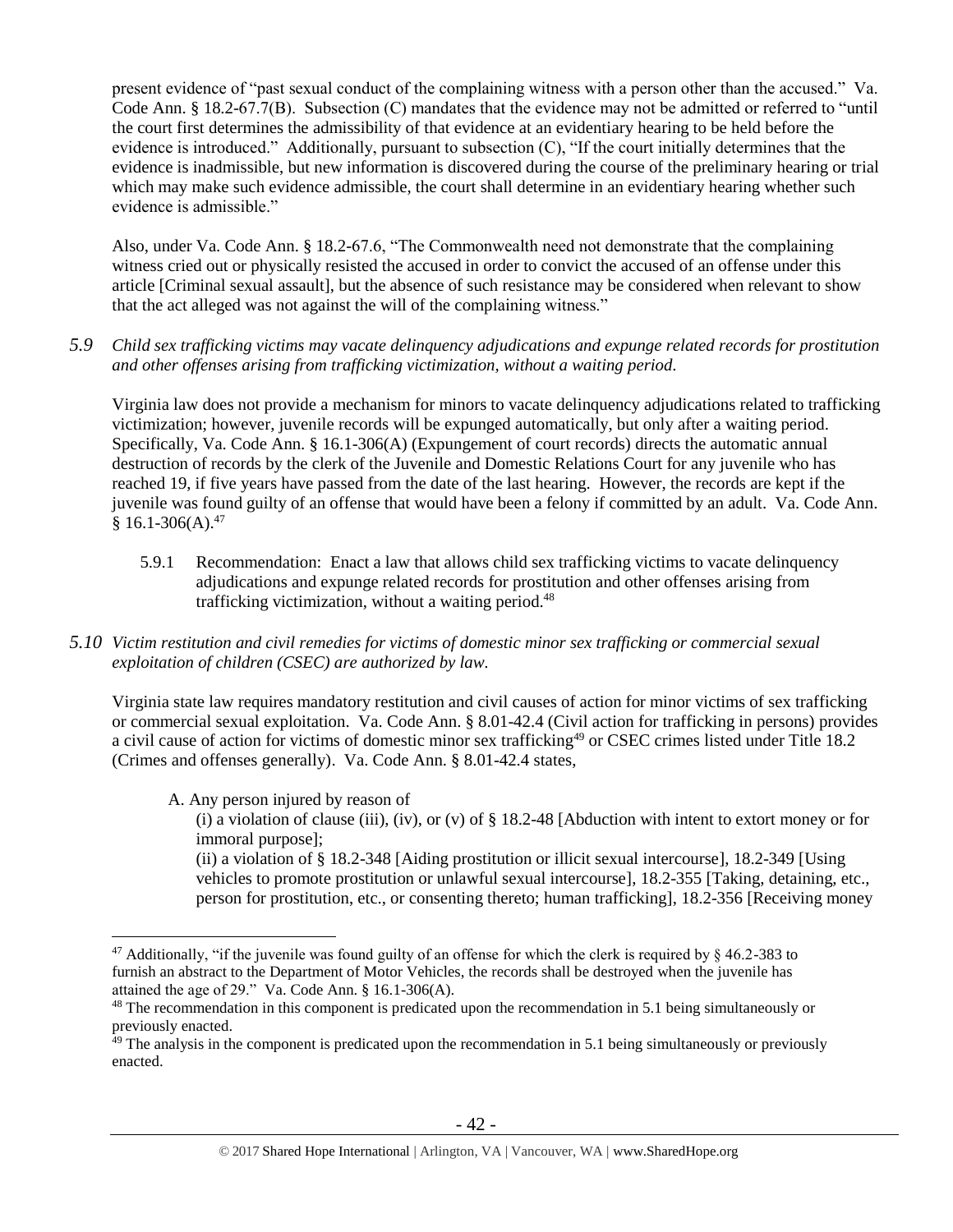for procuring person; penalties], 18.2-357 [Receiving money from earnings of male or female prostitute; penalties], 18.2-357.1 [Commercial sex trafficking; penalties] . . . or (iii) a felony conviction of § 18.2-346 [Prostitution; commercial sexual conduct; commercial exploitation of a minor; penalties] may sue thereof and recover compensatory damages, punitive damages, and reasonable attorney fees and costs.

B. No action shall be commenced under this section more than seven years after the later of the date on which such person

(i) was no longer subject to the conduct prohibited by clause (iii), (iv), or (v) of  $\S$  18.2-48 or  $\S$  18.2-348, 18.2-349, 18.2-355, 18.2- 356, 18.2-357, 18.2-357.1 . . . or under a felony violation of § 18.2- 346 or

(ii) attained 18 years of age.

 $\overline{a}$ 

Restitution is also made available for CSEC victims under Va. Code Ann. § 19.2-305.1(B),

[A]ny person who, on or after July 1, 1995, commits, and is convicted of, a crime in violation of any provision in Title 18.2 shall make at least partial restitution for any property damage or loss caused by the crime or for any medical expenses or expenses directly related to funeral or burial incurred by the victim or his estate as a result of the crime, may be compelled to perform community services and, if the court so orders, shall submit a plan for doing that which appears to be feasible to the court under the circumstances.

Further, subsection (E1) provides for mandatory restitution to victims depicted in images of child sexual exploitation (ICSE), stating,

A defendant convicted of an offense under § 18.2-374.1 [Production, publication, sale, financing, etc., of child pornography; presumption as to age; severability], 18.2-374.1:1 [Possession, reproduction, distribution, and facilitation of child pornography; penalty], or 18.2-374.3 [Use of communications systems to facilitate certain offenses involving children] shall be ordered to pay mandatory restitution to the victim of the offense in an amount as determined by the court. For purposes of this subsection, 'victim' means a person who is depicted in a still or videographic image involved in an offense under § 18.2-374.1, 18.2-374.1:1, or 18.2-374.3. The Commonwealth shall make reasonable efforts to notify victims of offenses under § 18.2-374.1, 18.2-374.1:1, or 18.2-374.3.

*5.11 Statutes of limitations for civil and criminal actions for child sex trafficking or commercial sexual exploitation of children (CSEC) offenses are eliminated or lengthened to allow prosecutors and victims a realistic opportunity to pursue criminal action and legal remedies.*

Va. Code Ann. §8.01-42.4 (Civil action for trafficking in persons) provides a lengthened statute of limitations of seven years for civil causes of action by victims of sex trafficking<sup>50</sup> and some CSEC offenses. Va. Code Ann. §8.01-42.4(B) states,

No action shall be commenced under this section more than seven years after the later of the date on which such person (i) was no longer subject to the conduct prohibited by clause (iii), (iv), or (v) of  $\S$ 18.2-48 [Abduction with intent to extort money or for immoral purpose] or § 18.2-348 [Aiding prostitution or illicit sexual intercourse, etc.], 18.2-349 [Using vehicles to promote prostitution or unlawful sexual intercourse], 18.2-355 [Taking, detaining, etc., a person for prostitution, etc., or consenting thereto; human trafficking], 18.2-356 [Receiving money for procuring persons; penalties],

 $50$  The analysis in this component is predicated upon the recommendation in 5.1 being simultaneously or previously enacted.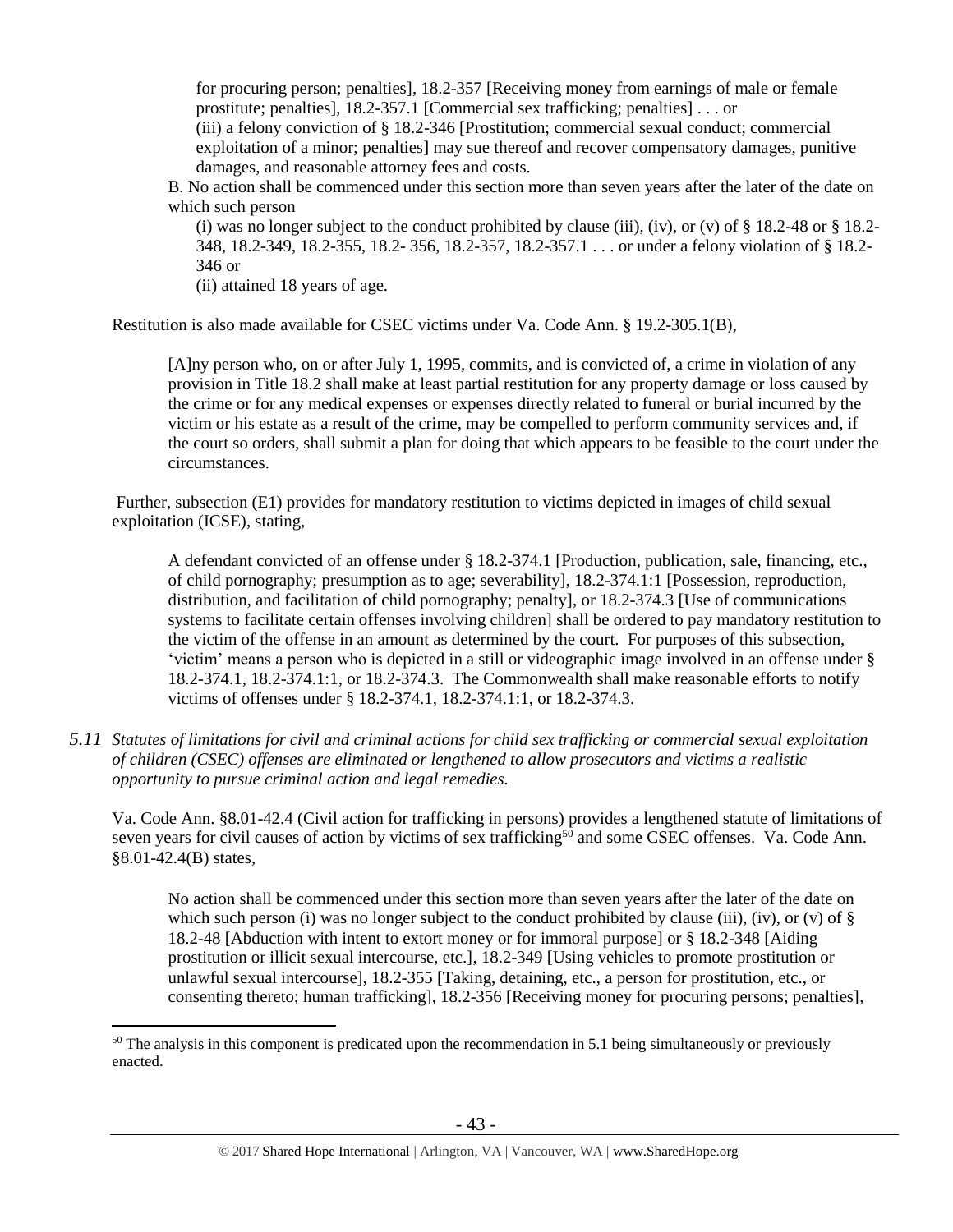18.2-357 [Receiving money from earnings of male or female prostitute; penalties], 18.2-357.1 [Commercial sex trafficking; penalties] . . . or under a felony violation of § 18.2-346 [Prostitution; commercial sexual conduct; commercial exploitation of a minor; penalties] or (ii) attained 18 years of age.

For personal injury, Va. Code Ann. § 8.01-243(A) provides a statute of limitations of two years, unless otherwise provided. Under subsection (B), "Every action for injury to property, including actions by a parent or guardian of an infant against a tort-feasor for expenses of curing or attempting to cure such infant from the result of a personal injury or loss of services of such infant, shall be brought within five years after the cause of action accrues." Va. Code Ann. § 8.01-243(B). Va. Code Ann. § 8.01-243(D) provides, "Every action for injury to the person, whatever the theory of recovery, resulting from sexual abuse occurring during the infancy or incapacity of the person as set forth in subdivision 6 of § 8.01-249 shall be brought within 20 years after the cause of action accrues." Generally, under Va. Code Ann. § 8.01-230, the limitation period begins when the right of action accrues, which is "the date the injury is sustained in the case of injury to the person . . . and not when the resulting damage is discovered, except where the relief sought is solely equitable or where otherwise provided under . . . §§ 8.01-249, 8.01-250 or other statute." Va. Code Ann. § 8.01-249(6) provides some statutory relief for victims of sexual abuse, stating,

In actions for injury to the person, whatever the theory of recovery, resulting from sexual abuse occurring during the infancy or incapacity of the person, upon removal of the disability of infancy or incapacity as provided in § 8.01-229 or, if the fact of the injury and its causal connection to the sexual abuse is not then known, when the fact of the injury and its causal connection to the sexual abuse is first communicated to the person by a licensed physician, psychologist, or clinical psychologist. As used in this subdivision, "sexual abuse" means sexual abuse as defined in subdivision 6 of  $\S 18.2$ -67.10<sup>51</sup> and acts constituting rape, sodomy, object sexual penetration or sexual battery as defined in Article 7 (§ 18.2-61 et seq.) of Chapter 4 of Title 18.2;

With regard to criminal actions against traffickers, there is no general statute of limitations for felonies indicated in the Virginia Code.<sup>52</sup> Va. Code Ann. § 19.2-8 (Limitation of prosecutions) states, "A prosecution for a misdemeanor, or any pecuniary fine, forfeiture, penalty or amercement, shall be commenced within one year next after there was cause therefor . . . ." However, "A prosecution of a misdemeanor under §§ . . . 18.2-67.4 [Sexual battery], 18.2-67.4:1 [Infected sexual battery], 18.2-67.4:2 [Sexual abuse of a child under 15 years of age; penalty], 18.2-67.5 [Attempted rape, forcible sodomy, object sexual penetration, aggravated sexual battery, and sexual battery], or 18.2-370.6 [Penetration of mouth of child with lascivious intent; penalty] where the victim is a minor at the time of the offense shall be commenced no later than one year after the victim reaches majority. Va. Code Ann. § 19.2-8.

<sup>51</sup> *See supra* note [7](#page-4-0) for definition of "sexual abuse."

<sup>52</sup> *Statute of Limitations Fact Sheet*, NATIONAL CENTER FOR VICTIMS OF CRIME, http://corsal.org/06SOLNCVC% 20Statute\_of\_Limitations\_Fact\_Sheet32%5B1%5D.pdf (last visited June 30, 2011).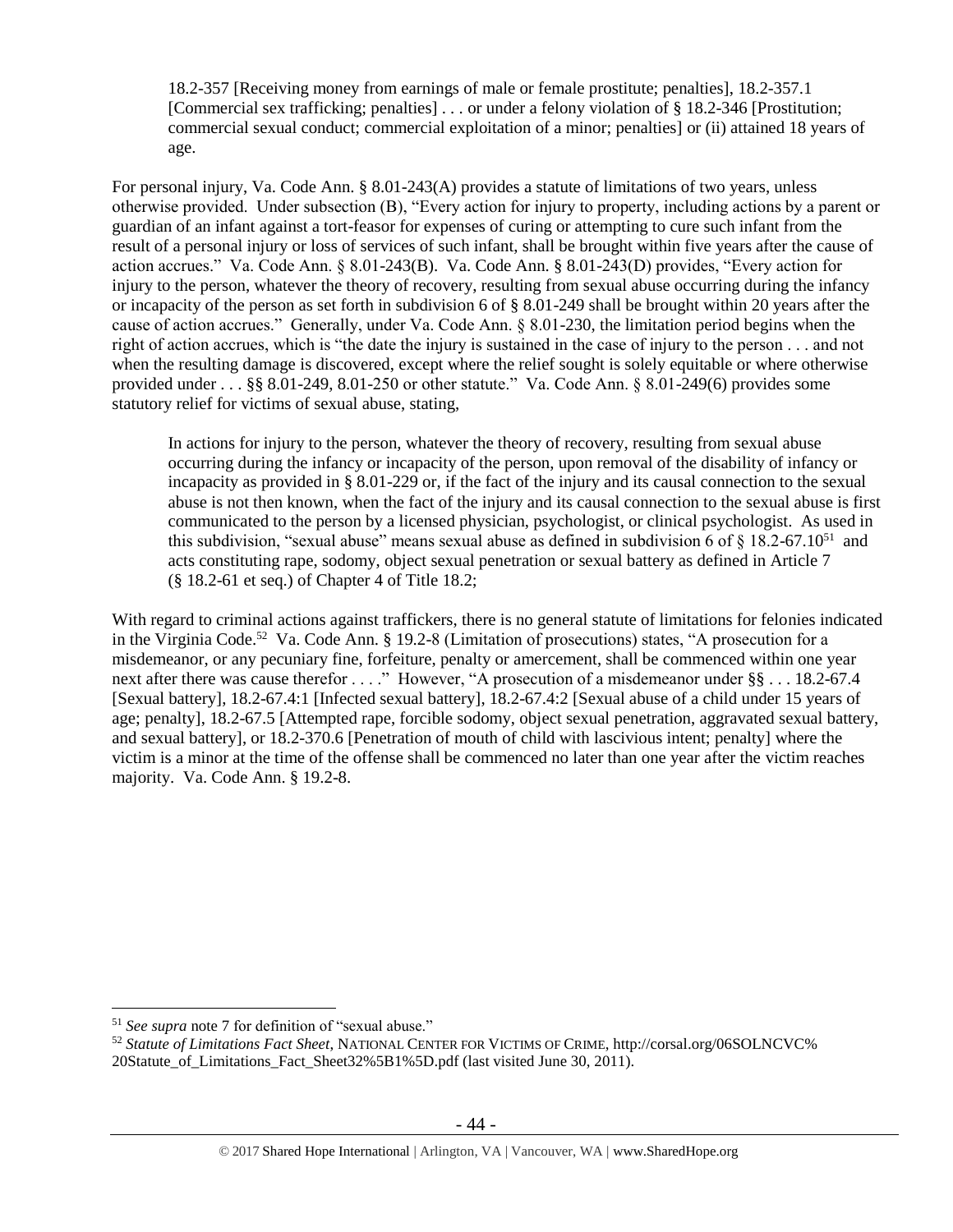#### **FRAMEWORK ISSUE 6: CRIMINAL JUSTICE TOOLS FOR INVESTIGATION AND PROSECUTIONS**

#### *Legal Components:*

- *6.1 Training on human trafficking and domestic minor sex trafficking for law enforcement is statutorily mandated or authorized.*
- *6.2 Single party consent to audiotaping is permitted in law enforcement investigations.*
- *6.3 Wiretapping is an available tool to investigate domestic minor sex trafficking and commercial sexual exploitation of children (CSEC).*
- *6.4 Using a law enforcement decoy posing as a minor to investigate buying or selling of commercial sex acts is not a defense to soliciting, purchasing, or selling sex with a minor.*

*\_\_\_\_\_\_\_\_\_\_\_\_\_\_\_\_\_\_\_\_\_\_\_\_\_\_\_\_\_\_\_\_\_\_\_\_\_\_\_\_\_\_\_\_\_\_\_\_\_\_\_\_\_\_\_\_\_\_\_\_\_\_\_\_\_\_\_\_\_\_\_\_\_\_\_\_\_\_\_\_\_\_\_\_\_\_\_\_\_\_\_\_\_\_*

- *6.5 Using the Internet or electronic communications to investigate buyers and traffickers is a permissible investigative technique.*
- *6.6 State law requires reporting of missing children and recovered missing children.*

#### *Legal Analysis:*

*6.1 Training on human trafficking and domestic minor sex trafficking for law enforcement is statutorily mandated or authorized.*

Training on human trafficking is statutorily authorized for law enforcement under Va. Code Ann. § 9.1-102 (Powers and duties of the Board and the Department). Pursuant to Va. Code Ann. § 9.1-102(37)(j), the Department of Criminal Justice Services, under the direction of the Criminal Justice Services Board and in conjunction with the Office of the Attorney General, has "the power and duty" to "[e]stablish training standards and publish and periodically update model policies for law-enforcement personnel . . . [on] sensitivity to and awareness of human trafficking offenses and the identification of victims and human trafficking offenses for personnel involved in criminal investigations or assigned to vehicle or street patrol duties . . . ." Further, the Board has "the power and duty" to "advise law-enforcement agencies and attorneys for the Commonwealth regarding the identification, investigation, and prosecution of human trafficking offenses using the common law and existing criminal statutes in the Code of Virginia." Va. Code Ann. § 9.1-102(48).

Additionally, under subsection (37), the department has the power to "[e]stablish training standards and publish a model policy for law-enforcement personnel . . . [on] . . . the handling of family abuse, domestic violence, sexual assault and stalking cases, including standards for determining the predominant physical aggressor in accordance with Section 19.2-81.3." Further, "The Department shall provide technical support and assistance to law-enforcement agencies in carrying out the requirements set forth in subsection A of § 9.1-1301 [Sexual assault policies for law-enforcement agencies in the Commonwealth]." Va. Code Ann. § 9.1-102(37).

Under Va. Code Ann. § 9.1-1301(A),

The Virginia Department of State Police and the police and sheriff's departments of every political subdivision in the Commonwealth and every campus police department shall establish written policies and procedures regarding a law-enforcement officer's response to an alleged criminal sexual assault in violation of Article 7 (§ 18.2-61 et seq.) of Chapter 4 of Title 18.2. Such policies shall, at a minimum, provide guidance as to the department's policy on (i) training; (ii) compliance with §§ 19.2-9.1 and 19.2-165.1; (iii) transportation of alleged sexual assault victims; and (iv) the provision of information on legal and community resources available to alleged victims of sexual assault.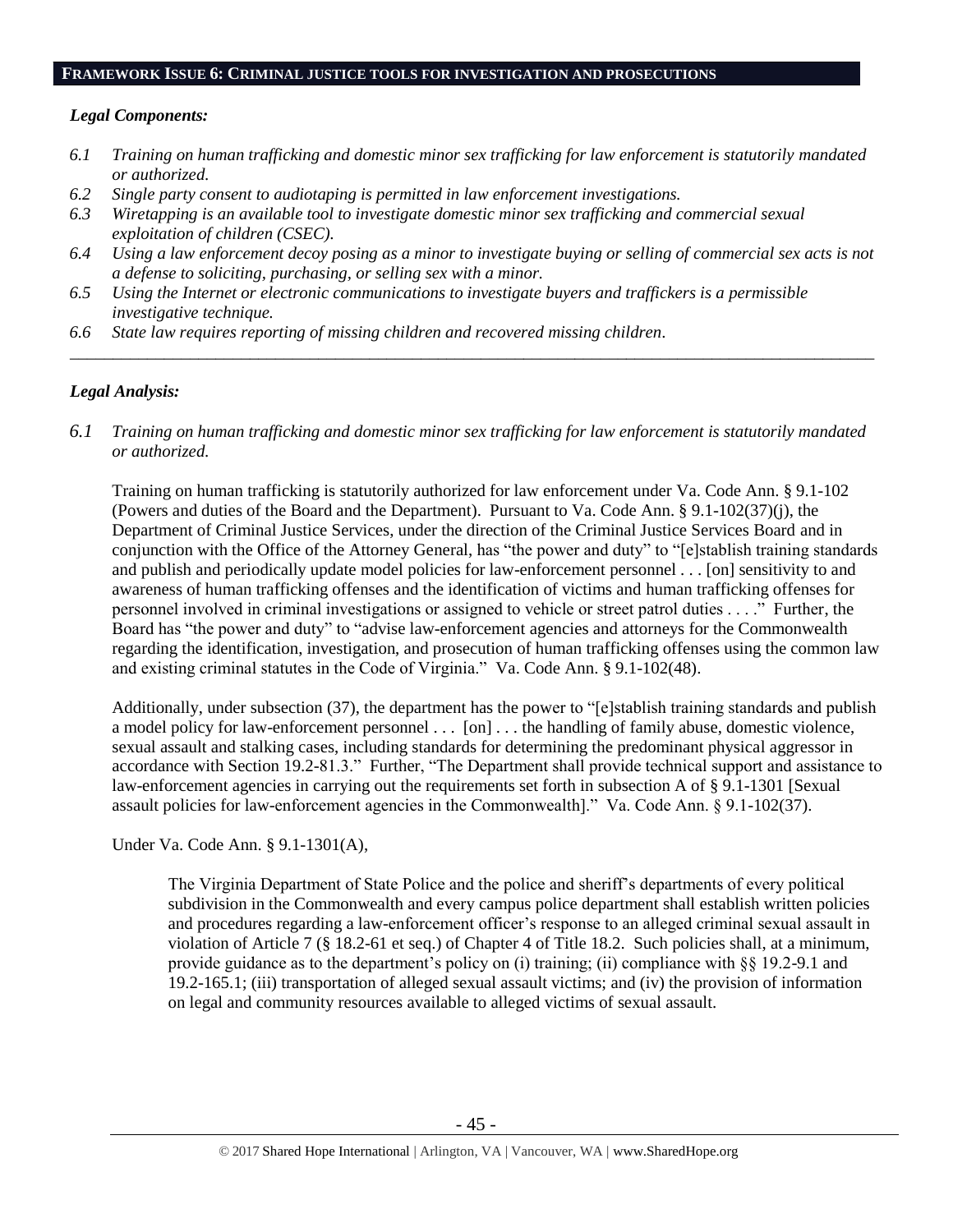While the Virginia Office of the Attorney General (OAG), in cooperation with the Virginia Department of Criminal Justice Services (DCJS) provides a regional multidisciplinary training to law enforcement officers, prosecutors and victim-witness coordinators in Virginia, this training is not mandatory for law enforcement.<sup>53</sup>

*6.2 Single party consent to audiotaping is permitted in law enforcement investigations.*

Va. Code Ann. § 19.2-62(B)(2) (Interception, disclosure, etc., of wire, electronic or oral communications unlawful; penalties; exceptions) authorizes interception of a wire, electronic, or oral communication if one party gives consent. That section states, "It shall not be a criminal offense under this chapter for a person to intercept a wire, electronic or oral communication, where such person is a party to the communication or one of the parties to the communication has given prior consent to such interception."

*6.3 Wiretapping is an available tool to investigate domestic minor sex trafficking and commercial sexual exploitation of children (CSEC).* 

Va. Code Ann. § 19.2-66(A) (When Attorney General or Chief Deputy Attorney General may apply for order authorizing interception of communications) states in part, "The Attorney General or Chief Deputy Attorney General, if the Attorney General so designates in writing, in any case where the Attorney General is authorized by law to prosecute or pursuant to a request in his official capacity of an attorney for the Commonwealth in any city or county, may apply to a judge of competent jurisdiction for an order authorizing the interception of wire, electronic or oral communications by the Department of State Police, when such interception may reasonably be expected to provide evidence" of certain felony offenses. The relevant felony offenses listed include "any felonies that are not Class 6 felonies in Article 7 (§ 18.2-61 et seq. [Criminal sexual assault]) of Chapter 4 of Title 18.2." As a result, wiretapping could be authorized in sex trafficking and CSEC investigations involving suspected violations of Va. Code Ann. § 18.2-48 (Abduction with intent to extort money or for immoral purpose), § 18.2-370(B) (Taking indecent liberties with children), § 18.2-355 (Taking, detaining, etc., person for prostitution, etc., or consenting thereto; human trafficking), Va. Code Ann. § 18.2-356 (Receiving money for procuring person; penalties), Va. Code Ann. § 18.2-357 (Receiving money from earnings of male or female prostitute; penalties) and Va. Code Ann. § 18.2-357.1 (Commercial sex trafficking; penalties).

Va. Code § 19.2-68(G) (Application for and issuance of order authorizing interception; contents of order; recording and retention of intercepted communications, applications and orders; notice to parties; introduction in evidence of information obtained) outlines the admissibility into evidence of intercepted communications. That section requires at least 10 days' notice, which may be judicially waived in some circumstances. Subsection H sets forth the grounds for moving to suppress such evidence.

*6.4 Using a law enforcement decoy posing as a minor to investigate buying or selling of commercial sex acts is not a defense to soliciting, purchasing, or selling sex with a minor.*

No sex trafficking or CSEC law prohibits a defense to prosecution based on the use of a law enforcement decoy posing as a minor, but Va. Code Ann. § 18.2-374.3(C)–(E) (Use of communications systems to facilitate certain offenses involving children) uses the phrase "child he knows or has reason to believe is younger than 15 years of age," when referring to the offender, indicating that decoys can be used.

However, a defendant may still be able to assert a defense based on a law enforcement decoy posing as a minor to investigate other buyer-applicable offenses through reverse sting operations, which are the most likely situations in which a defendant would try to use such a defense. Va. Code Ann. § 18.2-346 (Prostitution; commercial sexual conduct; commercial exploitation of a minor; penalties) is a buyer applicable CSEC offense

 $\overline{a}$ <sup>53</sup> *See* http://www.dcjs.virginia.gov/trainingevents/cple/HTtraining/ (last visited June 19, 2015).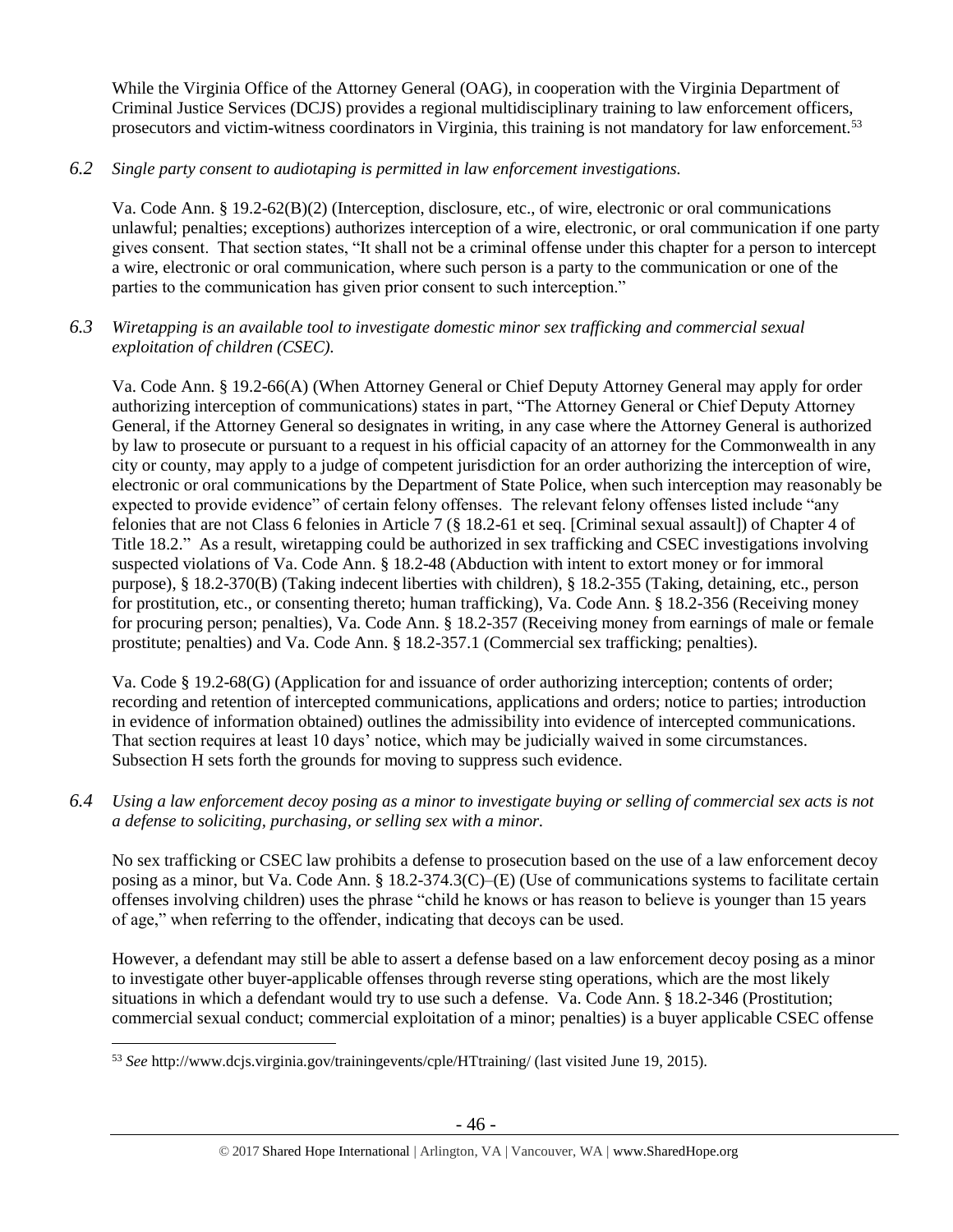that does not prohibit this defense, meaning that buyers charged for attempting to solicit or purchases sex with a minor under Va. Code Ann. § 18.2-346 would not be prohibited from raising a defense based on the fact that an actual minor was not involved.

6.4.1 Recommendation: Enact a law expressly prohibiting a defense to prosecution based on the use of a law enforcement decoy posing as a minor to investigate domestic minor sex trafficking related crimes.<sup>54</sup>

# *6.5 Using the Internet or electronic communications to investigate buyers and traffickers is a permissible investigative technique.*

Va. Code Ann. § 18.2-374.3(E) (Use of communications systems to facilitate certain offenses involving children) uses the phrase "person he knows or has reason to believe is younger than 15 years of age," when referring to the offender, indicating that law enforcement can use the Internet to pose as minors to investigate the crime.

# *6.6 State law requires reporting of missing children and recovered missing children.*

Va. Code Ann. § 52-31 establishes the "Missing Children Information Clearinghouse."<sup>55</sup> Also, Va. Code Ann. § 15.2-1718 (Receipt of missing child reports) requires law enforcement to promptly enter missing child information into the state and national systems in addition to this, stating,

No police or sheriff's department shall establish or maintain any policy which requires the observance of any waiting period before accepting a missing child report as defined in § 52-32. Upon receipt of a missing child report by any police or sheriff's department, the department shall immediately, but in all cases within two hours of receiving the report, enter identifying and descriptive data about the child into the Virginia Criminal Information Network and the National Crime Information Center Systems, forward the report to the Missing Children Information Clearinghouse within the Department of State Police, notify all other law-enforcement agencies in the area, and initiate an investigation of the case.

In addition, Va. Code Ann. § 52-31.1 instructs the Superintendent of State Police to "establish a network to implement reports of the disappearance of children by local law-enforcement agencies to local school division superintendents and the State Registrar of Vital Records." Va. Code Ann. § 22.1-288.1(B) states, "Upon notification by a local law-enforcement agency of a child's disappearance, the principal of any school in which the child was enrolled at the time of the disappearance shall indicate, by mark, in the child's cumulative record that the child has been reported as missing. Upon notification by law enforcement that the child is located, the principal shall remove the mark from the record." Va. Code Ann. § 32.1-275.2 instructs the State Registrar to indicate on birth records that a child is missing when notified of the disappearance.

Va. Code Ann. § 52-34 (Notification required when missing child located) states that "[a]ny law-enforcement officer who has reported a missing child to the Clearinghouse shall notify the Clearinghouse immediately upon determining the location of the child."

<sup>&</sup>lt;sup>54</sup> The recommendation in this component is predicated upon the recommendation in 2.1 being simultaneously or previously enacted.

<sup>&</sup>lt;sup>55</sup> Va. Code Ann. § 52-32 defines "missing child" as "any person who is under the age of 21 years, whose temporary or permanent residence is in Virginia, or is believed to be in Virginia, whose whereabouts are unknown to any parent, guardian, legal custodian or other person standing in loco parentis of the child, and who has been reported as missing to a law-enforcement agency within the Commonwealth."